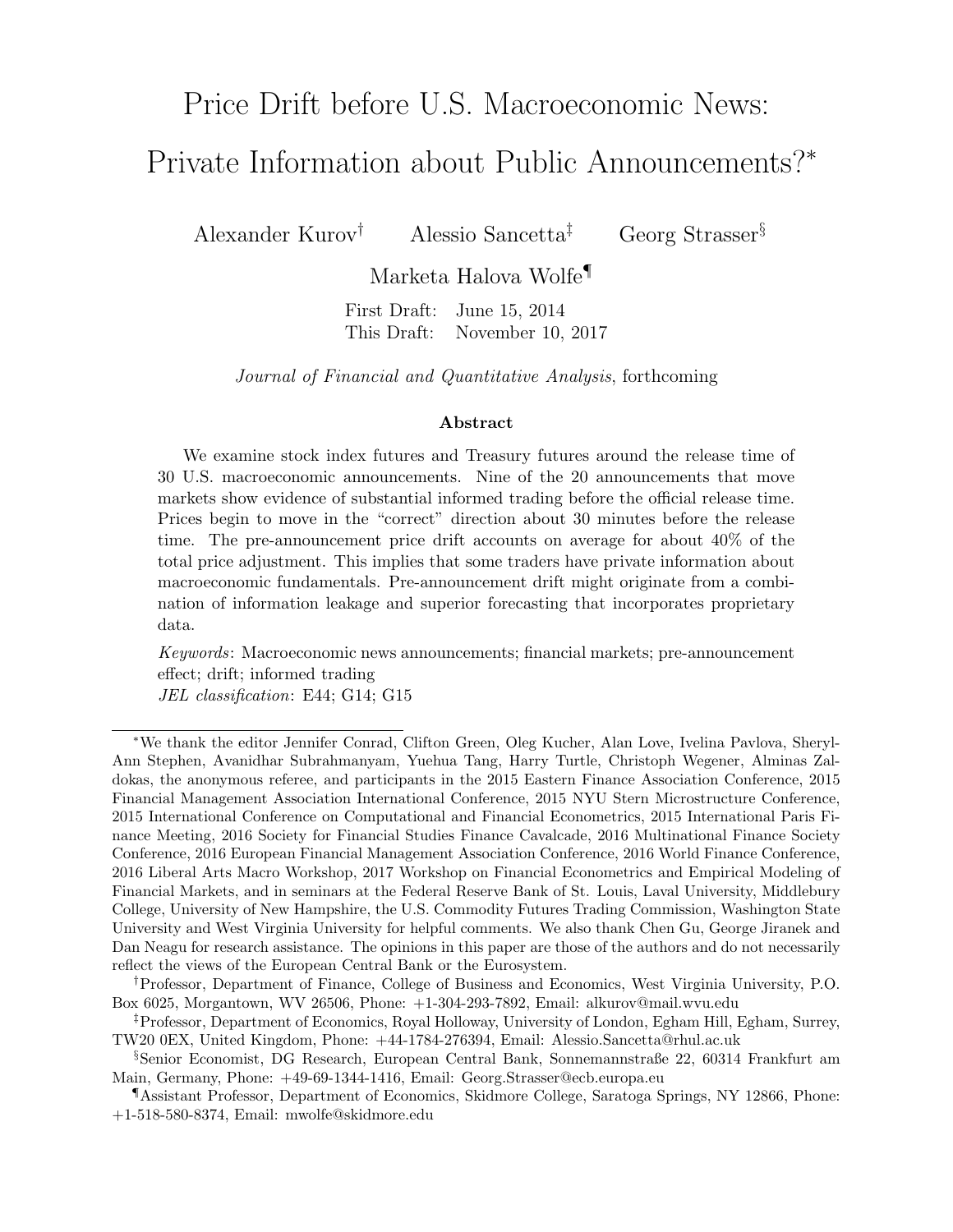# 1 Introduction

Macroeconomic news announcements move financial markets as noted by, for example, Andersen, Bollerslev, Diebold, and Vega (2007). They are quintessential updates to public information on the economy and provide fundamental inputs to asset pricing. More than one half of the cumulative annual equity risk premium is earned on announcement days (Savor & Wilson, 2013), and the information is almost instantaneously reflected in prices once released (Hu, Pan, & Wang, 2017). To ensure fairness, no market participant should have access to this information until the official release time. Yet, in this paper we find strong evidence of informed trading before several key macroeconomic news announcements.

We use second-by-second E-mini S&P 500 stock index and 10-year Treasury note futures data from January 2008 to March 2014 to analyze the impact of 30 U.S. macroeconomic announcements that previous studies and financial press consider most important. Nine out of the 20 announcements that move markets exhibit some pre-announcement price drift in the "correct" direction, i.e., in the direction of the price change predicted by the announcement surprise. Four of these announcements exhibit drift in the stock market, and all nine announcements exhibit drift in the bond market. The pre-announcement drift begins about 30 minutes before the official release time and accounts on average for about 40% of the total price adjustment.

Previous studies on macroeconomic announcements can be categorized into two groups with regard to pre-announcement effects. The first group does not separate the pre- and post-announcement effects. For example, a seminal study by Balduzzi, Elton, and Green (2001) analyzes the impact of 17 U.S. macroeconomic announcements on the U.S. Treasury bond market from 1991 to 1995. Using a time window from five minutes before to 30 minutes after the official release time  $t$ , they show that prices react to macroeconomic news. In this approach, it is unclear how much of this reaction occurs before the announcement release. The second group does separate the pre- and post-announcement effects but concludes that the pre-announcement effect is small or non-existent.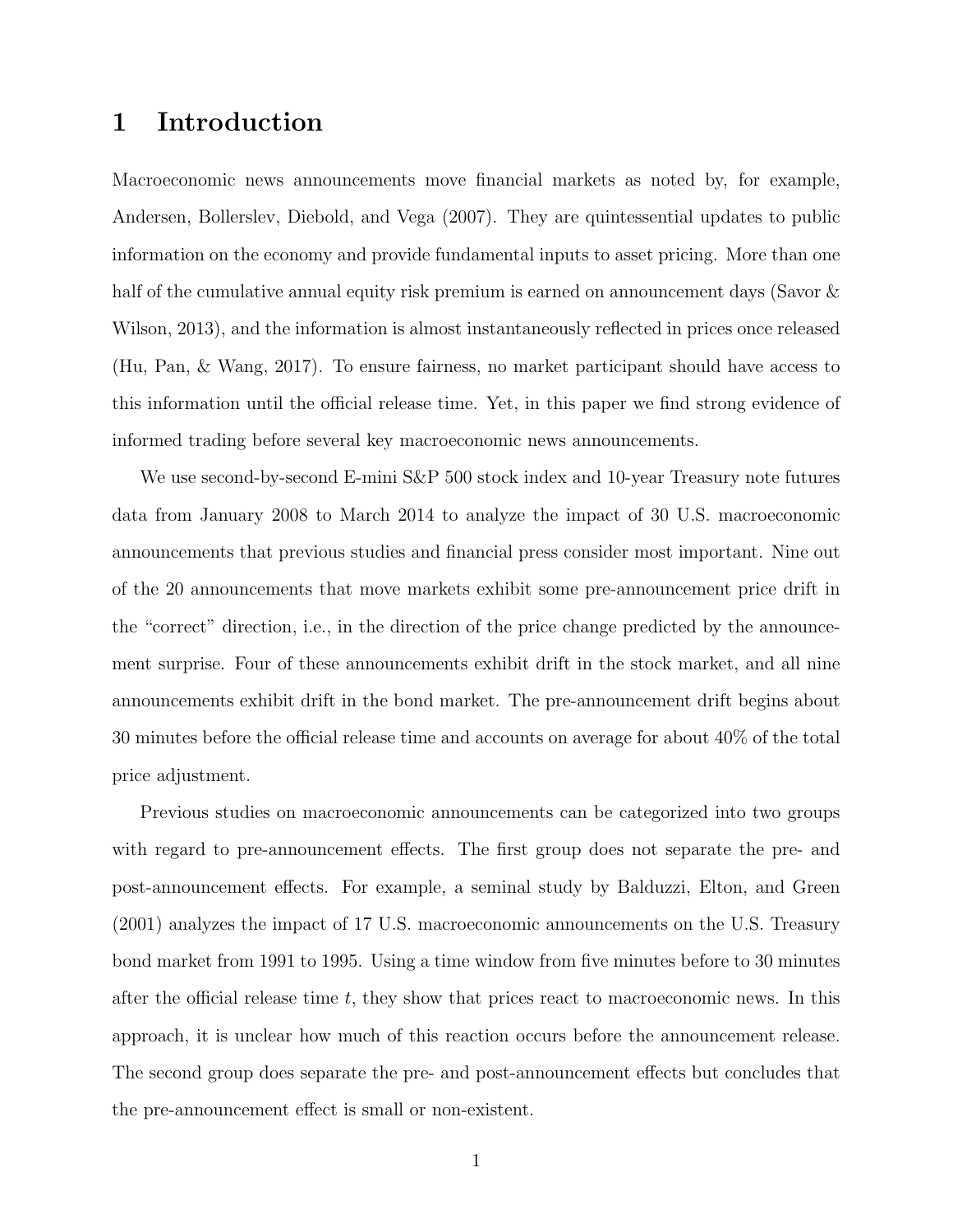Our approach differs from previous research along four dimensions. First, some previous studies measure the pre-announcement effect in small increments of time. Ederington and Lee (1995), for example, use returns during 10-second intervals. For these short intervals, they find that prices did not change significantly in the two minutes before an announcement release in the Treasury, Eurodollar and DEM/USD futures markets around the year 1990. However, if the pre-announcement drift is gradual (which is the case in our data), it will not be detected in such small increments.

Second, we use a longer pre-announcement interval than other studies. Andersen et al. (2007), for example, include ten minutes before the release time. For the sample period from 1998 to 2002, they find that global stock, bond and foreign exchange markets react to announcements only after their release time. We show that a pre-announcement interval of at least 30 minutes is necessary to capture the price drift.

Third, we include a larger set of announcements. Instead of hand-picking announcements, we start with essentially all macroeconomic announcements that academic research and/or financial press consider relevant. We expand the largest set of announcements among previous seminal studies (Andersen, Bollerslev, Diebold, & Vega, 2003; Andersen et al., 2007) by seven additional announcements that are frequently discussed in the financial press. Although the resulting set of 30 announcements is not a full set of U.S. macroeconomic announcements, it does allow us to see the impact of macroeconomic announcements more comprehensively. In our sample, three of the additional seven announcements exhibit drift.

Fourth, we study a recent sample period. Announcement release procedures change over time, and information collection and computing power increase, which might enable sophisticated market participants to forecast some announcements. The main analysis in our paper is based on second-by-second data starting in January 2008. To compare our results to those in previous studies that use earlier sample periods, we analyze minute-byminute data extended back to August 2003. The results suggest that the pre-announcement effect was indeed weaker in earlier periods.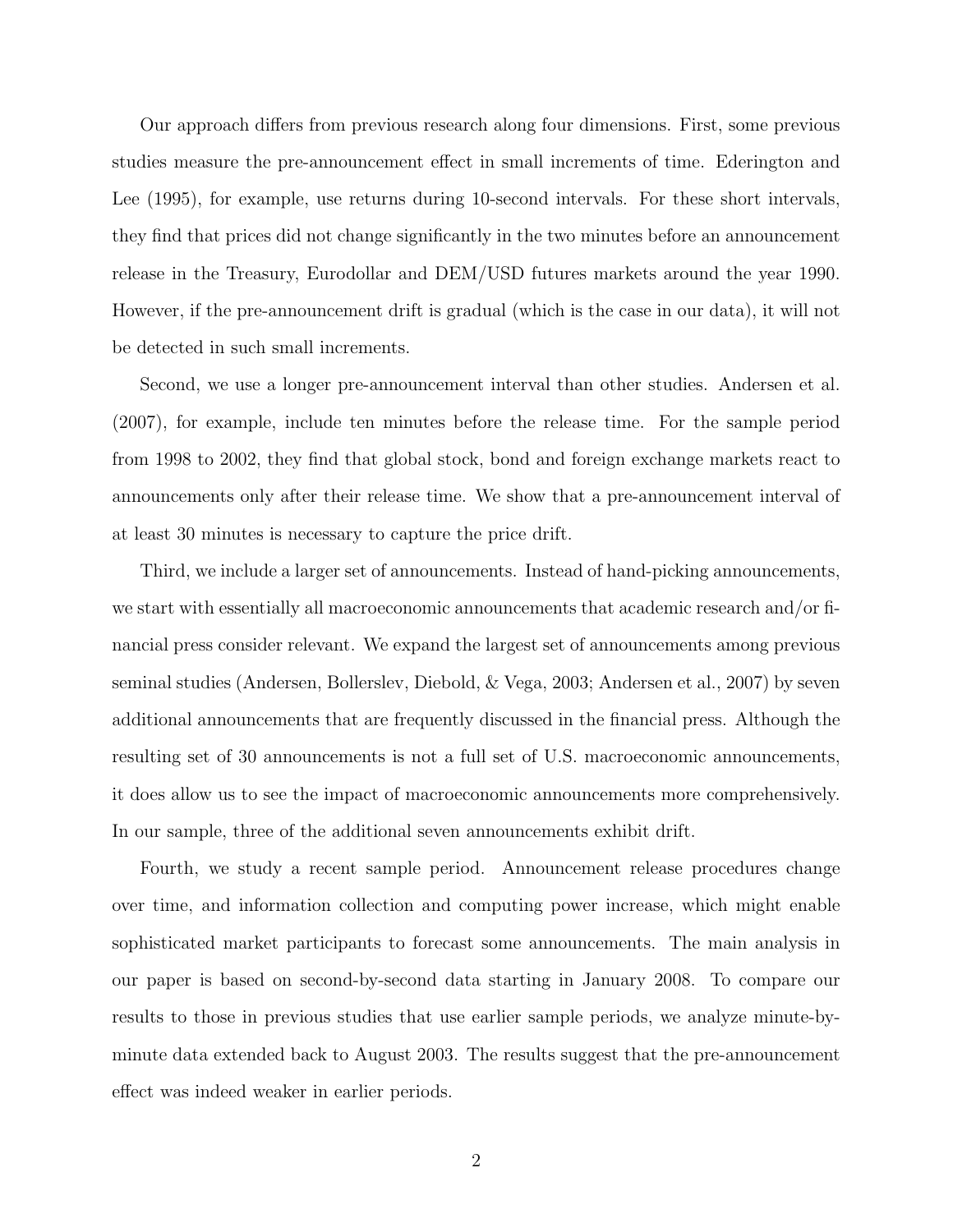Two notable exceptions among the previous studies discuss pre-announcement price dynamics. Hautsch, Hess, and Veredas (2011) examine the effect of two U.S. announcements (Non-Farm Employment and Unemployment Rate) on German Bund futures during each minute in the  $[t - 80min, t + 80min]$  window from 1995 to 2005. They find that the return during the last minute before the announcement release is correlated with the announcement surprise. Bernile, Hu, and Tang (2016) use transaction-level data to look for evidence of informed trading in stock index futures and exchange traded funds before the Federal Open Market Committee (FOMC) and three macroeconomic announcements between 1997 and 2013. They find abnormal returns and order imbalances (measured as the difference between buyer- and seller-initiated trading volumes divided by the total trading volume) in the "correct" direction before the FOMC meetings but not before the macroeconomic announcements (Non-Farm Employment, Consumer Price Index and Gross Domestic Product). Bernile et al.  $(2016)$  suggest these findings are consistent with information leakage.<sup>1</sup>

Our study differs from Hautsch et al. (2011) and Bernile et al. (2016) in two aspects. First, our methodology and expanded set of macroeconomic announcements allow us to show that pre-announcement informed trading is limited neither to the FOMC announcements nor to the last minute before the official release time. Second, we explore the information leakage explanation<sup>2</sup> in more detail by examining two aspects of the announcement release process – organization type and release procedures – and also consider other possible sources of informed trading around public announcements.

<sup>&</sup>lt;sup>1</sup>Beyond these studies that investigate responses to announcements *conditional* on the surprise, Lucca and Moench (2015) report unconditional excess returns in equity index futures during 24 hours prior to the FOMC announcements. They do not find excess returns for nine U.S. macroeconomic announcements or in Treasury securities and money market futures.

<sup>2</sup>Macroeconomic announcement leakage has been documented in other countries. For example, Andersson, Overby, and Sebestyen (2009) analyze news wires and present evidence that the German employment report is regularly known to investors prior to its official release. Information leakage has also occurred in other settings, for example, in the London PM gold price fixing (Caminschi & Heaney, 2013). In corporate finance, some papers (for example, Sinha and Gadarowski (2010) and Agapova and Madura (2011)) regard price drift before public guidance issued by company management as de facto evidence of information leakage while others remain agnostic about the source of informed trading around company earnings announcements in trading by institutional investors (for example, Campbell, Ramadorai, and Schwartz (2009)) and individual investors (for example, Kaniel, Liu, Saar, and Titman (2012)).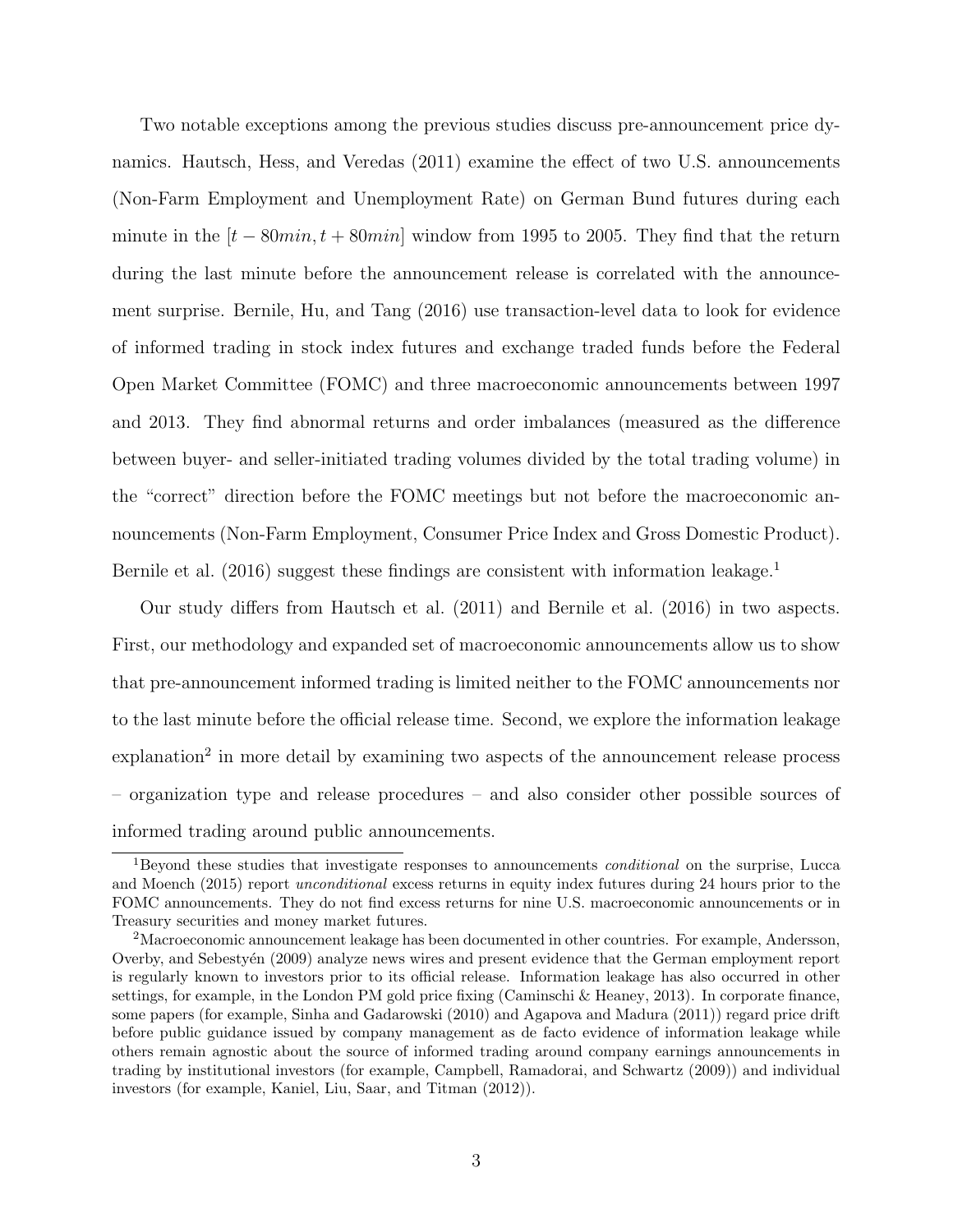With respect to organization type, we focus on the difference between organizations subject to the Principal Federal Economic Indicator (PFEI) guidelines and other entities. The U.S. macroeconomic data prepared by government agencies is generally considered closely guarded with strict measures aimed at preventing premature dissemination. However, some private data providers are not subject to the same guidelines, and some of them have been known to follow release procedures that would not be allowed for the PFEIs, such as releasing information to exclusive groups of subscribers before making it available to the public. In our analysis, announcements released by organizations that are not subject to PFEI guidelines exhibit a stronger pre-announcement drift.

With respect to release procedures, we are interested in the safeguards against premature dissemination. Surprisingly, many organizations do not have this information available on their websites. We conducted an extensive phone and email survey of the organizations in our sample. The release procedures fall into one of three categories. The first category involves posting the announcement on the organization's website at the official release time, so that all market participants can access the information at the same time. The second category involves pre-releasing the information to selected journalists in "lock-up rooms" adding a risk of leakage if the lock-up is imperfectly guarded. The third category involves the least secure pre-release procedure: Instead of being pre-released in lock-up rooms, these announcements are electronically transmitted to journalists who are asked not to share the information with others. In our analysis, pre-released announcements and, more specifically, the announcements pre-released under the least secure procedure are associated with a stronger pre-announcement drift.

While these findings are suggestive, one cannot conclude that information leakage causes observed pre-announcement drift because other possible causes of informed trading exist. In particular, we consider information generated by informed investors and impounded into prices through their trading (French & Roll, 1986). Some traders may be able to collect proprietary information or analyze public information in a superior way to forecast an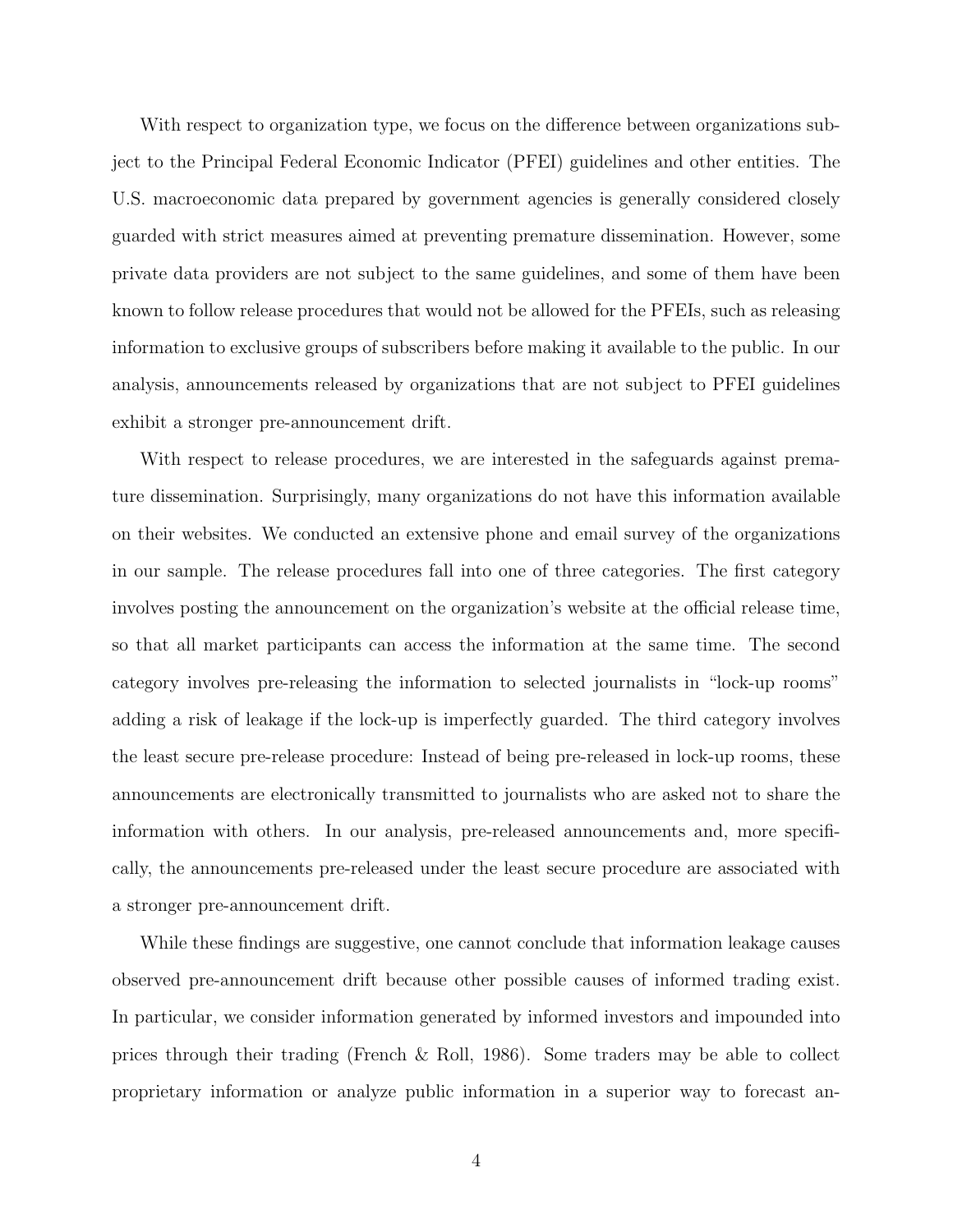nouncements better than other traders. This knowledge could then be utilized to trade in the "correct" direction before announcement releases. We conduct an extensive forecasting exercise with public information (individual analyst forecasts). We also show that proprietary information permits forecasting announcement surprises in some cases.

Recently, the possibility of data leaks has received a lot of public attention. For example, the Securities and Exchange Commission (SEC) charged two individuals for hacking into news wire services and selling the obtained information on upcoming corporate earnings announcements to traders, which generated over \$100 million of illegal profits (SEC, 2015). In the context of macroeconomic news, further research on whether the source of informed trading is leakage, proprietary data collection, or reprocessing of public information would, therefore, be very timely.

The rest of this paper is organized as follows. The next two sections describe the data and methodology. Section 4 presents the empirical results. Explanations for the preannouncement drift are tested in Section 5, and a brief discussion concludes in Section 6.<sup>3</sup>

# 2 Data

This section describes the announcements data and markets data.

# 2.1 Expected and Released Values of Macroeconomic Announcements

We start with the 23 macroeconomic announcements in Andersen et al. (2003) and Andersen et al. (2007), which is one of the largest sets of announcements among the previous seminal

<sup>&</sup>lt;sup>3</sup>A separate Internet Appendix tests whether our results are robust to data snooping and to conditioning on the sign of post-announcement returns. It also presents results based on the standard event study methodology including potential impact of outliers, event window length, the effect of order flows, and other markets (E-mini Dow stock index and 30-year Treasury bond futures). All tests confirm robustness of our results.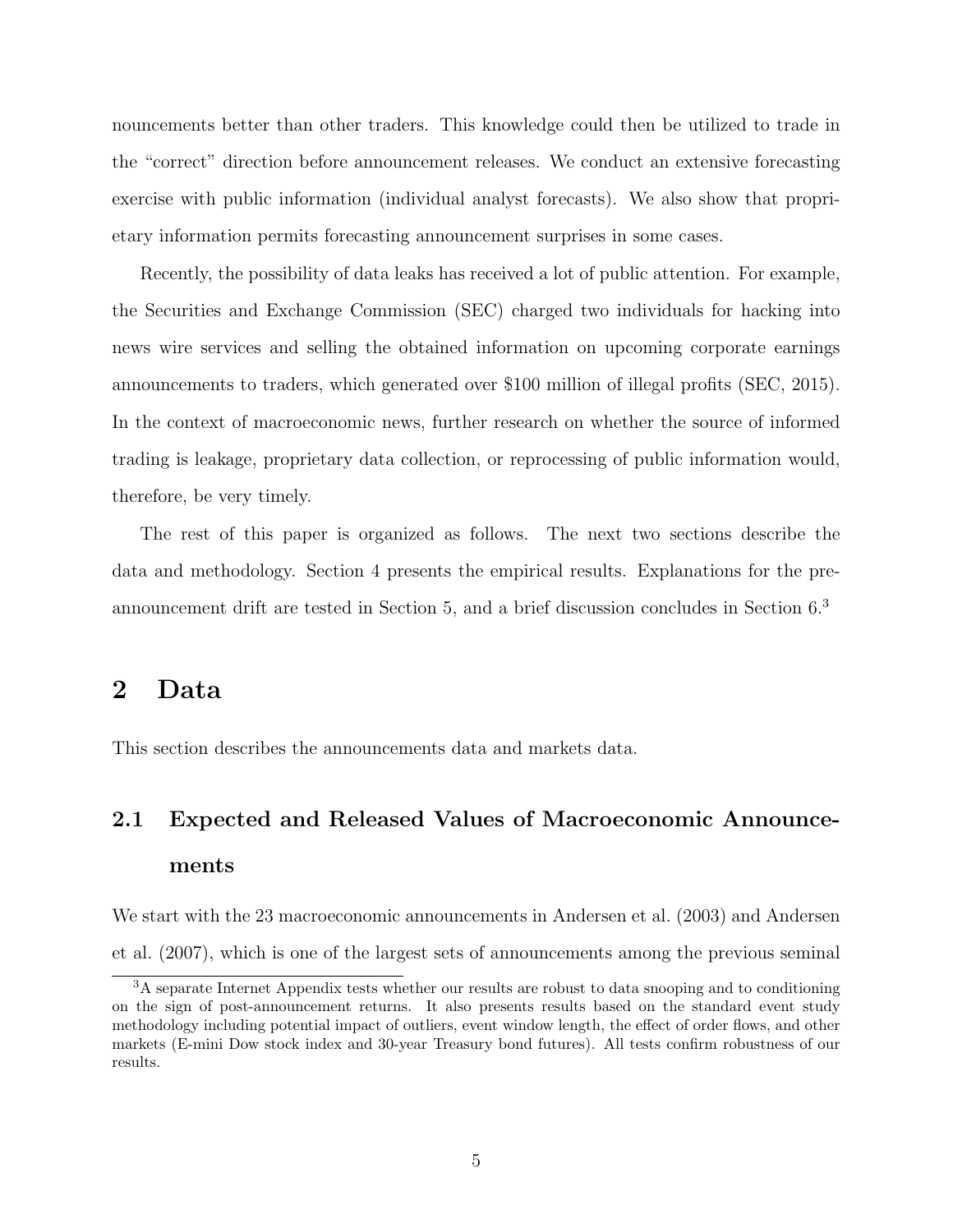studies.<sup>4</sup> We augment this set by seven announcements that have been frequently discussed in the financial press: Automatic Data Processing (ADP) Employment, Building Permits, Existing Home Sales, the Institute for Supply Management (ISM) Non-Manufacturing Index, Pending Home Sales, and the Preliminary and Final University of Michigan (UM) Consumer Sentiment Index. Expanding the set of announcements beyond the ones used in previous studies reflects the evolution of available data. The ADP Employment report constructed with actual payroll data, for example, did not exist until May 2006, but it has since then become an influential announcement. Table 1 lists these 30 macroeconomic announcements grouped by announcement category.<sup>5</sup>

We assume that efficient markets react only to the unexpected component of news announcements. Following Balduzzi et al.  $(2001)$ , we compute this "surprise" as the difference between the actual announcement,  $A_{mt}$ , of a macroeconomic announcement m released at time  $t$  and the market's expectation of the announcement before its release,  $E_{t-\tau}[A_{mt}]$ , where  $\tau > 0.6$  To convert macroeconomic announcements to common units, we standardize this difference by the standard deviation of the respective announcement,  $\sigma_m = \sqrt{\frac{1}{N_m-1}\sum_{i=1}^{N_m}(S_{im}-\overline{S}_m)^2}$  where  $\overline{S}_m$  is the mean surprise for announcement m. The

<sup>5</sup>In the remainder of the paper, we refer to these 30 variables as "announcements." Our observations are then "announcement releases." In this terminology, for example, the GDP Advance announcement had 25 announcement releases.

<sup>4</sup>Andersen et al. (2003) and Andersen et al. (2007) list 24 macroeconomic announcements. We do not report results for Capacity Utilization because it is always released simultaneously with Industrial Production and the surprise components of these two announcements are strongly correlated with a correlation coefficient of  $+0.8$ . When we account for simultaneity by using their principal component in equation (2), the results are similar to the ones reported for Industrial Production. We omit monetary announcements (Money Supplies M1, M2, M3, Target Federal Funds Rate) because these policy variables differ from macroeconomic announcements by long preparatory discussions. The National Association of Purchasing Managers index is now called ISM Manufacturing Index.

<sup>&</sup>lt;sup>6</sup>In five instances, Bloomberg shows releases for two or three months released at the same time: Building Permits for September and October 2013, Construction Spending for September and October 2013, Factory Orders for August and September 2013, Housing Starts for September, October and November 2013, and New Homes Sales for September and October 2013. The delays appear to be due to the government shutdown in the fall of 2013. For these releases, we compute the surprise as the arithmetic average of surprises for the respective months.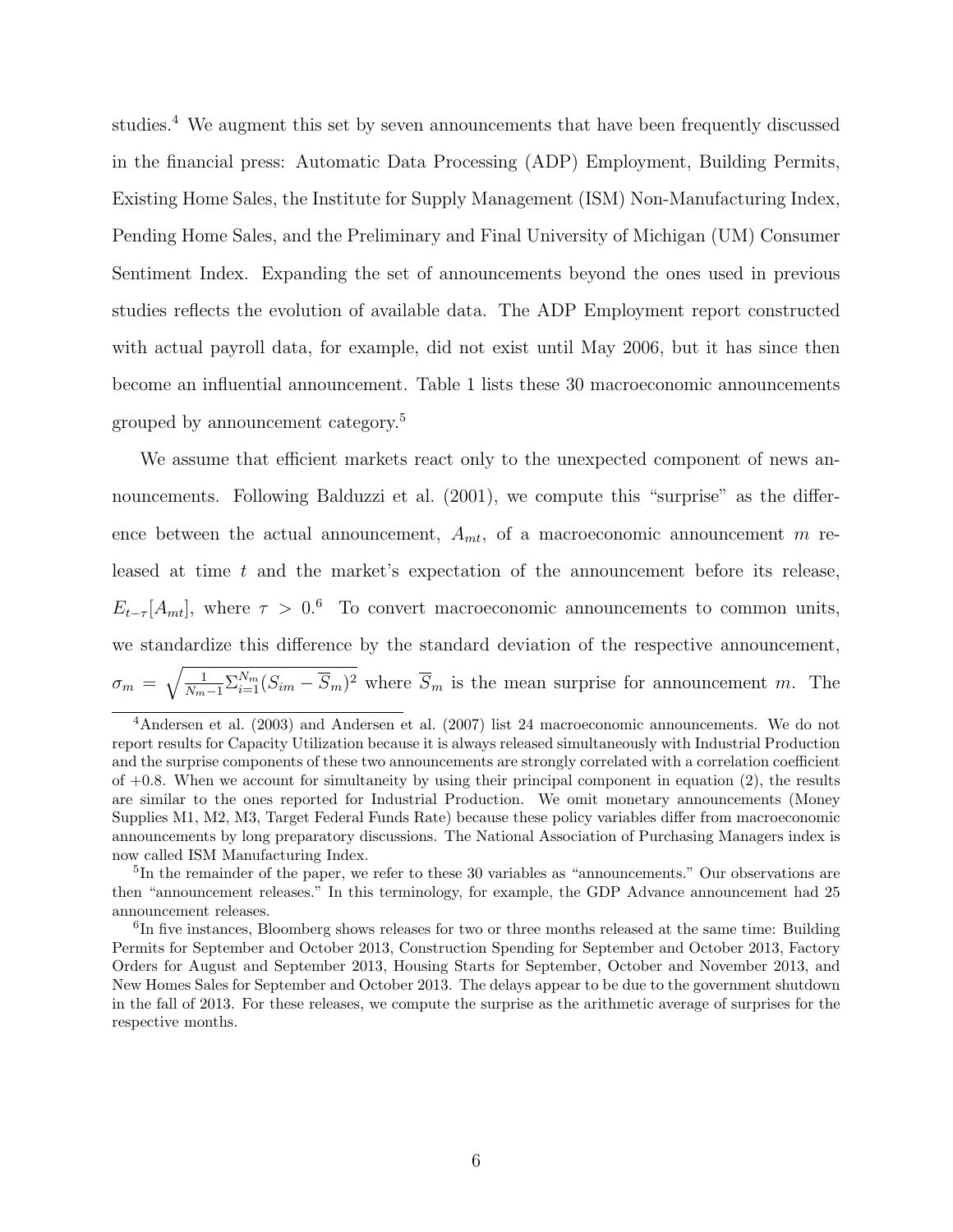| The sample period covers January 1, 2008 to March 31, 2014. The release time is stated in Eastern Time (ET). The "Fcts." column shows the average |                                                                            | Bureau of the Census (BC), Bureau of Economic Analysis (BEA), Bureau of Labor Statistics (BLS), | Conference Board (CB), Employment and Training Administration (ETA), Federal Reserve Board (FRB), Institute for Supply Management (ISM), | National Association of Realtors (NAR), Thomson Reuters/University of Michigan (TR/UM), and U.S. Department of the Treasury (USDT). |
|---------------------------------------------------------------------------------------------------------------------------------------------------|----------------------------------------------------------------------------|-------------------------------------------------------------------------------------------------|------------------------------------------------------------------------------------------------------------------------------------------|-------------------------------------------------------------------------------------------------------------------------------------|
|                                                                                                                                                   |                                                                            |                                                                                                 |                                                                                                                                          |                                                                                                                                     |
|                                                                                                                                                   |                                                                            |                                                                                                 |                                                                                                                                          |                                                                                                                                     |
|                                                                                                                                                   |                                                                            |                                                                                                 |                                                                                                                                          |                                                                                                                                     |
|                                                                                                                                                   |                                                                            |                                                                                                 |                                                                                                                                          |                                                                                                                                     |
|                                                                                                                                                   |                                                                            |                                                                                                 |                                                                                                                                          |                                                                                                                                     |
|                                                                                                                                                   | number of professional forecasters that submitted a forecast to Bloomberg. | " Automatic Data Processing, Inc. (ADP), !                                                      |                                                                                                                                          |                                                                                                                                     |
|                                                                                                                                                   |                                                                            |                                                                                                 |                                                                                                                                          |                                                                                                                                     |
|                                                                                                                                                   |                                                                            |                                                                                                 |                                                                                                                                          |                                                                                                                                     |

| itted a forecast to Bloomberg.<br>umber of professional forecasters that subm. | Bureau of the Census (BC), Bureau of Economic Analysis (BEA), Bureau of Labor Statistics (BLS),<br>\utomatic Data Processing, Inc. (ADP), | caining Administration (ETA), Federal Reserve Board (FRB), Institute for Supply Management (ISM),<br>Conference Board (CB), Employment and Tra | omson Reuters/University of Michigan (TR/UM), and U.S. Department of the Treasury (USDT).<br>1 Association of Realtors (NAR), The<br>lational |
|--------------------------------------------------------------------------------|-------------------------------------------------------------------------------------------------------------------------------------------|------------------------------------------------------------------------------------------------------------------------------------------------|-----------------------------------------------------------------------------------------------------------------------------------------------|

| Category            | Announcement                          | Frequency                  | $\boldsymbol{N_m}$ | Source <sup>a</sup> | Unit                                                                                           | Time             | Fcts.           |
|---------------------|---------------------------------------|----------------------------|--------------------|---------------------|------------------------------------------------------------------------------------------------|------------------|-----------------|
| Income              | GDP advance                           | $\operatorname{Quarterly}$ |                    | BEA                 | $88888$                                                                                        |                  |                 |
|                     | GDP preliminary                       | $\operatorname{Quarterly}$ | 25<br>25           | <b>BEA</b>          |                                                                                                | $8:30$<br>$8:30$ | $\frac{82}{78}$ |
|                     | GDP final                             | $\rm Quarterly$            | 25                 | <b>BEA</b>          |                                                                                                | 8:30             | 76              |
|                     | Personal income                       | Monthly                    | 72                 | <b>BEA</b>          |                                                                                                | 8:30             | $\overline{C}$  |
| Employment          | ADP employment                        | Monthly                    | 52                 | Я                   | Number of jobs                                                                                 | 8:15             | 34              |
|                     | claims<br>Initial jobless             | Weekly                     | 324                | ETA                 | Number of claims                                                                               | 8:30             | $\overline{4}$  |
|                     | Non-farm employment                   | $M$ onthly                 | $\mathbb{Z}$       | <b>BLS</b>          | Number of jobs                                                                                 | 8:30             | 84              |
| Industrial Activity | Factory orders                        | Monthly                    | $\mathcal{E}$      | BC                  |                                                                                                | 10:00            | 62              |
|                     | Industrial production                 | Monthly                    | $\tilde{L}$        | FRB                 | 88                                                                                             | 9:15             | 78              |
| Investment          | spending<br>Construction              | Monthly                    | 73                 | $_{\rm B C}$        |                                                                                                | 10:00            | $\frac{8}{5}$   |
|                     | s orders<br>Durable good              | Monthly                    | 72                 | BC                  | $\begin{aligned} \begin{matrix} \infty & \infty \\ \infty & \infty \end{matrix} \end{aligned}$ | 8:30             | 67              |
|                     | Wholesale inventories                 | Monthly                    | 75                 | BC                  |                                                                                                | 10:00            | 31              |
| Consumption         | Advance retail sales                  | Monthly                    | 52                 | BC                  | $80^{\circ}$                                                                                   |                  | 67              |
|                     | Consumer credit                       | Monthly                    | 74                 | <b>FRB</b>          | USD                                                                                            | $8:30$<br>15:00  | 33              |
|                     | Personal consumption                  | $M$ onthly                 | $\mathbb{Z}$       | <b>BEA</b>          | $\aleph$                                                                                       | 8:30             | $\overline{7}$  |
| Housing Sector      | Building permits                      | Monthly                    | $\overline{74}$    | BC                  | Number of permits                                                                              | 8:30             | $\mathfrak{L}$  |
|                     | Existing home sales                   | Monthly                    | $\mathbb{Z}$       | NAR                 | Number of homes                                                                                | 10:00            | 73              |
|                     | $\tilde{\mathbf{a}}$<br>Housing start | Monthly                    | 72                 | $_{\rm BC}$         | Number of homes                                                                                | 8:30             |                 |
|                     | New home sales                        | Monthly                    |                    | $_{\rm BC}$         | Number of homes                                                                                | 10:00            | $\mathbb{Z}$    |
|                     | Pending home sales                    | Monthly                    | $\overline{76}$    | NAR                 | R                                                                                              | 10:00            | $36\,$          |
| Government          | budget<br>Government                  | Monthly                    | 73                 | <b>LISPL</b>        | <b>GSD</b>                                                                                     | 14:00            | 27              |
| Net Exports         | Trade balance                         | Monthly                    | $\frac{5}{2}$      | <b>BEA</b>          | USD                                                                                            | $8:30$           | 73              |
| Inflation           | Consumer price index                  | Monthly                    | $\tilde{5}$        | <b>BLS</b>          | $\%$ $\%$                                                                                      | 8:30             | $80\,$          |
|                     | Producer price index                  | Monthly                    | 73                 | <b>BLS</b>          |                                                                                                | 8:30             | $\overline{7}$  |
| Forward-looking     | CB Consumer confidence index          | Monthly                    | 74                 | $\Theta$            | Index                                                                                          | 10:00            | $\overline{C}$  |
| indices             | Index of leading indicators           | Monthly                    | 75                 | $\Theta$            | $\aleph$                                                                                       | 10:00            | 53              |
|                     | ISM Manufacturing index               | $M$ onthly                 | $\overline{7}$     | ISM                 | Index                                                                                          | 10:00            | $\sqrt{6}$      |
|                     | ISM Non-manufacturing index           | Monthly                    | $\mathcal{L}$      | ISM                 | Index                                                                                          | $10:00$          | $\overline{7}$  |
|                     | UM Consumer sentiment (prel.)         | Monthly                    | $\tilde{5}$        | $\rm{TR/UM}$        | Index                                                                                          | 9:55             | $5\overline{7}$ |
|                     | $UM$ Consumer sentiment $(final)$     | Monthly                    | $\overline{7}$     | TR/UM               | Index                                                                                          | 9:55             | $\overline{6}$  |

Table 1: Overview of U.S. Macroeconomic Announcements Table 1: Overview of U.S. Macroeconomic Announcements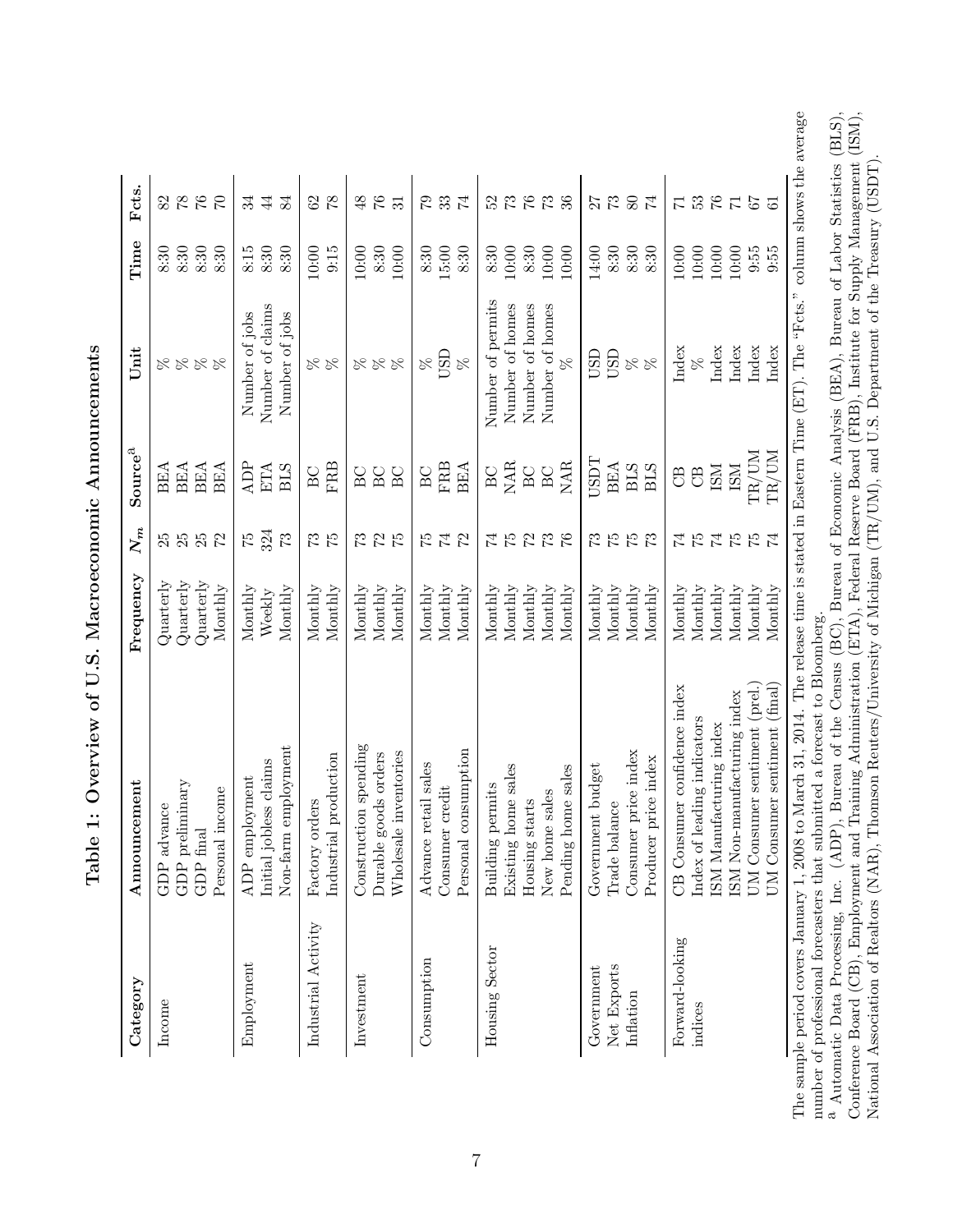standardized surprise,  $S_{mt}$ , is then

$$
S_{mt} = \frac{A_{mt} - E_{t-\tau}[A_{mt}]}{\sigma_m}.
$$
\n<sup>(1)</sup>

We proxy the expectation,  $E_{t-\tau}[A_{mt}]$ , by the median response of professional forecasters during the days before the release,  $E_{t-\Delta}[A_{mt}]$ , where  $\Delta > 0$ .<sup>7</sup> We assume that the expectation  $E_{t-\Delta}[A_{mt}]$  about a macroeconomic announcement is exogenous, in particular not affected by asset returns during  $[t - \tau, t]$ .<sup>8</sup> We use a survey carried out by Bloomberg, which allows the professional forecasters to revise their responses until shortly before the release time. Although  $\Delta \neq \tau$ , the scarcity of revisions shortly before the official release times indicates that the two expectations are more or less identical.<sup>9</sup> Bloomberg collects the forecasts during a two-week period preceding the announcements. The first forecasts for our 30 announcements appear on Bloomberg five to 14 days before the announcement releases. Forecasts can be posted until two hours before the announcement release, i.e.,  $\Delta \geq 120$ min. On average, the forecasts are five days old as of the release time. Bloomberg calculates the consensus forecast as the median of individual forecasts and continuously updates the consensus forecast when additional individual forecasts are posted.

#### 2.2 Prices of Stock and Bond Futures

To investigate the effect of the announcements on stock and bond markets, we use intraday, nearby contract futures prices. Our second-by-second transaction data from Genesis Financial Technologies spans the period from January 1, 2008 until March 31, 2014. We report

<sup>7</sup>Survey-based forecasts have been shown to outperform forecasts using historical values of macroeconomic variable. See, for example, Pearce and Roley (1985).

<sup>8</sup>We test for unbiasedness of expectations. Almost all survey-based forecasts are unbiased. The mean forecast error is statistically indistinguishable from zero at the 10% significance level for all announcements except for the Index of Leading Indicators and Preliminary and Final UM Consumer Sentiment Index. These three announcements do not exhibit pre-announcement drift (see Section 4), and our conclusions are, therefore, not affected by them.

<sup>9</sup>For example, for one particular GDP release in 2014, only three out of 86 professional forecasters updated their forecasts during the 48 hours before the announcement release.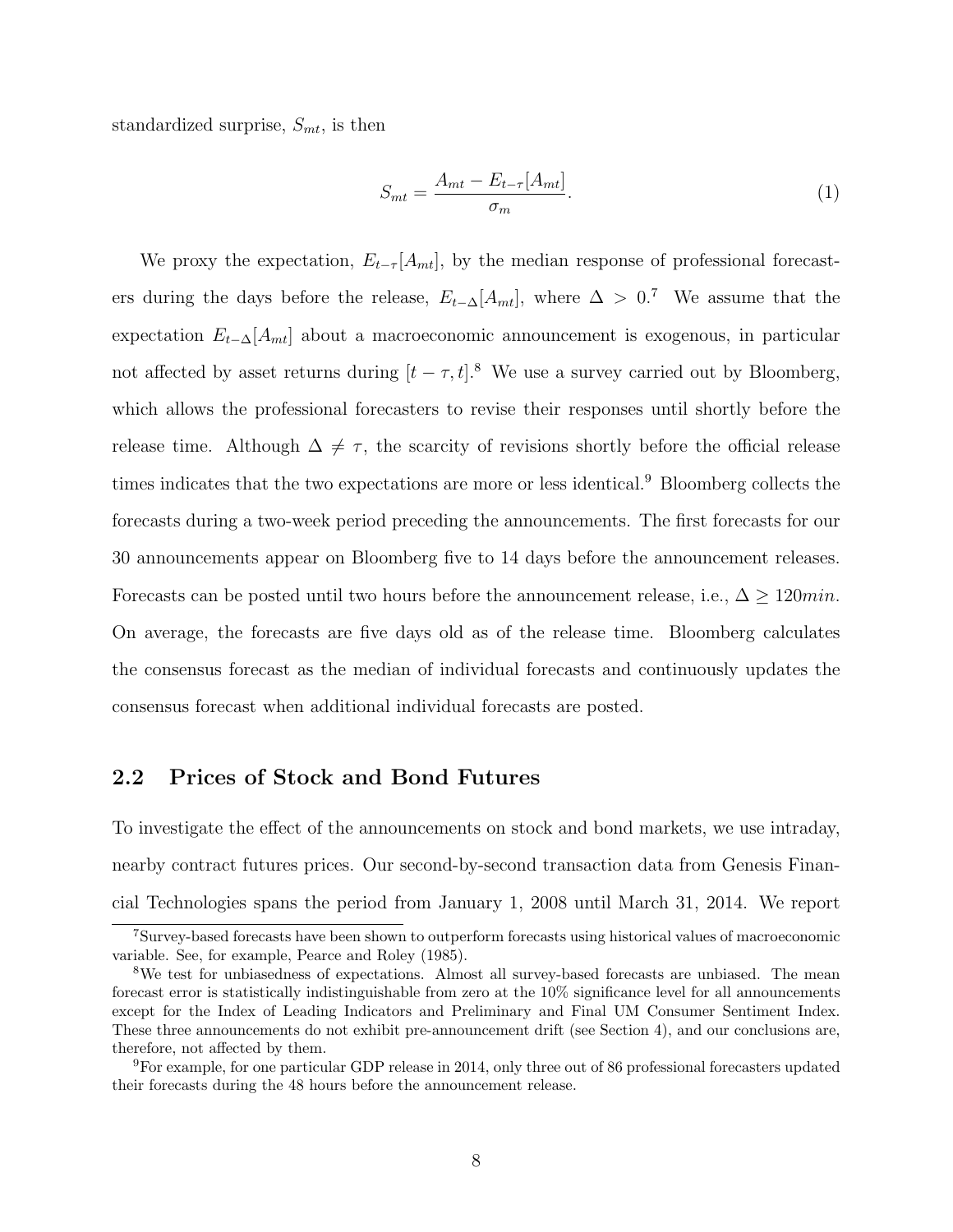results for the E-mini S&P 500 stock index futures market (ticker symbol ES) and the 10 year Treasury notes futures market (ticker symbol ZN) traded on the Chicago Mercantile Exchange (CME). In the remainder of the paper, we refer to the E-mini S&P 500 stock index futures as "S&P 500" and to the 10-year Treasury notes futures as "Treasury note".

We sample trade price data every five minutes for each market. If a price is not available, the most recent price is used. Because the nearby contract becomes increasingly illiquid as its expiration date approaches, we switch to the next maturity contract when its daily trading volume exceeds the nearby contract volume.

Our identification rests on a clear assignment of prices to the pre- or post-announcement period. In the seconds just before an announcement release, this is difficult for two reasons: intentional and unintentional early releases. First, Thomson Reuters used to pre-release the University of Michigan Consumer Sentiment Index two seconds ahead of the official release time to its high-speed data feed clients (Javers,  $2013b$ ).<sup>10</sup> We want to capture trading following these pre-releases in the post-announcement interval, so that it does not overstate our pre-announcement price drift. Second, there have been instances of inadvertent early releases such as Thomson Reuters publishing the ISM Manufacturing Index 15 milliseconds before the scheduled release time on June 3, 2013 (Javers, 2013b). Scholtus, van Dijk, and Frijns (2014) compare the official scheduled release times to actual release times and conclude that such accidental early releases occur but are rare.<sup>11</sup> Therefore, using five seconds before the release time as the pre-announcement interval cutoff ensures that accidental early releases do not fall into the pre-announcement interval.

For this reason, we replace every price at the release time of an announcement with the

<sup>&</sup>lt;sup>10</sup>Thomson Reuters suspended the practice following a probe by the New York Attorney General in July of 2013 (Javers, 2013a).

<sup>&</sup>lt;sup>11</sup>Scholtus et al. (2014) analyze 20 U.S. macroeconomic and monetary announcements from January 2009 to December 2011. Their sample period includes 800 announcement releases. Only thirteen of these 800 releases arrived before the scheduled release time. Among these thirteen releases, three releases arrived in the second before the official release time, and only four releases arrived more than one minute before the official release time. Three of these four releases were FOMC rate announcements that are not relevant for our paper because we do not analyze monetary announcements; only one release (CB Consumer Confidence Index on June 28, 2011) falls into our sample.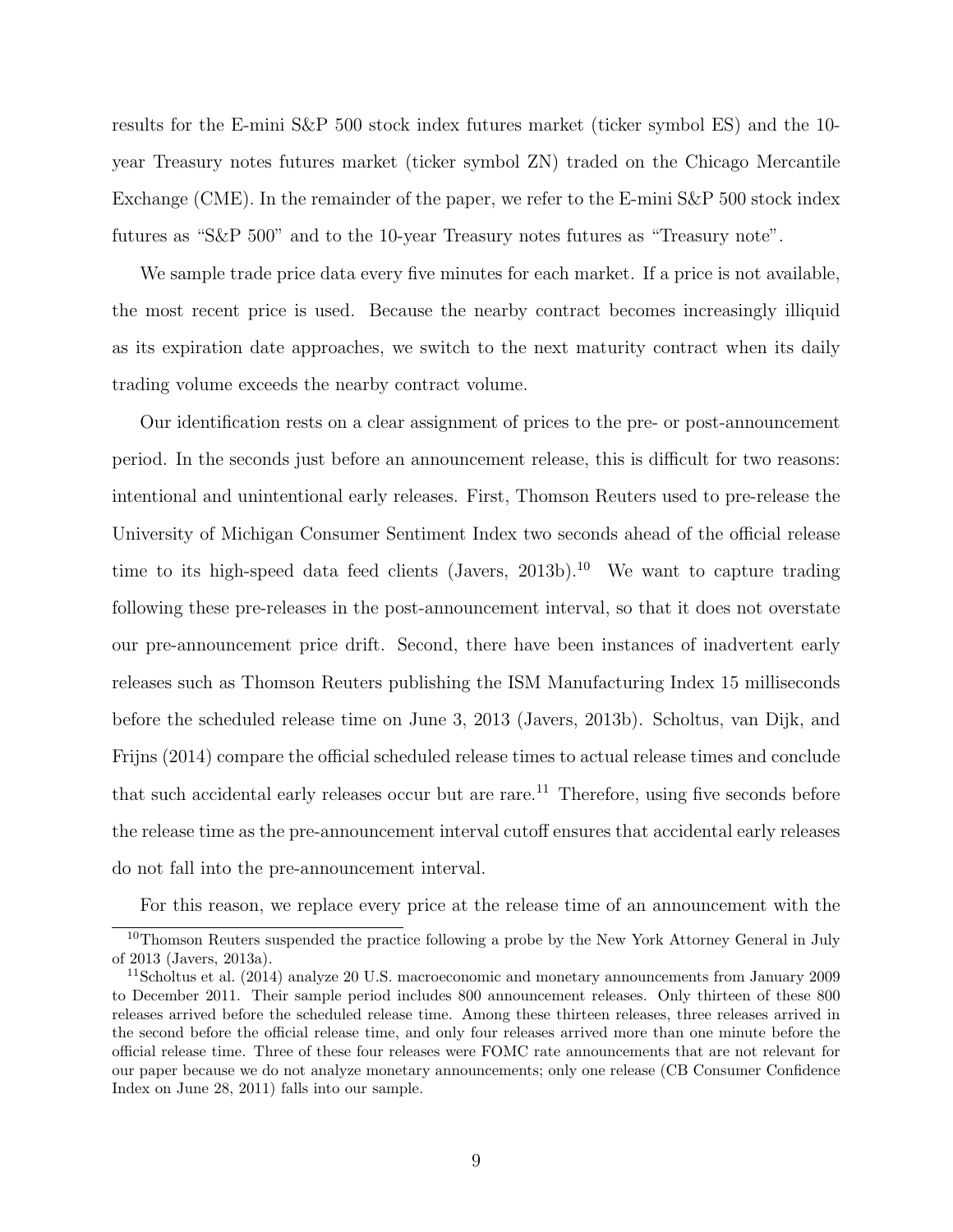price that was prevailing five seconds before the announcement release.<sup>12</sup> We then compute continuously compounded asset returns,  $R_t$ , for the entire sample as the first difference between adjacent log prices in this modified time grid.

Suppose that there is an isolated macroeconomic announcement release at time  $t$ . Then the return  $R_t$  covers the  $[t - 5min, t - 5sec]$  time window, i.e., the price change in the five minutes before the announcement release excluding five seconds immediately before the release. The return  $R_{t-1}$  covers the  $[t-10min, t-5min]$  interval, i.e., a period without announcement releases. The return  $R_{t+1}$  includes the announcement impact at release time, spanning the  $[t - 5sec, t + 5min]$  interval.

Returns are sampled from 7:15 to 16:00 over the period from August 1, 2008 to March 31, 2014. The sampling starts one hour before the earliest announcement at 8:15 and ends one hour after the latest announcement at 15:00 per Table 1. If any sum of six subsequent five-minute returns, i.e., a 30-minute return, equals zero, then that day is excluded from the sample similarly to Andersen et al. (2007). Based on this rule, we remove 56 days that correspond to the U.S. holidays.

Finally, we place the announcement surprises of the 30 announcements listed in Table 1 on the same time grid as the returns. If there is no announcement release during a given time interval, then the surprise is zero.

# 3 Methodology

We follow a time-series approach which embeds all announcements in a single regression  $(Andersen et al., 2003).<sup>13</sup> Within each market, the asset return is a linear function of three$ components. The first component, lagged asset returns, accounts for possible autocorrelation

<sup>&</sup>lt;sup>12</sup>Therefore, in no-release periods the time grid is exactly five minutes, whereas the last pre-release period is five seconds shorter, and the first post-release period is five seconds longer. Results without this timing correction, i.e., with a  $[t - 30min, t]$  window, are similar, suggesting that the drift in the last five seconds before the announcement release is not substantial.

<sup>&</sup>lt;sup>13</sup>The Internet Appendix presents a robustness check based on event study methodology that estimates a separate regression for each announcement.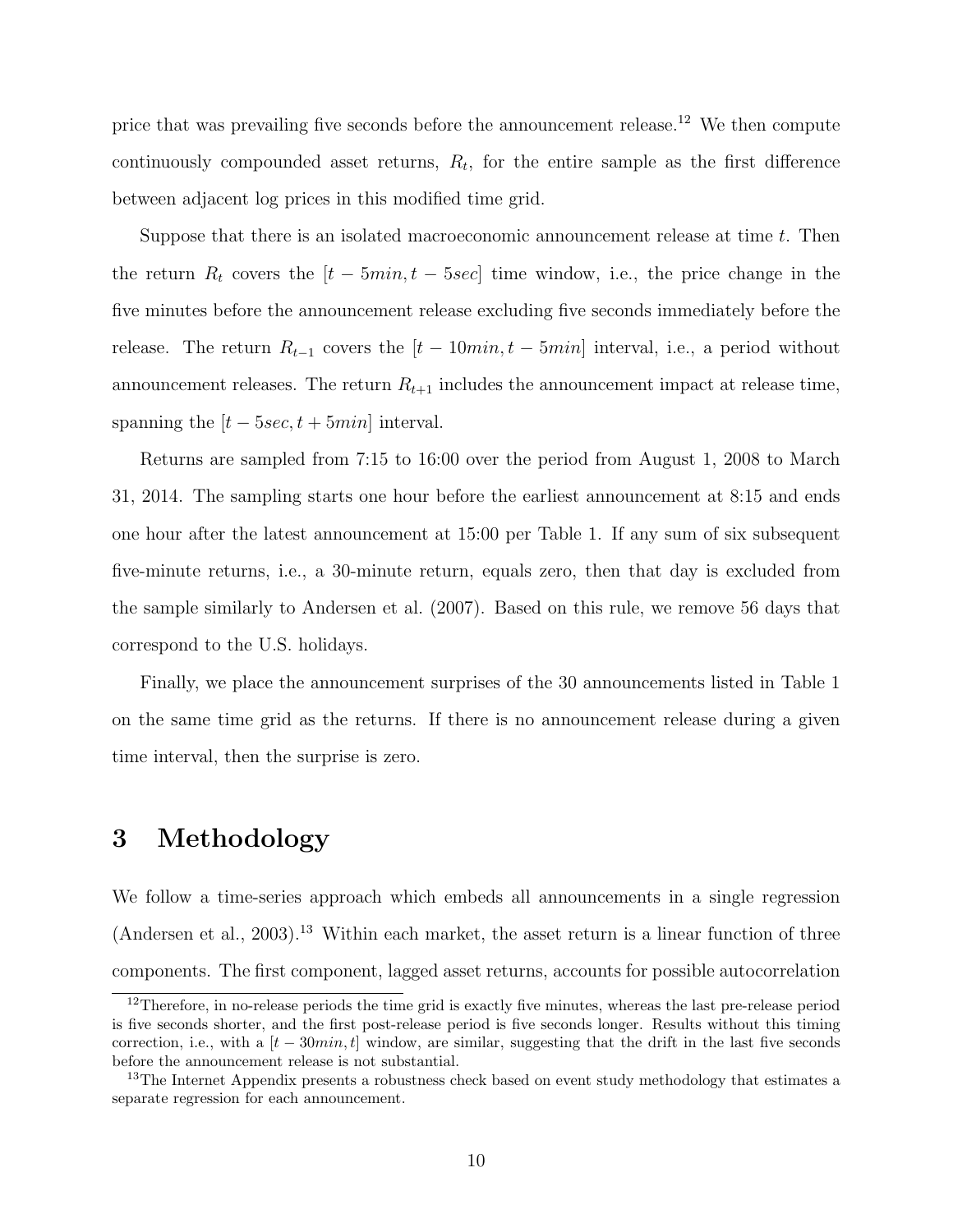and cross-serial correlation across the two markets. The second component, lagged surprises of each announcement, captures the impact that an announcement may have on the market in the following periods. The third and most important component, contemporaneous and lead values of each announcement surprise, captures the pre-announcement drift. We assume that the surprise process is exogenous; in particular, macroeconomic surprises are not affected by past asset returns. We analyze  $J = 2$  markets, the E-mini S&P 500 futures and the 10-year Treasury note futures market. For a given market, the model becomes

$$
R_t = \beta_0 + \sum_{j=1}^{J} \beta_j R_{j,t-1} + \sum_{m=1}^{M} \sum_{k=-1}^{K} \gamma_{mk} S_{m,t+k} + \epsilon_t.
$$
 (2)

We choose one lag of returns for each market based on the Bayesian information criterion. The second sum is over the  $M = 30$  announcements listed in Table 1. To capture the regular post-announcement price move, we include one lag of surprise. To capture the preannouncement drift, we use the contemporaneous surprise and  $K = 5$  leads of the surprise which together span the  $[t - 30min, t - 5sec]$  window.

To account for heteroskedasticity in the error term  $\epsilon_t$ , we estimate equation (2) with a two-step weighted least squares procedure. In the first step, equation (2) is estimated with an ordinary least squares regression (OLS). In the second step, an estimate of time-varying volatility is derived from the residuals,  $e_t$ , (estimates of  $\epsilon_t$ ) of this OLS regression, which is then used in the weighted least squares estimation analogous to Andersen et al. (2003).

The weight  $w_t$  is an estimate of volatility computed by the exponential moving average  $w_t = \alpha w_{t-1} + (1 - \alpha)|e_t|$  with the smoothing parameter  $\alpha = 0.9$ <sup>14</sup> Standardization of the residuals by  $w_t$  removes almost all heteroskedasticity and performs better than other methods such as regressing the absolute value of the residuals on seasonal hourly dummies.<sup>15</sup> We standardize the dependent and explanatory variables by  $w_t$  and estimate the OLS regression

 $14$ The results are robust to other values of this smoothing parameter such as 0.8 and 0.95.

<sup>&</sup>lt;sup>15</sup>In the first period,  $w_1 = |e_1|$ . Because the estimator is very volatile in the initial periods, we discard the first 50 observations in the sample which correspond to the morning of January 2, 2008. This leads to discarding one release of Construction Spending and ISM Manufacturing Index announcements.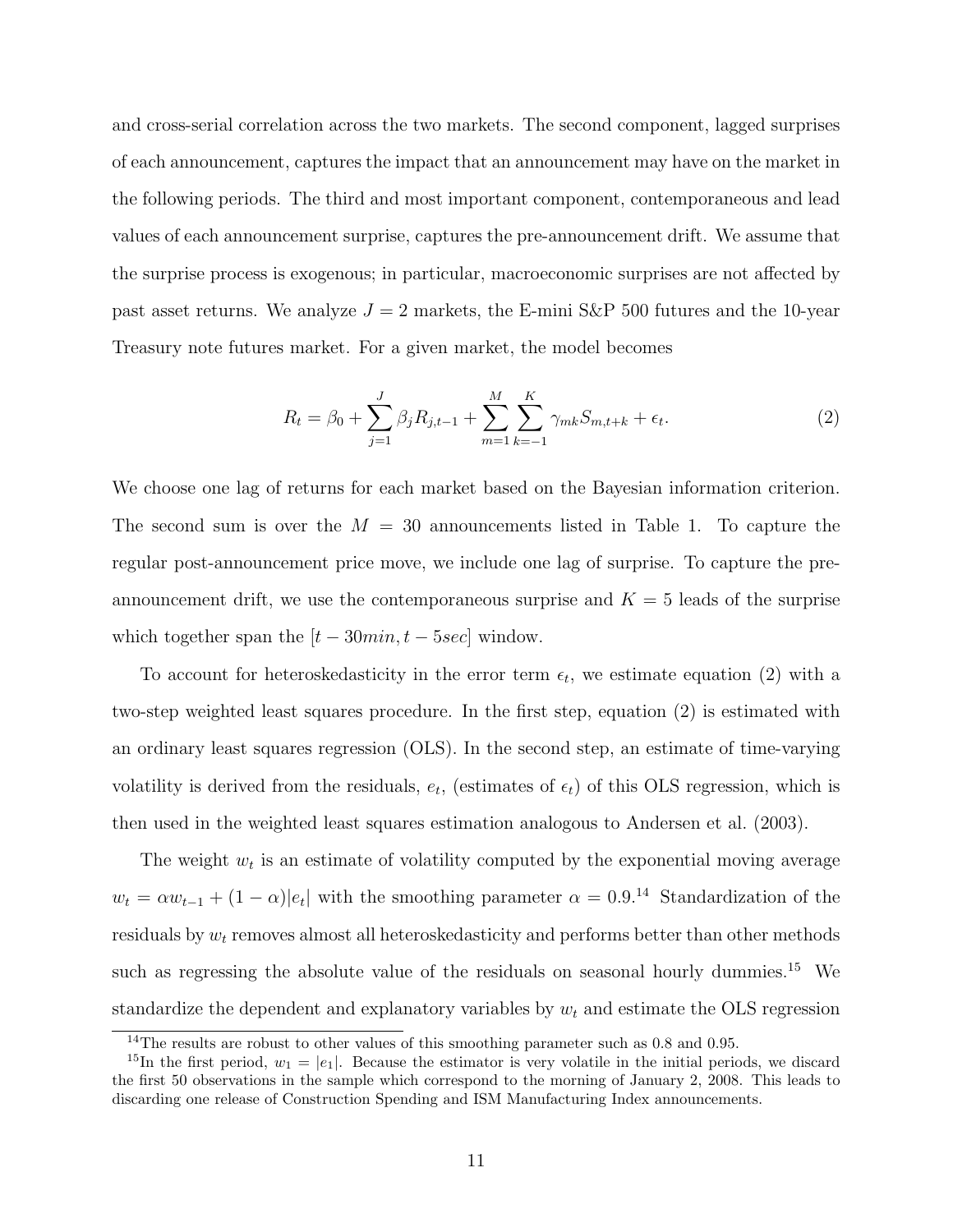with these standardized variables.

A statistical test of whether a particular announcement  $m$  in a given market exhibits pre-announcement price drift can be based on the sum of coefficients on the contemporaneous and lead surprises corresponding to the  $[t - 30min, t - 5sec]$  window. Under the null hypothesis of no drift,  $\gamma_m \equiv \sum_{k=0}^K \gamma_{mk} = 0$ , and under standard assumptions, the resulting test statistic follows the Student's t-distribution. Then, we test the hypothesis that these sums are different from zero for both the stock and the bond market, i.e., whether we can reject the joint hypothesis that  $\gamma_m^{S\&P} = 0$  and  $\gamma_m^{Tnote} = 0$ . The respective Wald test statistic follows a  $\chi^2$ -distribution with two degrees of freedom. For this test, we use the estimated covariance between the residuals in the stock and bond market equations to account for correlation between the stock and bond market regression coefficients.

## 4 Empirical Results

This section presents regression and graphical evidence of the pre-announcement price drift. Section 4.1 presents a time-series regression and cumulative average return graphs. Section 4.2 presents cumulative order imbalance graphs. Section 4.3 extends the sample back to the year 2003 using minute-by-minute data.

#### 4.1 Pre-Announcement Price Drift

We start with results based on second-by-second data from January 2008 to March 2014. We first estimate equation (2), followed by the single and joint hypotheses tests, which sum up coefficients corresponding to the window spanning from 30 minutes before the official release time to five seconds before the official release time for each market. Table 2 presents the results of these tests. The last column tests the hypothesis that these sums for the stock and bond markets are jointly different from zero. In the table, the announcements are sorted by the  $p$ -value of this joint test. There are nine announcements whose summed drift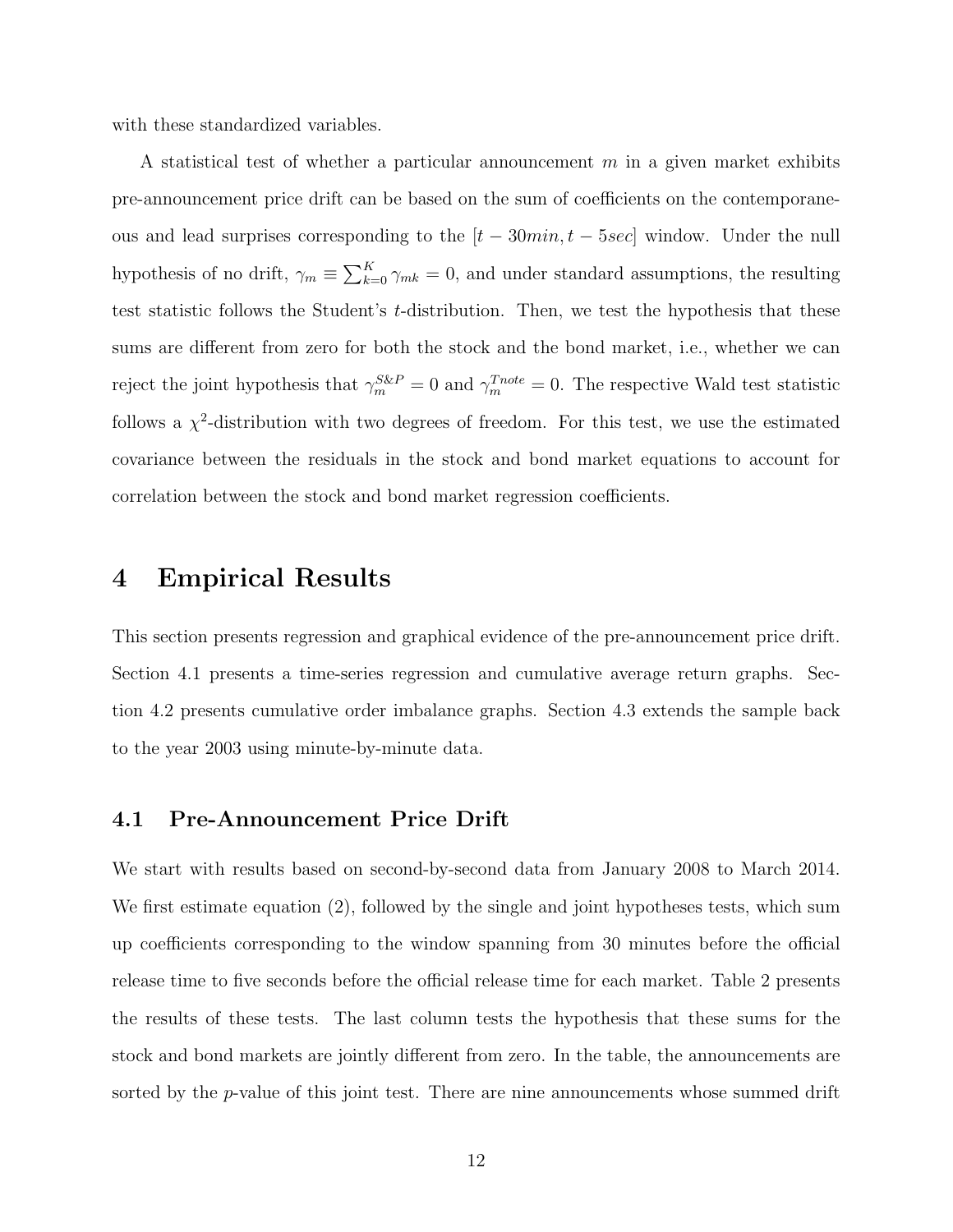coefficients are significant at the 5% level indicating a pre-announcement price drift (column 4). Four of these announcements exhibit significant drift in the stock market (column 2), and all nine announcements exhibit significant drift in the bond market (column  $3$ ).<sup>16</sup> In all nine announcements, the drift is in the "correct" direction, i.e., the direction of the price change predicted by the announcement surprise.

Stock prices increase and bond prices decrease before good economic news, for example, higher than anticipated ISM Non-Manufacturing Index. Specifically, the S&P 500 futures prices increase on average by 0.104 percent before a one standard deviation positive surprise in the ISM Non-Manufacturing Index. The magnitude of the coefficients is sizable. For comparison, one standard deviation of 5-minute returns during our entire sample period for the stock and bond markets is 0.12 and 0.04 percent, respectively. These results stand in contrast to previous studies concluding that the pre-announcement effect is small or non-existent in macroeconomic announcements. The results show that pre-announcement informed trading is limited to neither corporate announcements (Campbell et al., 2009; Kaniel et al., 2012) nor FOMC announcements (Bernile et al., 2016).

The full set of macroeconomic announcements is vast. Most announcements, however, contain information of only secondary importance. These announcements have only a negligible effect on the market and thus no meaningful profit potential for informed traders.<sup>17</sup> To limit the analysis to the set of relevant, i.e., market-moving, announcements we use the sum of the coefficients on the lagged, contemporaneous and lead surprises,  $\tilde{\gamma}_m \equiv \sum_{k=-1}^K \gamma_{mk}$ , as test criterion. This sum corresponds to the window spanning from 30 minutes before the official release time to five minutes after the official release time.<sup>18</sup> We identify the set of

 $16A$  joint test of the 30 hypotheses overwhelmingly confirms the overall statistical significance of the preannouncement price drift. The large Wald statistic (12,292 and 11,849 for the stock and bond markets, respectively) implies statistical significance of the pre-announcement drift at the 1% level.

<sup>&</sup>lt;sup>17</sup>Focusing on a small subset of announcements with high intrinsic value (Gilbert, Scotti, Strasser, & Vega, 2017) can be seen as a consequence of an optimal information acquisition strategy in presence of private information (Hirshleifer, Subrahmanyam, & Titman, 1994).

<sup>&</sup>lt;sup>18</sup>We use five minutes after the official release time as the end of the post-announcement interval, to capture the full price move after the official release. Although previous papers such as Hu et al. (2017) indicate that announcements are almost instantaneously reflected in prices once released, we find some evidence of ongoing price adjustment after the first minute.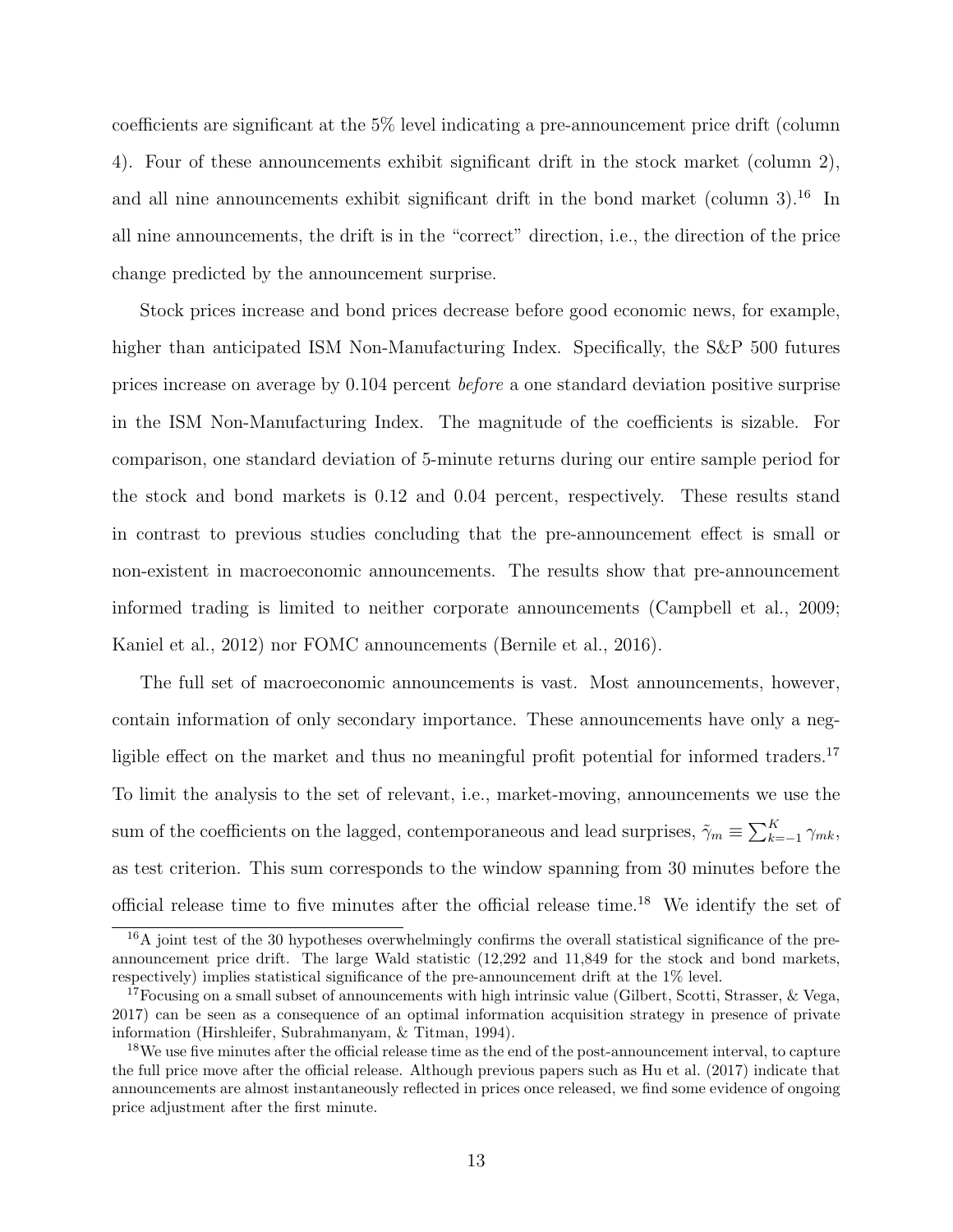|                              | E-mini $S\&P$ 500     | 10-year Treasury Note  | Joint Test  |
|------------------------------|-----------------------|------------------------|-------------|
| Announcement                 | $\gamma_m$            | $\gamma_m$             | $p$ -value  |
| ISM Non-manufacturing index  | $0.104~(0.017)$ ***   | $-0.044~(0.009)$ ***   | < 0.001     |
| Pending home sales           | $0.099(0.018)$ ***    | $-0.028$ $(0.008)$ *** | < 0.001     |
| ISM Manufacturing index      | $0.088~(0.019)$ ***   | $-0.022$ $(0.008)$ *** | < 0.001     |
| CB Consumer confidence index | $0.040~(0.020)*$      | $-0.032$ $(0.008)$ *** | < 0.001     |
| Existing home sales          | $0.054~(0.021)$ ***   | $-0.016$ $(0.007)$ **  | 0.012       |
| Advance retail sales         | 0.003(0.018)          | $-0.019$ $(0.007)$ *** | $0.016\,$   |
| GDP preliminary              | 0.049(0.030)          | $-0.031(0.011)$ ***    | 0.018       |
| Initial jobless claims       | $-0.005(0.007)$       | $0.008(0.003)$ ***     | 0.020       |
| GDP advance                  | 0.015(0.032)          | $-0.035$ $(0.015)$ **  | 0.049       |
| Factory orders               | $-0.043$ $(0.021)$ ** | $0.019~(0.010)*$       | 0.060       |
| Industrial production        | $0.032~(0.018)*$      | $-0.006(0.010)$        | 0.203       |
| Trade balance                | $-0.016(0.016)$       | $0.010~(0.006)*$       | 0.219       |
| Construction spending        | 0.030(0.019)          | $-0.009(0.007)$        | 0.226       |
| Consumer credit              | $-0.024(0.015)$       | 0.000(0.006)           | 0.238       |
| Building permits             | $-0.018(0.015)$       | $-0.005(0.007)$        | 0.244       |
| Personal income              | $-0.020(0.015)$       | $-0.001(0.007)$        | 0.296       |
| Government budget            | $-0.020(0.024)$       | 0.011(0.007)           | 0.333       |
| Personal consumption         | 0.008(0.015)          | 0.005(0.006)           | 0.433       |
| New home sales               | $-0.021(0.020)$       | 0.009(0.008)           | 0.456       |
| Wholesale inventories        | 0.008(0.019)          | $-0.009(0.008)$        | $\,0.539\,$ |
| Durable goods orders         | $-0.004(0.014)$       | $-0.005(0.006)$        | 0.644       |
| Consumer price index         | $-0.014(0.016)$       | 0.003(0.007)           | 0.648       |
| UM Consumer sentim. (prel.)  | 0.017(0.020)          | $-0.005(0.008)$        | 0.671       |
| Index of leading indicators  | 0.014(0.018)          | $-0.005(0.008)$        | 0.678       |
| Non-farm employment          | 0.001(0.013)          | $-0.005(0.006)$        | 0.686       |
| Housing starts               | 0.009(0.017)          | $-0.005(0.007)$        | 0.704       |
| Producer price index         | $-0.003(0.016)$       | $-0.003(0.007)$        | 0.858       |
| ADP employment               | 0.005(0.015)          | $-0.003(0.006)$        | 0.859       |
| UM Consumer sentim. (final)  | 0.005(0.017)          | $-0.003(0.007)$        | 0.895       |
| GDP final                    | 0.003(0.020)          | $-0.003(0.014)$        | 0.978       |

Table 2: Announcement Surprise Impact During  $[t-30min, t-5sec]$ 

The sample period is from January 1, 2008 through March 31, 2014. The reported results sum up coefficients corresponding to the  $[t - 30min, t - 5sec]$  window estimated using equation (2) with weighted least squares procedure for each market described in Section 3. Standard errors are shown in parentheses. \*, \*\*, and \*\*\* indicate statistical significance at  $10\%$ ,  $5\%$  and  $1\%$  levels, respectively. The last column shows p-values for the joint  $\chi^2$ -test that sums of coefficients on announcement surprises in the S&P 500 and Treasury note markets are different from zero as described in Section 3.

market-moving announcements by testing the null hypothesis that surprises have no effect in each market, i.e.,  $\tilde{\gamma}_m = 0$ . The two middle columns of Table 3 present – analogous to Table 2 – the results of this t-test on  $\tilde{\gamma}_m$  separately for the stock and the bond market. The last column tests the hypothesis that the sums in these two markets are jointly different from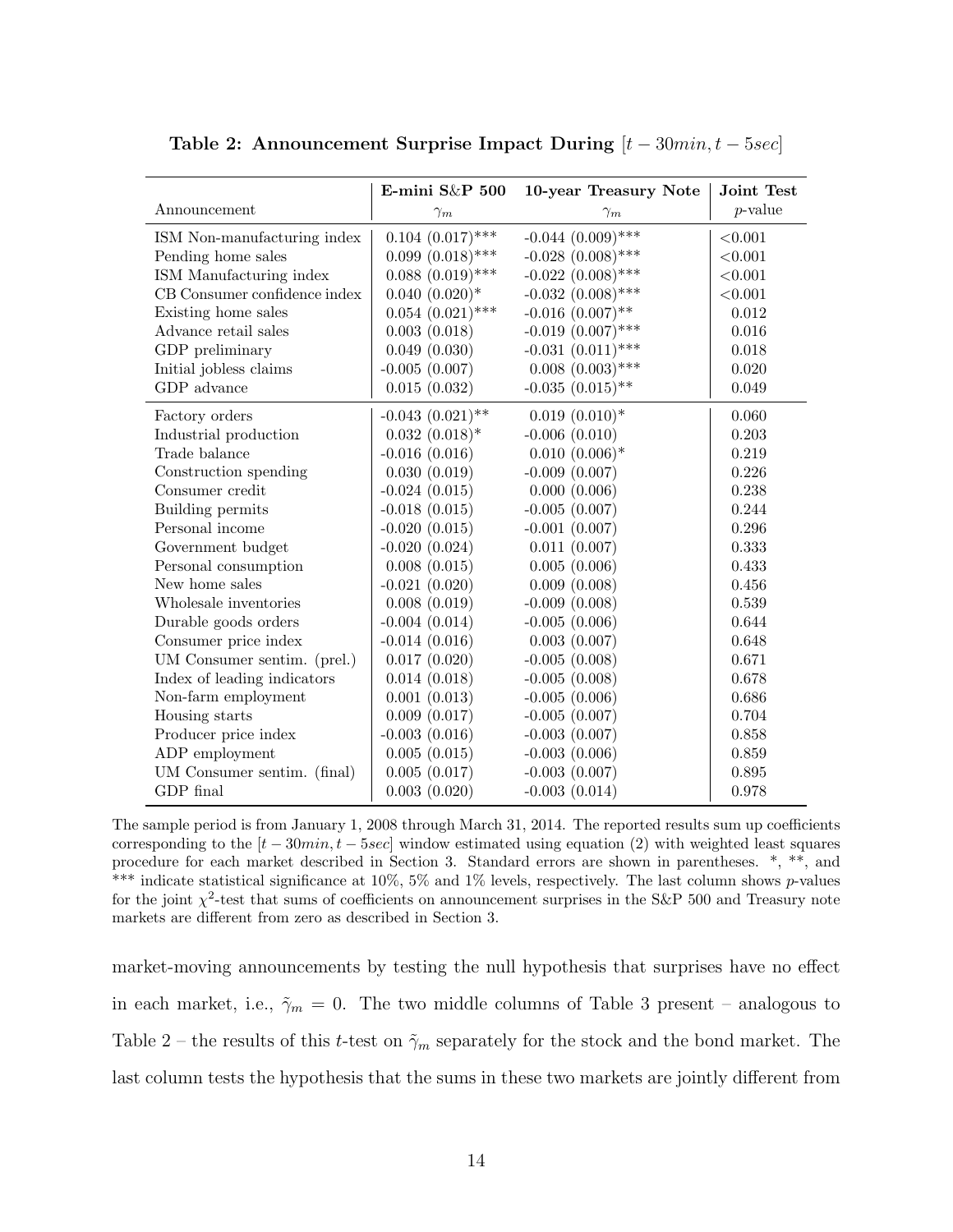zero. The results are sorted by the p-value of this joint test.<sup>19</sup> Based on this p-value, 20 of the 30 announcements have a price impact that is statistically significant at the 5% level, and as expected all announcements with significant pre-announcement drift in both markets fall in this category.

To quantify the relevance of the pre-announcement price drift, we compare it to the total price impact of a given announcement. We measure the total impact again by the price change from 30 minutes before to five minutes after the official release time. Table 4 shows the pre-announcement price drift as a proportion of the total price change, sorted by the ratio obtained for the stock market. We divide the  $\gamma_m$  coefficients from Table 2 by the corresponding  $\tilde{\gamma}_m$  coefficients from Table 3 and present the ratios in columns (3) and (6). All values are positive and below 100%. This means that the early signal is informative but noisy. It is either not always present or imperfect. The ratio ranges from 30 percent in the ISM Manufacturing Index announcement to 67 percent in the Pending Home Sales announcement indicating that the pre-announcement price move is a substantial proportion of the total price move. The mean ratio is 49 percent in the stock market and 36 percent in the bond market. Therefore, failing to account for the pre-announcement effect substantially underestimates the total impact of these macroeconomic announcements on financial markets.

A drift of almost 50 percent of the total announcement impact appears large at first sight. However, in a model of Bayesian learning, little information is needed to generate a pre-announcement drift of this magnitude. In Appendix Section A.1, we derive a condition on the relative precision and surprise size of early signals and official release under which the impact of the early signals exceeds the impact of the official release. The appendix presents an example without prior public information, in which an early signal with one half of the precision and with two thirds of the surprise generates the same price impact as the

<sup>&</sup>lt;sup>19</sup>Similarly to Table 2, the last column is again based on a  $\chi^2$ -test where we use the estimated covariance between the residuals in the stock and bond market equations to account for correlation between the stock and bond market regression coefficients. We also conduct a joint test of the 30 hypotheses. This test overwhelmingly confirms the overall statistical significance of the total price move. The computed values of the Wald statistic are very large (159,560 and 258,212 for the stock and bond markets, respectively). This translates into statistical significance of the total price move at the 1% level.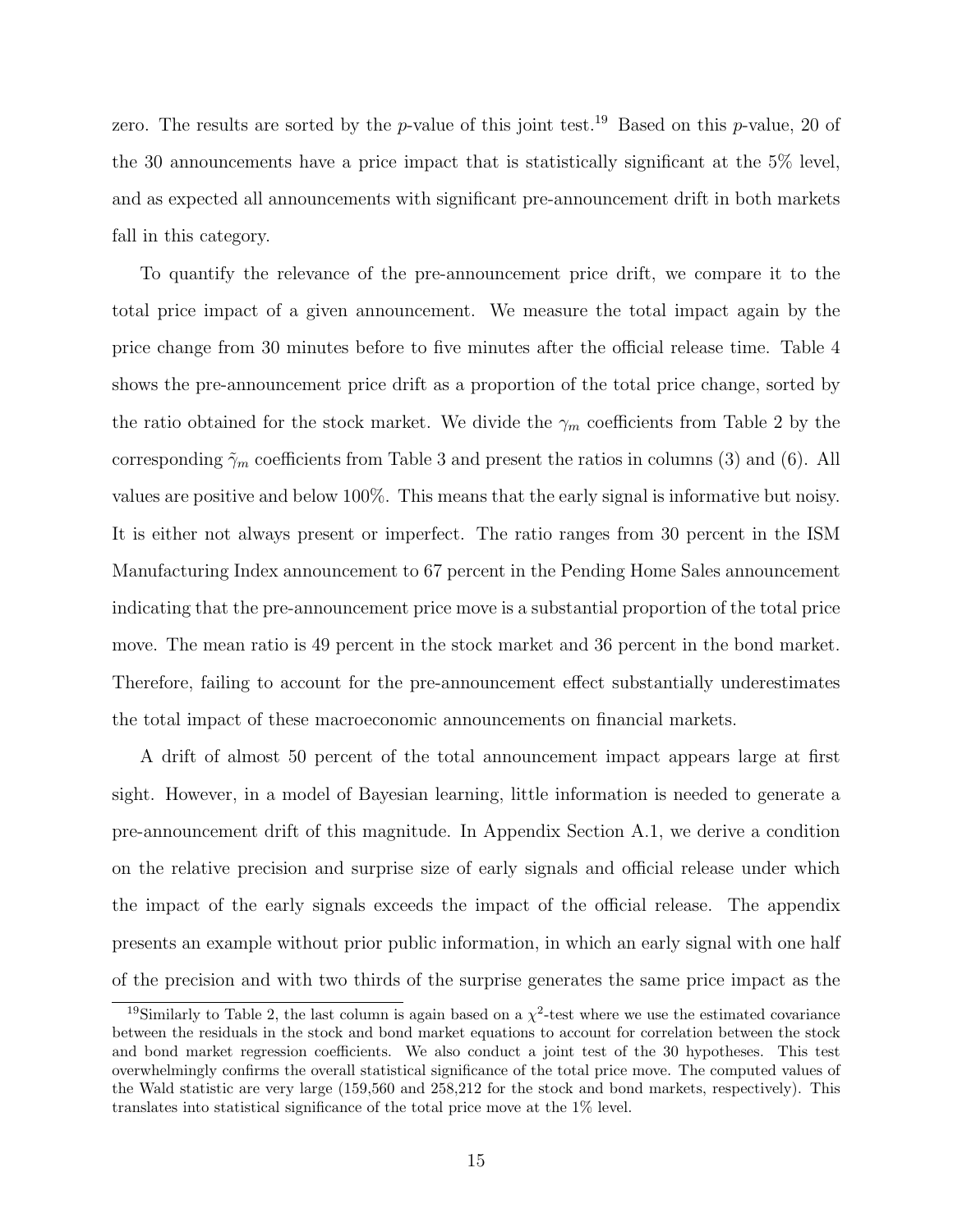|                              | E-mini S&P 500         | 10-year Treasury Note  | Joint Test  |
|------------------------------|------------------------|------------------------|-------------|
| Announcement                 | $\tilde{\gamma}_m$     | $\tilde{\gamma}_m$     | $p$ -value  |
| Non-farm employment          | $0.435(0.016)$ ***     | $-0.283$ $(0.008)$ *** | < 0.001     |
| ISM Manufacturing index      | $0.292~(0.022)$ ***    | $-0.131(0.009)$ ***    | < 0.001     |
| Initial jobless claims       | $-0.096$ $(0.008)$ *** | $0.052~(0.003)$ ***    | < 0.001     |
| ADP employment               | $0.159(0.017)$ ***     | $-0.099$ $(0.007)$ *** | < 0.001     |
| Advance retail sales         | $0.160~(0.020)$ ***    | $-0.089$ $(0.008)$ *** | < 0.001     |
| ISM Non-manufacturing index  | $0.167~(0.019)$ ***    | $-0.090~(0.010)$ ***   | < 0.001     |
| CB Consumer confidence index | $0.171~(0.023)$ ***    | $-0.078$ $(0.008)$ *** | < 0.001     |
| Pending home sales           | $0.147~(0.020)$ ***    | $-0.053$ $(0.009)$ *** | < 0.001     |
| Consumer price index         | $-0.080~(0.017)$ ***   | $-0.034~(0.008)$ ***   | < 0.001     |
| Existing home sales          | $0.148~(0.023)$ ***    | $-0.048$ $(0.008)$ *** | < 0.001     |
| GDP preliminary              | $0.130~(0.034)$ ***    | $-0.081~(0.012)$ ***   | < 0.001     |
| Durable goods orders         | $0.073~(0.015)$ ***    | $-0.042~(0.007)$ ***   | < 0.001     |
| Housing starts               | $0.048~(0.018)$ ***    | $-0.044~(0.007)$ ***   | < 0.001     |
| GDP advance                  | $0.134~(0.036)$ ***    | $-0.064~(0.016)$ ***   | < 0.001     |
| UM Consumer sentim. (prel.)  | $0.083$ $(0.022)$ ***  | $-0.027$ $(0.009)$ *** | < 0.001     |
| New home sales               | $0.071~(0.022)$ ***    | $-0.033$ $(0.009)$ *** | < 0.001     |
| Construction spending        | $0.040~(0.022)*$       | $-0.027$ $(0.008)$ *** | $\,0.003\,$ |
| Producer price index         | $-0.004(0.018)$        | $-0.021~(0.007)$ ***   | 0.005       |
| GDP final                    | $0.059~(0.022)$ ***    | $-0.029$ $(0.015)*$    | $0.014\,$   |
| Industrial production        | $0.052$ $(0.020)$ ***  | $-0.017$ $(0.010)*$    | 0.021       |
| Index of leading indicators  | $0.036~(0.020)*$       | $-0.011(0.008)$        | 0.158       |
| Personal consumption         | 0.020(0.016)           | $-0.011(0.007)$        | 0.222       |
| UM Consumer sentim. (final)  | 0.013(0.019)           | $-0.013$ $(0.008)$ *   | 0.233       |
| Building permits             | 0.002(0.017)           | $-0.012(0.007)$        | $0.236\,$   |
| Wholesale inventories        | $-0.006(0.021)$        | $-0.009(0.009)$        | 0.454       |
| Personal income              | 0.015(0.016)           | $-0.008(0.007)$        | 0.490       |
| Consumer credit              | 0.003(0.017)           | $-0.005(0.006)$        | 0.701       |
| Trade balance                | $-0.001(0.018)$        | 0.005(0.007)           | 0.777       |
| Government budget            | $-0.011(0.026)$        | 0.004(0.008)           | 0.849       |
| Factory orders               | $-0.001(0.024)$        | $-0.004(0.011)$        | 0.933       |

Table 3: Announcement Surprise Impact During  $[t-30min, t+5min]$ 

The sample period is from January 1, 2008 through March 31, 2014. The reported results sum up coefficients corresponding to the  $[t - 30min, t + 5min]$  window estimated using equation (2) with weighted least squares procedure for each market described in Section 3. Standard errors are shown in parentheses. \*, \*\*, and \*\*\* indicate statistical significance at  $10\%$ ,  $5\%$  and  $1\%$  levels, respectively. The last column shows p-values for the joint  $\chi^2$ -test that sums of coefficients on announcement surprises in the S&P 500 and Treasury note markets are different from zero as described in Section 3.

news at the official release time itself. Earlier information can get more attention than later information and thus have a larger price impact even if the later information is "official" and more precise.

To illustrate our findings graphically, we present cumulative average return (CAR) graphs.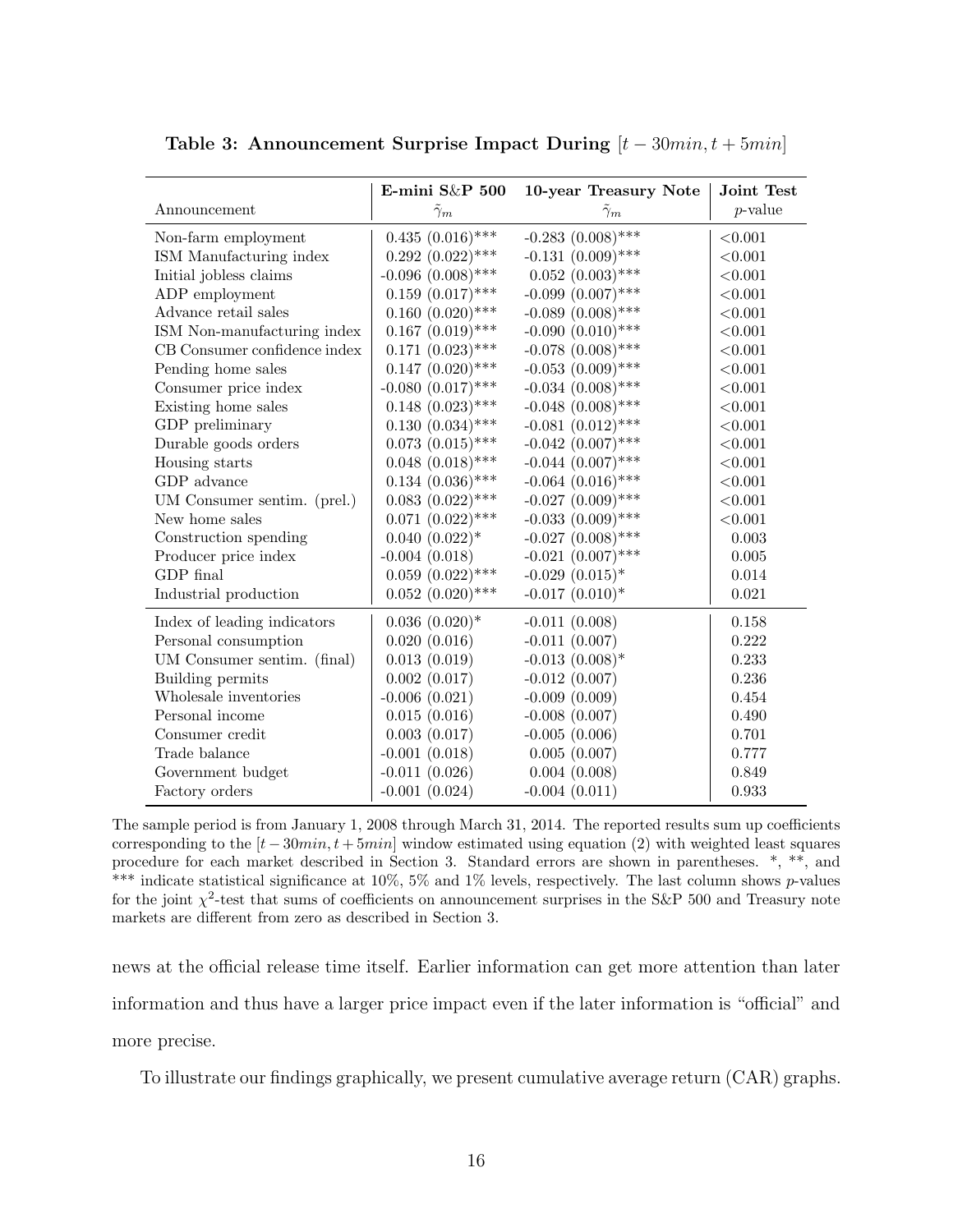|                              | (1)   | (2)                                  | (3)   | (4)         | (5)                                  | (6)   |
|------------------------------|-------|--------------------------------------|-------|-------------|--------------------------------------|-------|
|                              |       | E-mini $S\&P$ 500                    |       |             | 10-year Treasury Note                |       |
|                              |       | $[t - 30min,$ $[t - 30min,$          | Ratio | $[t-30min,$ | $[t-30min,$                          | Ratio |
|                              |       | $t - 5\sec\left $ $t + 5\min\right $ |       |             | $t - 5\sec\left $ $t + 5\min\right $ |       |
| Pending home sales           | 0.099 | 0.147                                | 67\%  | $-0.028$    | $-0.053$                             | 53\%  |
| ISM Non-manufacturing index  | 0.104 | 0.167                                | 62\%  | $-0.044$    | $-0.090$                             | 49\%  |
| Existing home sales          | 0.054 | 0.148                                | 37%   | $-0.016$    | $-0.048$                             | 34%   |
| ISM Manufacturing index      | 0.088 | 0.292                                | 30\%  | $-0.022$    | $-0.131$                             | 17\%  |
| GDP advance                  | n.d.  |                                      |       | $-0.035$    | $-0.064$                             | 55%   |
| CB Consumer confidence index | n.d.  |                                      |       | $-0.032$    | $-0.078$                             | 41\%  |
| GDP preliminary              | n.d.  |                                      |       | $-0.031$    | $-0.081$                             | 38\%  |
| Advance retail sales         | n.d.  |                                      |       | $-0.019$    | $-0.089$                             | 22%   |
| Initial jobless claims       | n.d.  |                                      |       | 0.008       | 0.052                                | 16%   |
| Mean                         |       |                                      | 49%   |             |                                      | 36%   |

Table 4: Pre-announcement Price Drift as a Proportion of Total Price Change

The sample period is from January 1, 2008 through March 31, 2014. Only announcements showing significant evidence (at the 5% level) of pre-announcement drift in each market in Table 2 are included. "n.d." denotes no significant drift (at the 5% level) in the S&P 500 market.

We classify each event based on whether the surprise has a positive or negative effect on the stock and bond markets using the coefficients in Table 3. Following Bernile et al. (2016), we invert the sign of returns for negative surprises.<sup>20</sup> CARs are then calculated in the  $[t - 60min, t + 60min]$  window for each of the "drift" and "no drift" categories based on Tables 2 and 3: In the stock market, there are four drift and sixteen no-drift announcements, and in the bond market, there are nine drift and eleven no-drift announcements.<sup>21</sup> The CARs in Figure 1 reveal what happens around these announcements. In the no-drift announcements in Panel (a), a significant price adjustment does not occur until after the release time. In the drift announcements in Panel (b), the price begins moving in the correct direction about 30 minutes before the official release time. $^{22}$ 

In terms of underlying trading strategies it is interesting to note that the significant pre-

<sup>&</sup>lt;sup>20</sup>Based on Table 3 higher than expected Initial Jobless Claims drive stock markets down and bond markets up. Accordingly, we invert the signs for the Initial Jobless Claims in both stock and bond CARs. For the same reason, we reverse the sign for the Consumer Price Index (CPI) and Producer Price Index (PPI) in the stock market CAR.

<sup>21</sup>The Internet Appendix Figure B.1 shows CARs for the individual announcements.

<sup>&</sup>lt;sup>22</sup>The CARs hover around zero during the  $[t - 180min, t - 30min]$  window (in the Internet Appendix) similarly to during the  $[t - 60min, t - 30min]$  window in Figure 1.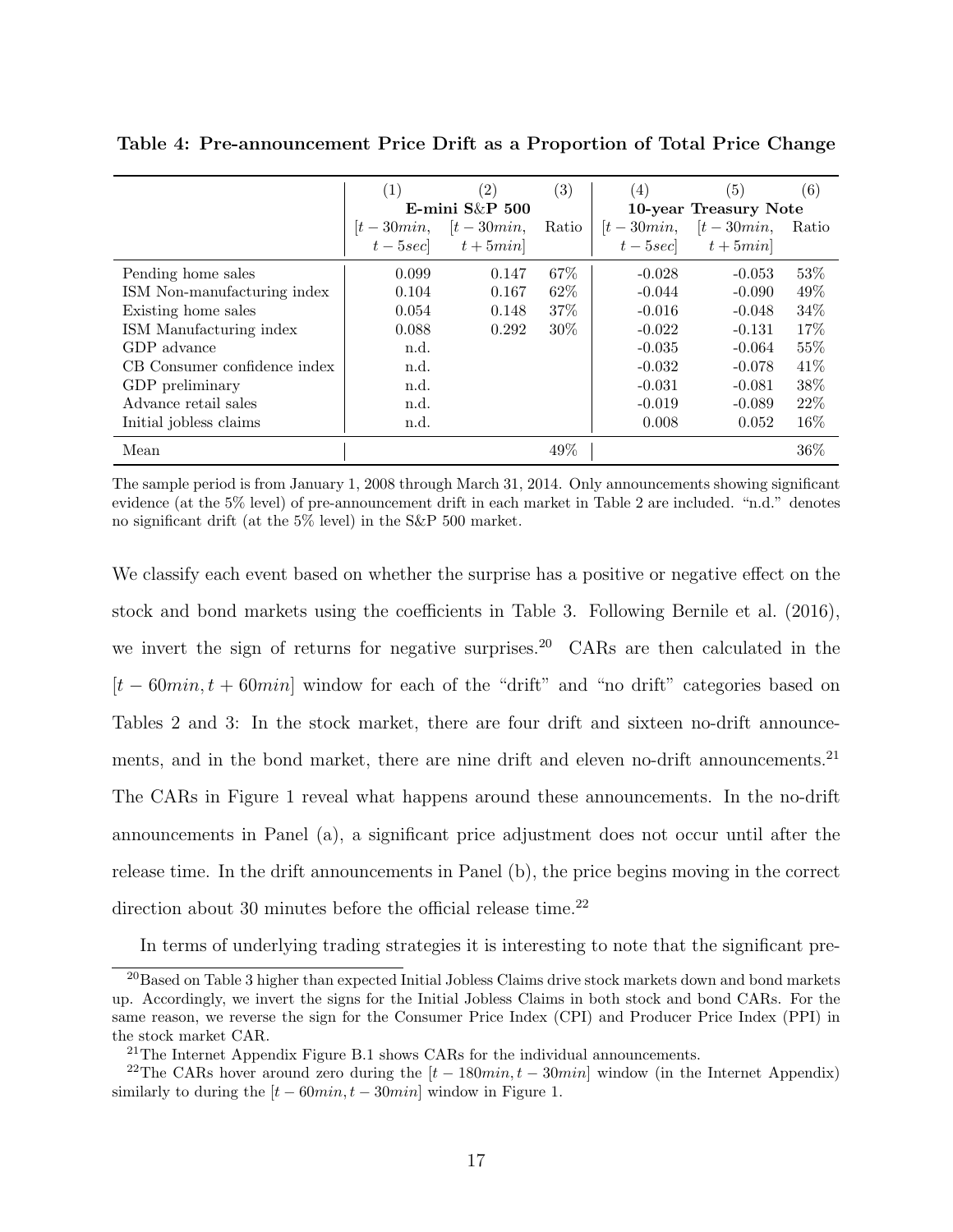#### Figure 1: Cumulative Average Returns

#### E-mini S&P 500 10-year Treasury Note





#### (b) Announcements with evidence of drift



The sample period is from January 1, 2008 through March 31, 2014. We classify each event as "good" or "bad" news based on whether the announcement surprise has a positive or negative effect on the stock and bond markets using the coefficients in Table 3. Following Bernile et al. (2016), we invert the sign of returns for negative surprises. Cumulative average returns (CARs) are then calculated in the  $[t - 60min, t + 60min]$ window for each of the "drift" and "no drift" categories based on Tables 2 and 3. In the stock market, there are four drift and sixteen no-drift announcements, and in the bond market, there are nine drift and eleven no-drift announcements. For each category the solid line shows the mean CAR. Dashed lines mark two-standard-error bands (standard error of the mean).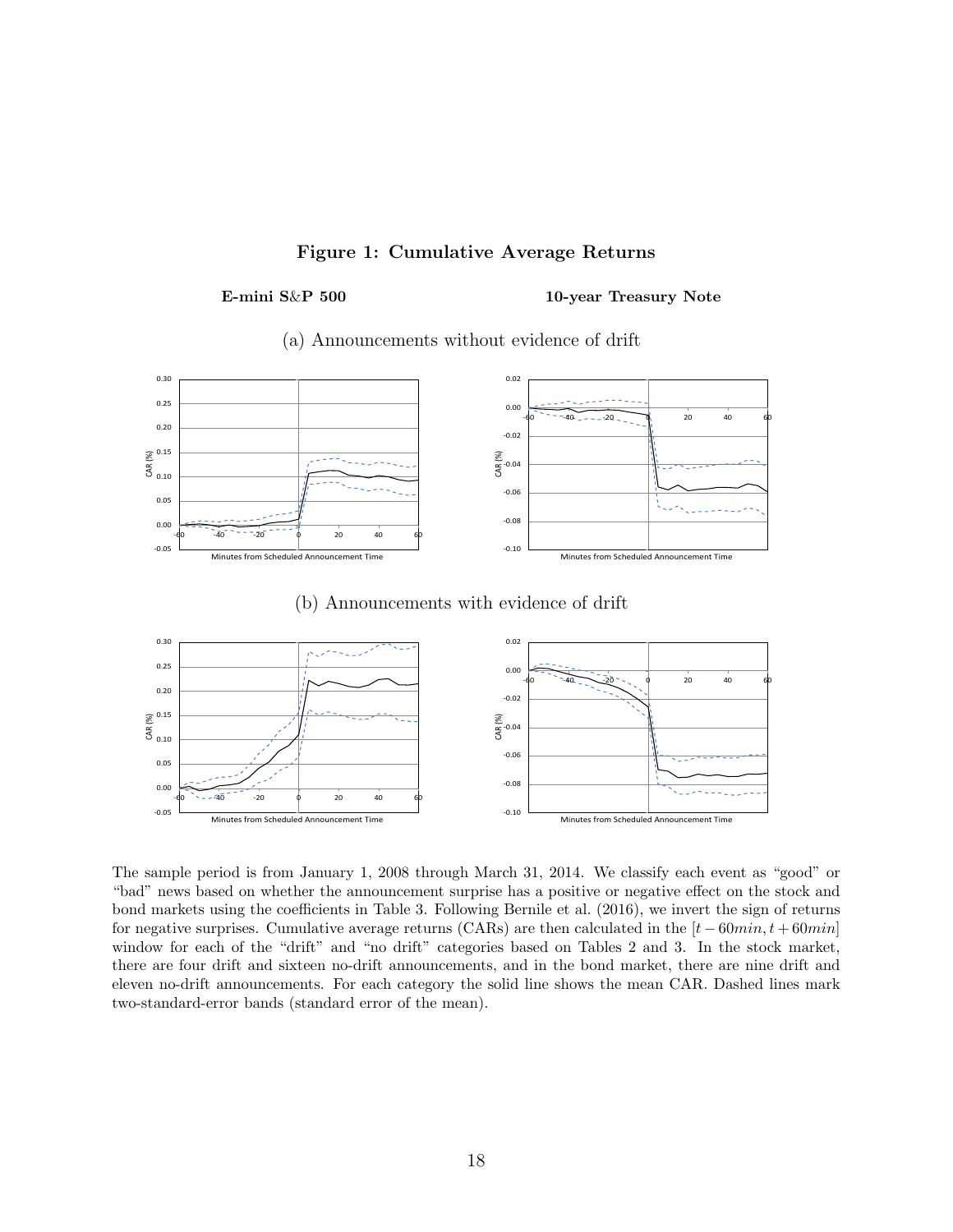announcement price drift occurs only about 30 minutes before the release time. If informed traders possessed private information already earlier, the question would arise why they trade on their knowledge only shortly before the respective announcement. We offer three possible explanations for this. In all of these rationales, the source of private information is irrelevant for the optimality of a given trading strategy.

First, it is possible that traders gain access to private information just shortly before the official release time. The recent SEC (2015) press release gave an example of a corporation that transmitted earnings and revenue information to a news release agency 36 minutes before the official release time. Hackers intercepted this information and relayed it to traders in their international criminal ring who started trading ten minutes after the corporation's transmission while the information was still confidential. Similarly, the information might be obtained shortly before the official release time by proprietary data collection, for example, by proprietary surveys, to maximize the accuracy of the collected data.

Second, traders may choose to execute trades close to the release time instead of during the preceding hours in order to minimize exposure to risks that are unrelated to the macroeconomic announcement but are driven by other unpredictable economic or geopolitical events.

Third, informed traders might choose their timing in an attempt to strategically "hide" their trades. Trading on private information is easier when liquidity is high because then it is more likely that informed trades will go unnoticed (Kyle, 1985). Although we do not have limit order data to measure the bid-ask spread, research such as Wang and Yau (2000) shows that the bid-ask spread is inversely related to trading volume in the futures markets. Trading volume increases substantially (more than fivefold) in the S&P 500 futures market at 9:30 due to the opening of the stock market and the beginning of the open outcry trading. All four announcements exhibiting drift in the S&P 500 futures (Existing Home Sales, ISM Manufacturing Index, ISM Non-Manufacturing Index and Pending Home Sales) are released at 10:00, and indeed there is a substantial increase in trading volume 30 minutes before the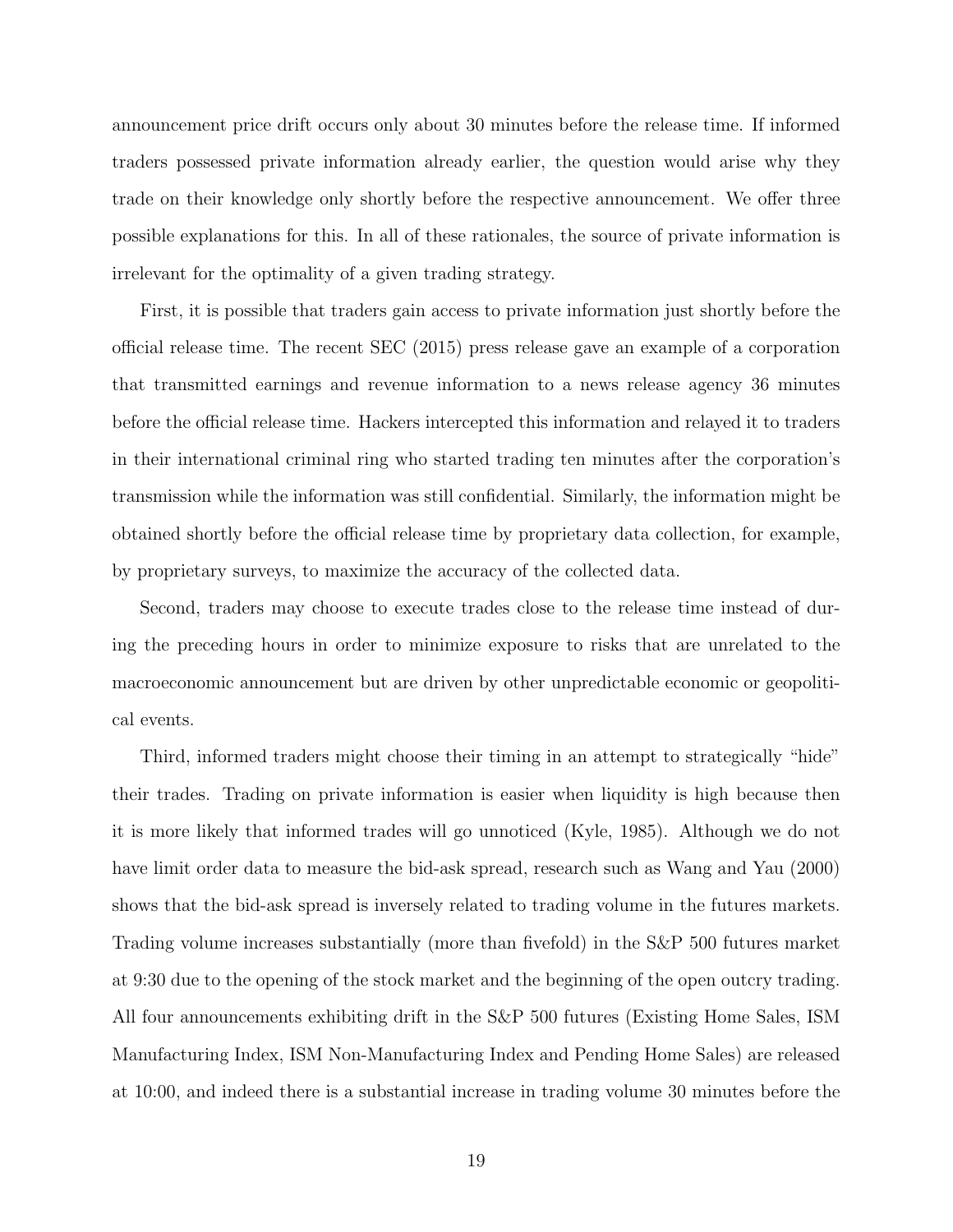announcement release time. This timing can allow informed traders to take advantage of this increase in volume not related to the announcement.<sup>23</sup>

#### 4.2 Order Flow Imbalances and Profits to Informed Trading

Evidence of informed trading is not limited to prices but is visible in order imbalances as well. We use data on the total trading volume and the last trade price in each one-second interval. Following Bernile et al. (2016), we classify trading volume as buyer- or seller-initiated using the tick rule. Specifically, the trade volume in a one-second interval is classified as buyerinitiated (seller-initiated) if the price for that interval is higher (lower) than the last different price.<sup>24</sup> Figure 2 plots cumulative order imbalances for the same time window as Figure 1. Similarly to price drift, order flow imbalances start building up about 30 minutes prior to the announcement release, pointing to informed trading during the pre-announcement interval.

The magnitude of the drift is economically significant. To approximate the magnitude of total profit in the S&P 500 futures market earned by market participants trading in the correct direction ahead of the announcements, we proceed as follows: Assume that there is an entry price,  $P_{Entry}$ , at which informed traders enter a trade before the release, and an exit price,  $P_{Exit}$ , at which they exit shortly after the release.  $P_{Entry}$  and  $P_{Exit}$  are computed as volume-weighted average prices (VWAP) over the  $[t - 30min, t - 5sec]$  and  $[t + 5\sec, t + 1\min]$  windows, respectively. We exclude the five seconds before and after the announcement releases to reduce, in our calculations, the dependence on movements immediately surrounding the release. We then multiply  $P_{Exit} - P_{Entry}$  by the sign of the surprise and take the sample average. This average represents the average return of trading

<sup>&</sup>lt;sup>23</sup>Appendix Figure A1 illustrates both the spike in trading at  $9:30$  (upper panel) as well as the increase in trading volume 30 minutes before the announcement releases in event time (lower panel). Kyle (1985) and Admati and Pfleiderer (1988) provide a theoretical exposition of how informed speculators trade strategically to avoid revealing their information in the price.

<sup>&</sup>lt;sup>24</sup>We examine the performance of this volume classification algorithm using detailed limit order book data for our futures contracts that we have available for one month (July 2013). This limit order book data contains accurate classification of each trade as buyer- or seller-initiated. Based on the classification accuracy measure proposed by Easley, Lopez de Prado, and O'Hara (2016), the tick rule correctly classifies 95% and 91% of trading volume in the S&P 500 and the Treasury note futures, respectively.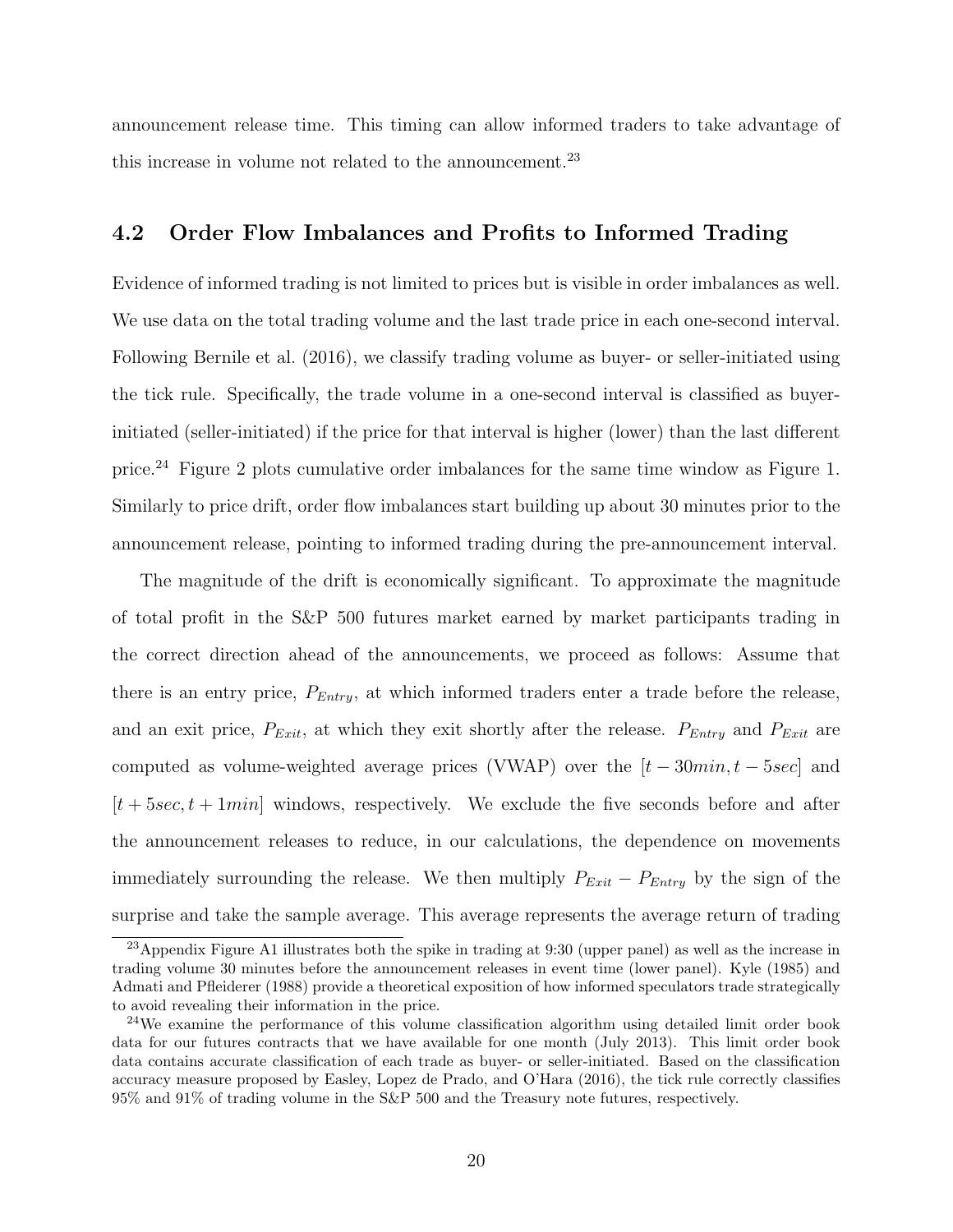#### Figure 2: Cumulative Order Imbalances

#### E-mini S&P 500 10-year Treasury Note



#### (a) Announcements without evidence of drift

(b) Announcements with evidence of drift



The sample period is from January 1, 2008 through March 31, 2014. Announcements are categorized as no "drift" and "no drift" categories based on Tables 2 and 3. In the stock market, there are four drift and sixteen no-drift announcements, and in the bond market, there are nine drift and eleven no-drift announcements. For each category, we compute cumulative order imbalances in the event window from 60 minutes before the release time to 60 minutes after the release time. Analogous to Figure 1 we invert the sign of returns for negative surprises. We winsorize the order imbalances at the  $1^{st}$  and  $99^{th}$  percentiles to reduce the influence of extreme observations. Dashed lines mark two-standard-error bands (standard error of the mean).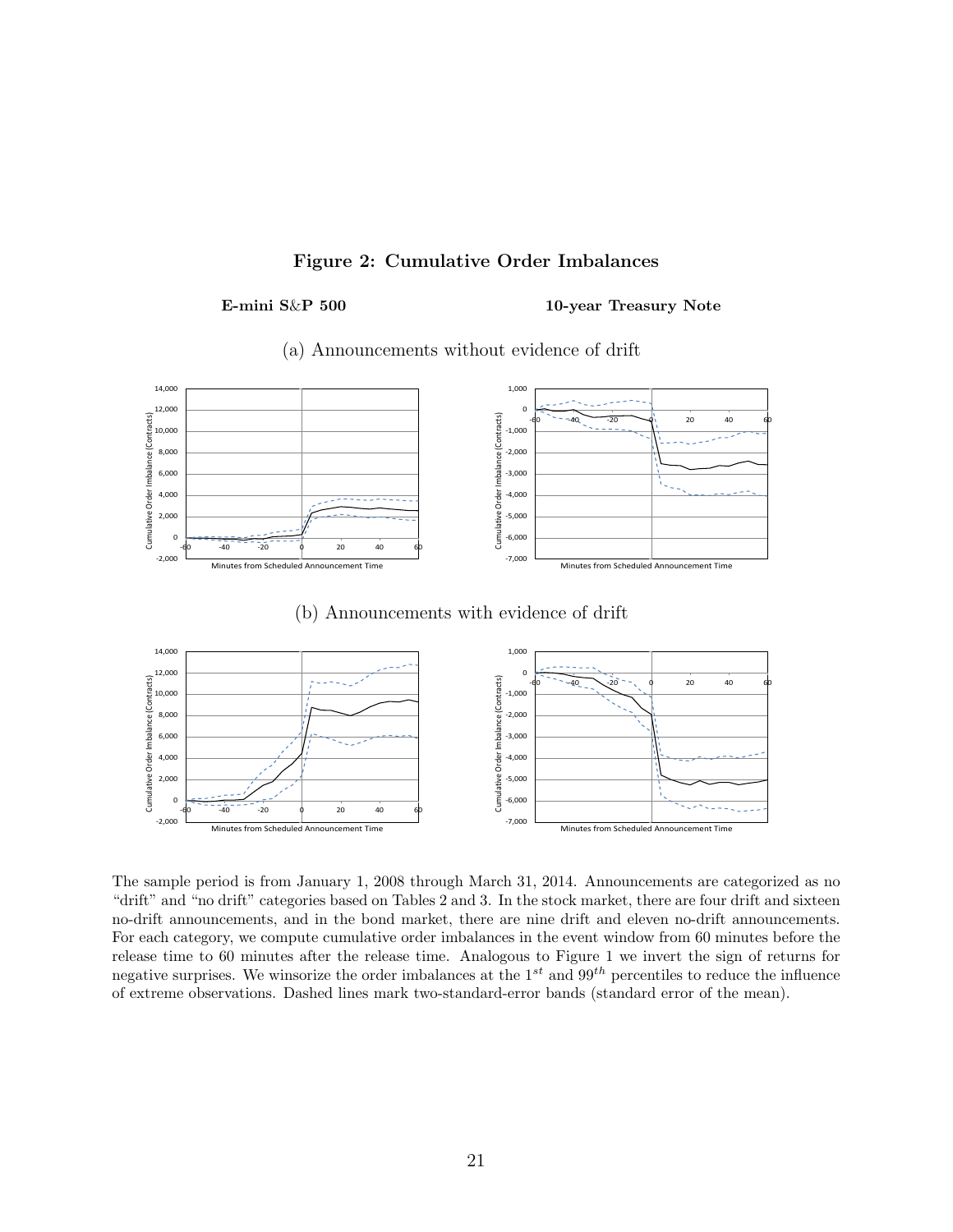in the direction of the surprise since all the surprises have positive impact on the S&P 500 prices. Because the sign of the surprise is either positive or negative unity, this can also be interpreted as a regression of the VWAP return on the sign of the surprise. To estimate the quantity, we use the fact that the order flow is on average in the direction of the surprise as shown in Figure 2. In fact, the correlation between the sign of the surprise and the order flow in the S&P 500 market is approximately  $+0.19$ . Hence, we compute the order flow over the  $[t-30min, t-5sec]$  window and multiply it by the sign of the surprise.<sup>25</sup> We then compute the sample average and consider this to be the average quantity traded by informed traders. This quantity can be interpreted as the order flow explained by the surprise. Our estimate of profits is the product of the average return times the average quantity times the value of the contract. The contract size of the S&P 500 futures contract is \$50 times the index.

Using this methodology, we compute the average profit for each announcement that exhibits a drift (four announcements in the stock market and nine announcements in the bond market per Table 2). We multiply this average profit by the number of observations for the given announcement to compute the total profit for that announcement. We then add up these total profits across announcements. The approximate total profit during a little more than six years adds up to \$95 million and \$89 million in the E-mini S&P 500 futures and 10-year Treasury note futures markets, respectively.

The median effective bid-ask spread is 0.020% for the E-mini S&P 500 futures and 0.013% for 10-year Treasury notes futures.<sup>26</sup> This is far below the two standard deviation band of the CAR around drift announcements in Figure 1. Sophisticated traders who use execution algorithms are likely able to trade round trip close to the spread midpoint and incur a slippage that is smaller than the spread. Informed trades around drift announcements are, therefore, profitable.

As a robustness check, we also compute the profit obtained by trading in the direction

<sup>&</sup>lt;sup>25</sup>We winsorize the order flow at the 1<sup>st</sup> and 99<sup>th</sup> percentiles to reduce the influence of extreme observations.

 $26$ We compute the effective bid-ask spread as the average absolute value of price changes (after excluding price changes in the same direction), which is a common approach to estimating the spread with transaction data used in, for example, Kurov (2008).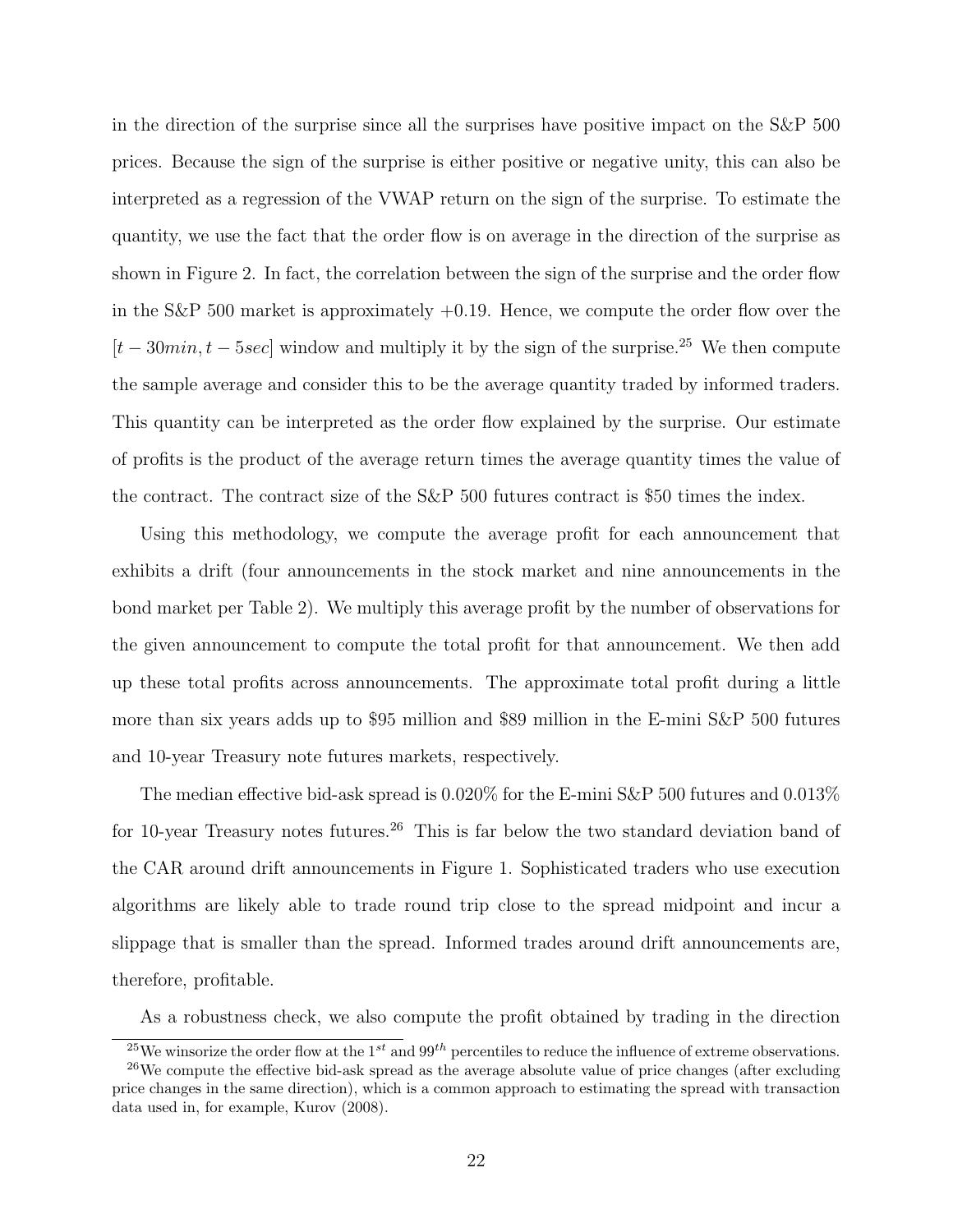of the order flow on non-announcement days using the same methodology but without multiplying by the sign of the surprise as no announcement is released on those days. We find that simply trading in the direction of the order flow produces profits that are one order of magnitude lower than trading the pre-announcement price drift with information on the surprise. We conclude that there is evidence that the economic profits of the pre-announcement price drift are substantial.

#### 4.3 Increase in Drift After 2007

Our second-by-second data starts on January 1, 2008. The existing literature referenced in Section 1 analyzes earlier sample periods, for which we do not have such high-frequency data. However, we have minute-by-minute data for the sample period from August 1, 2003 to December 31, 2007. Therefore, we repeat the analysis of Section 4.1 using the same 30 announcements for this sample period.<sup>27</sup> We use one minute before the official release time as the cutoff for the pre-announcement interval to again ensure that early releases (for example, pre-releases of the UM Consumer Sentiment two seconds before the official release time discussed in Section 2) do not fall into our pre-announcement interval.

Figure 3 shows CARs for market-moving announcements based on this minute-by-minute data for 2003-2007. Compared to 2008-2014 sample period in Figure 1, two features stand out. First, the total announcement impact is less pronounced particularly in the S&P 500 futures market. Second, the pre-announcement drift is negligible. Only four announcements exhibit a pre-announcement price drift during the pre-2008 period. The pre-announcement effect was weaker or non-existent during the pre-2008 period.

A variety of factors may have contributed to this change. One contributing factor may be a differential impact of macroeconomic announcements on financial markets between recessions and expansions as shown by, for example, Boyd, Hu, and Jagannathan (2005) and Andersen et al. (2007). This state-dependence suggests that the pre-2008 and post-2008

 $27$ This sample contains intraday data for the bond market starting at 8:20 a.m. ET. Therefore, returns are sampled in the 8:20-16:00 window, whereas in Section 4.1 they are sampled in the 7:15-16:00 window.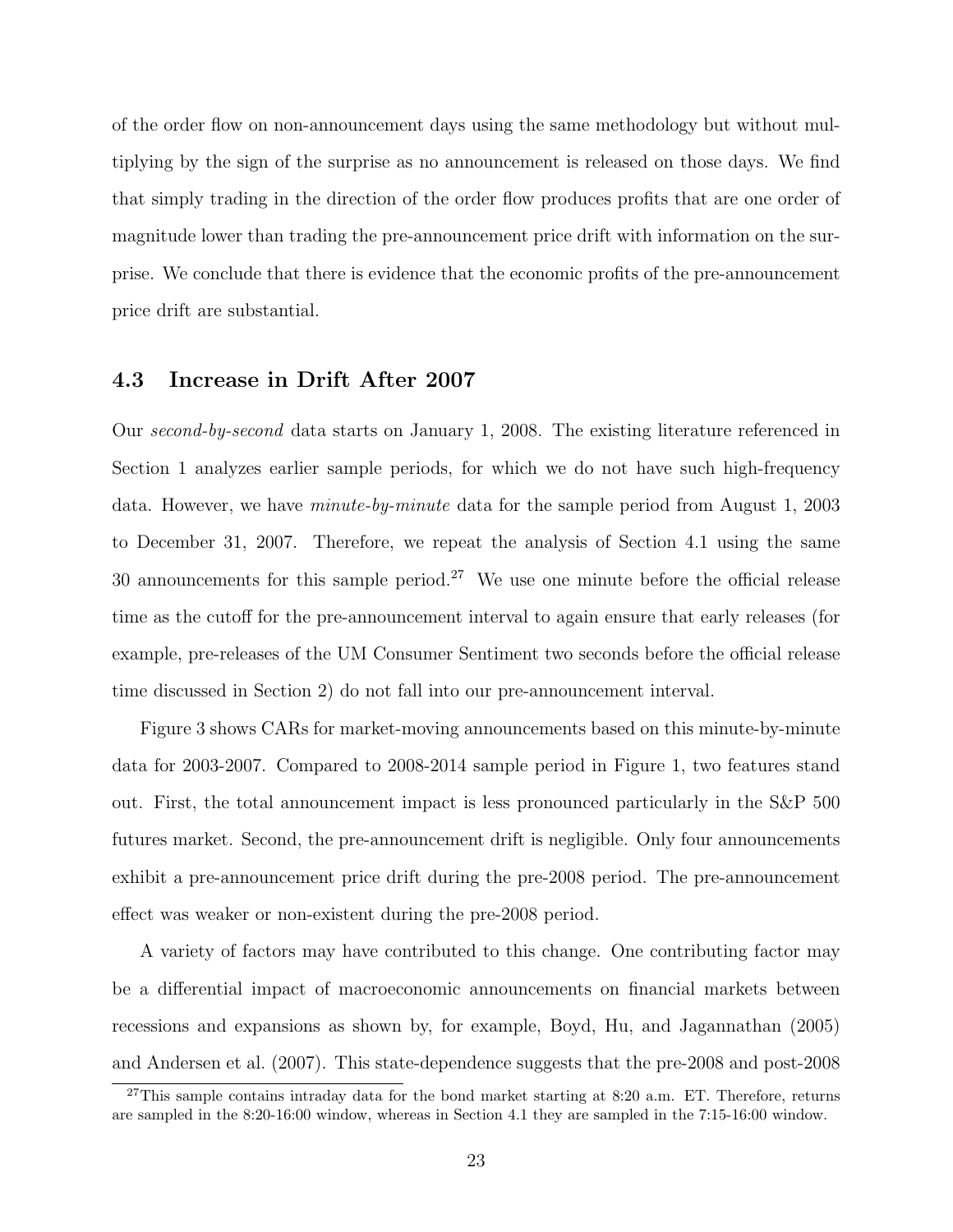

#### Figure 3: Cumulative Average Returns, 2003–2007

E-mini S&P 500 Futures 10-year Treasury Note Futures

The sample period is from August 1, 2003 through December 31, 2007. We classify each event as "good" or "bad" news based on whether the announcement surprise has a positive or negative effect on the stock and bond markets. Analogous to Figure 1 we invert the sign of returns for negative surprises. Cumulative average returns (CARs) are then calculated in the  $[t - 60min, t + 60min]$  window for all market-moving announcements. For each category the solid line shows the mean CAR. Dashed lines mark two-standarderror bands (standard error of the mean).

periods should differ because an economic expansion ended and the Great Recession began at the end of 2007. Our results confirm this state-dependence.

Interestingly, the response to surprises does not change its direction again around the (official) end of the Great Recession, dated by the National Bureau of Economic Research to June 2009. Better than expected news boosts prices in the stock market and lowers prices in the bond market throughout the 2008-2014 sample period. Andersen et al. (2007) relate the changing stock market reaction to macroeconomic news across the business cycle to anti-inflationary monetary policy, with good economic news causing a negative response in expansions but a positive response in contractions. The absence of the reversal in 2009 can be explained using an analogous argument related to the effect of post-2008 unconventional monetary policies on the market expectations. The stock market response to news hinges on the expected reaction of monetary policy to macroeconomic news (Kurov & Stan, 2018). After the official end of the Great Recession, the Federal Reserve continued unconventional monetary policies because of a slow recovery and other reasons. The Federal Reserve's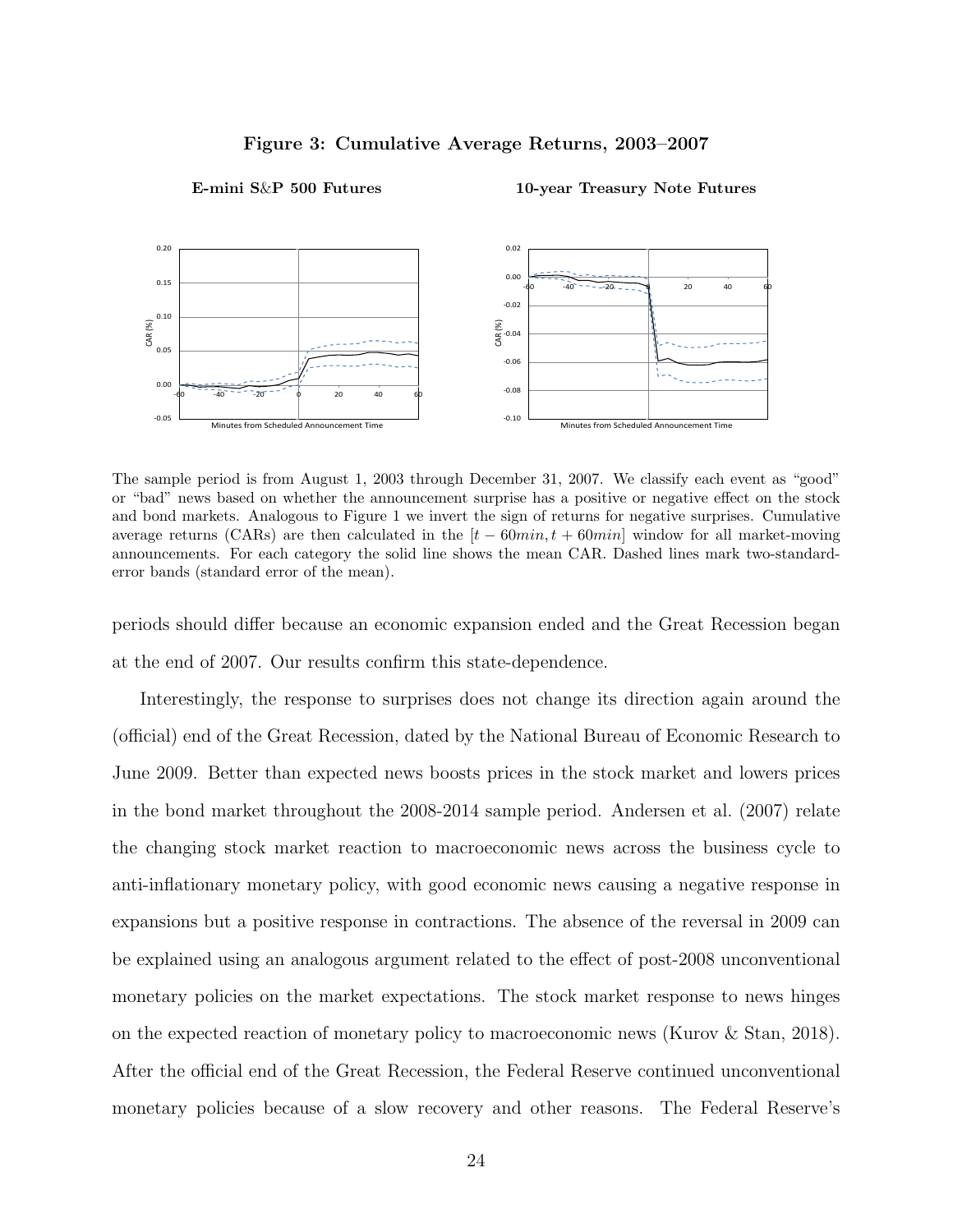quantitative easing and communication with the markets muted expectations of notable tightening of monetary policy until the spring of 2013. Absent any imminent tightening, good economic news continued to be good news for stocks until the end of our sample period. The strong response of the stock market to macroeconomic announcements increased the rewards to informed trading before the official release time.

General macroeconomic conditions and the related monetary policy are not the only changes in recent years. The procedures for releasing the announcements changed, and information collection and computing power increased, which might have enabled sophisticated market participants to forecast some announcements. We discuss these explanations in Section 5.

# 5 Causes of Pre-Announcement Price Drift

The pre-announcement price drift documented in Section 4 establishes that market prices are based on a broader information set  $\Omega_{t-\tau}$  than the information set  $\Omega_{t-\Delta}$  reflected in market expectations measured by the Bloomberg consensus forecast, i.e.,  $\Omega_{t-\Delta} \subset \Omega_{t-\tau}$ . An equality of these two information sets would require that, first, there is no information in the market beyond public information, and, second, the public information is fully captured by the Bloomberg consensus forecast.

A popular explanation for a failure of the first requirement is information leakage. The corporate finance literature (for example, Sinha & Gadarowski, 2010; Agapova & Madura, 2011) considers price drift before public guidance issued by company management as de facto evidence of information leakage. We explore this possible explanation in Section 5.1.1. But at least one alternative explanation exists. In Section 5.1.2, we look for evidence that some traders may collect proprietary information themselves which allows them to forecast announcements better than other traders.

A failure of the second requirement could stem from a variety of unavoidable data im-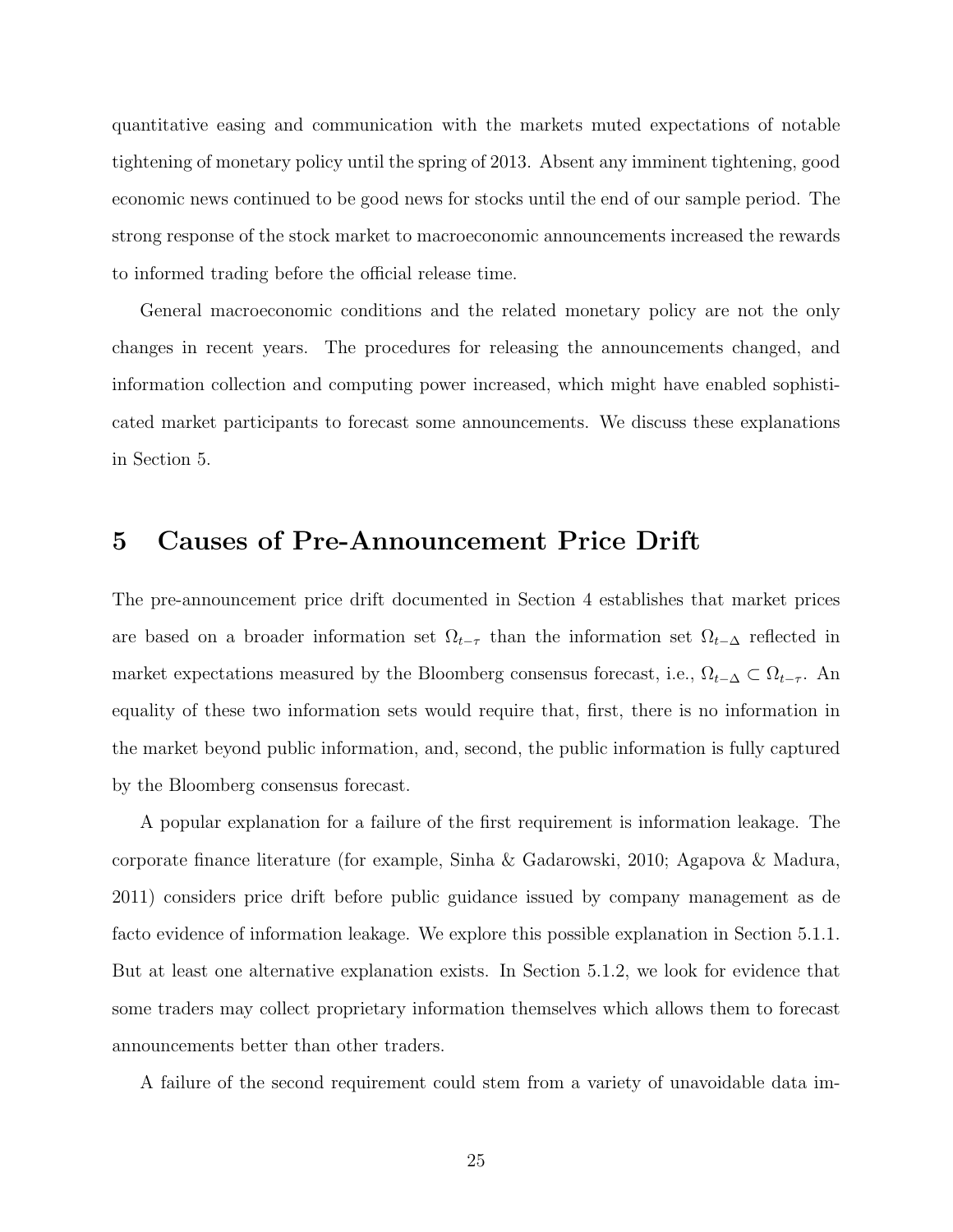perfections. First, the calculation of the consensus forecast by Bloomberg is a plausible summary statistic of the forecasters' responses but not necessarily the best one. Second, the forecasters' responses might not reflect an optimal forecast, which creates room for some traders to analyze public information in a superior way. Third, if the sampling of expectations precedes the beginning of the event window, i.e., if  $\Delta > \tau$ , market expectations might change by time  $t - \tau$ . We discuss these possible explanations in Section 5.2.1. Section 5.2.2 discusses the possibility of uninformed traders "jumping on the bandwagon" with informed traders.

#### 5.1 Private Information

This section considers possible links between the pre-announcement drift and private information. We start with private information obtained by leakage and follow with private information obtained by proprietary data collection.

#### 5.1.1 Information Leakage

Insider trading based on leaked information can seriously impair markets. It reduces risk sharing and the informational efficiency of prices in the long run (Brunnermeier, 2005). The U.S. macroeconomic data is generally considered closely guarded as federal agencies restrict the number of employees with access to the data, implement computer security measures and take other actions to prevent premature dissemination. The procedures of the U.S. Department of Labor (DOL), for example, are described in Fillichio (2012). The last documented case of a U.S. government employee fired for data leakage dates far back: In 1986, one employee of the Commerce Department was terminated for leaking the Gross National Product data (Wall Street Journal, 1986). However, the possibility of leakage in more recent times still exists. In this section, we examine two aspects of the release process that may affect leakage: organization type and release procedures.

With respect to organization type, we distinguish organizations subject to the Principal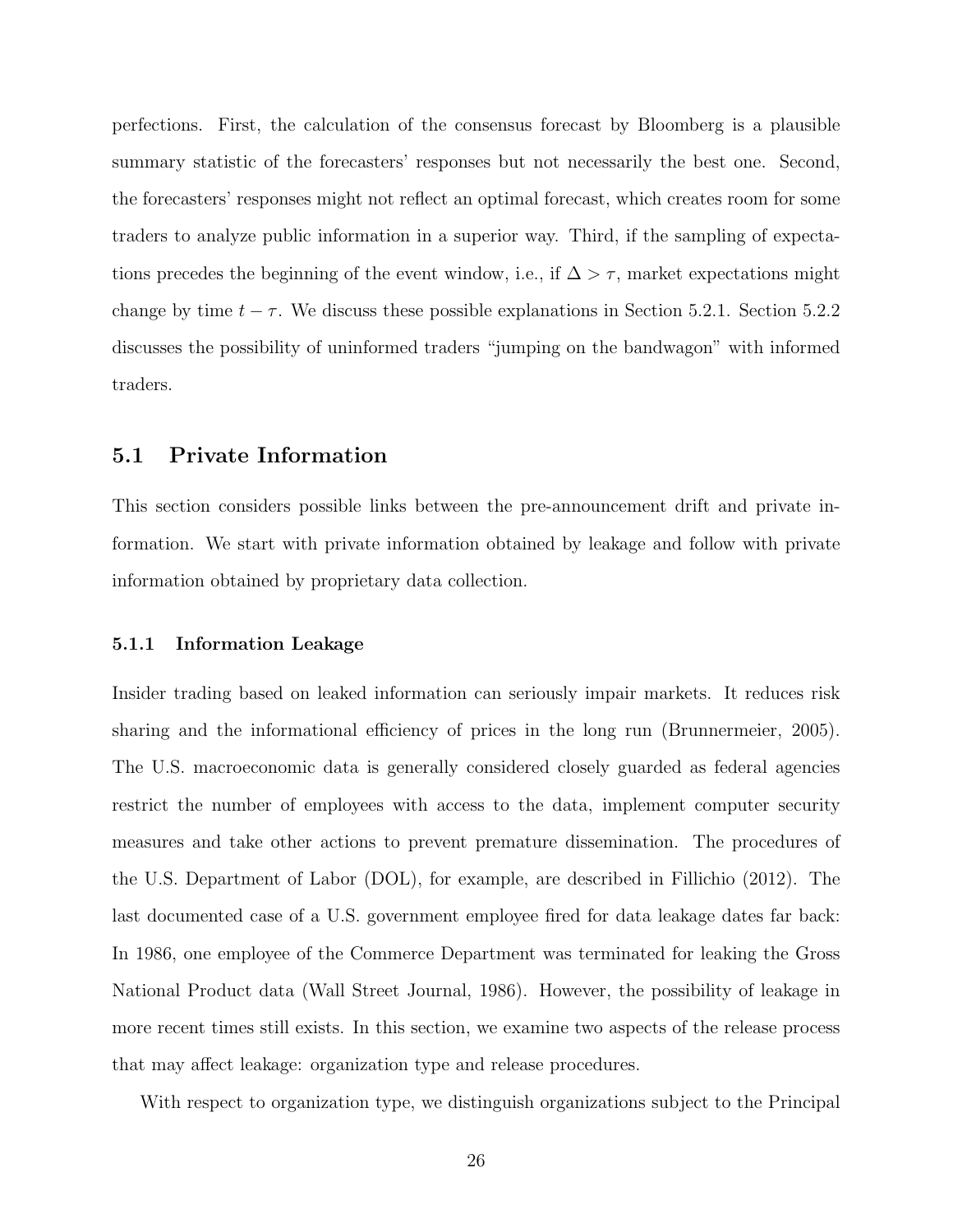Federal Economic Indicator (PFEI) guidelines and other entities. Guidance on releasing data is provided to statistical agencies by the Office of Management and Budget. Key economic announcements are designated as PFEIs, and the agencies are required to follow strict security procedures when releasing them to ensure fairness in markets (Office of Management and Budget, 1985). This includes government agencies and the Federal Reserve Board.

However, ensuring that market participants receive all market-moving macroeconomic data at the same time is complicated by the fact that some important data is collected and released by private entities that are not subject to the PFEI guidelines. Some of these data providers have been known to follow release procedures that would not be allowed for the PFEIs. For example, Thomson Reuters created a high-speed data feed for paying subscribers where the Consumer Sentiment Index prepared by the University of Michigan was released two seconds earlier to an exclusive group of subscribers before being made available to the public as discussed in Section 2.2. We, therefore, examine the possibility that the organization type is related to the pre-announcement drift. In Table 5 there are thirteen PFEI and seven non-PFEI announcements among our 20 market-moving announcements. Five of the seven non-PFEI announcements show evidence of pre-announcement drift.

With respect to release procedures, we are interested in safeguards against premature dissemination. We conducted a thorough phone and email survey of the organizations in our sample. We distinguish three types of release procedures summarized in the "Pre-release" and "Safeguarding" columns of Table 5.

The first type refrains from any pre-release and involves posting the announcement on the organization's website that all market participants can access at the same time. It is used in four announcements in our sample. The second type involves pre-releasing the information to journalists in designated "lock-up rooms." The purpose of the preview is to allow the journalists to understand the data before writing their news stories and thus provide more informed news coverage to the public.<sup>28</sup> This release type is wide-spread and

<sup>&</sup>lt;sup>28</sup>The pre-release period is 60 minutes in the Bureau of Economic Analysis announcements and 30 minutes in the Bureau of Labor Statistics, Bureau of Census, Conference Board (until 2013), Employment and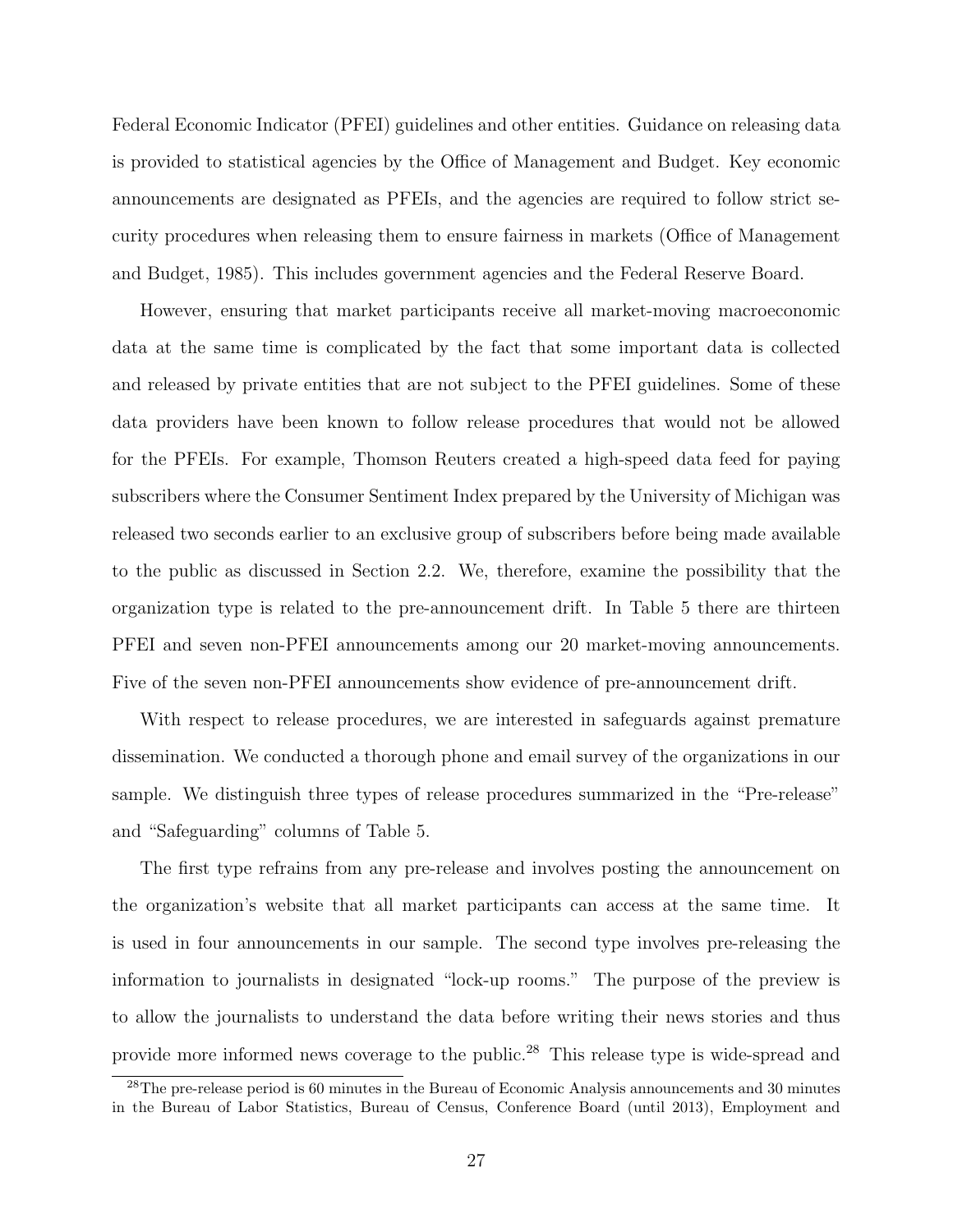| Announcement                    | Source     | <b>PFEI</b>       | Pre-release | Safeguarding              |  |  |
|---------------------------------|------------|-------------------|-------------|---------------------------|--|--|
| <b>Pre-Announcement Drift</b>   |            |                   |             |                           |  |  |
| Advance retail sales            | ВC         | Y                 | Y           | Lockup room               |  |  |
| CB Consumer confidence index    | CB         | N                 | $Y/N^b$     | Embargo only <sup>b</sup> |  |  |
| Existing home sales             | NAR.       | N                 | Υ           | Lockup room               |  |  |
| GDP advance                     | BEA        | Y                 | Y           | Lockup room               |  |  |
| GDP preliminary                 | BEA        | Y                 | Y           | Lockup room               |  |  |
| Initial jobless claims          | <b>ETA</b> | ${\bf Y}^{\rm a}$ | Y           | Lockup room               |  |  |
| ISM Non-manufacturing index     | ISM        | N                 | N           | n.a.                      |  |  |
| ISM Manufacturing index         | ISM        | N                 | N           | n.a.                      |  |  |
| Pending home sales              | NAR.       | N                 | Y           | Embargo only              |  |  |
| No Pre-Announcement Drift       |            |                   |             |                           |  |  |
| ADP employment                  | ADP        | N                 | N           | n.a.                      |  |  |
| Consumer price index            | <b>BLS</b> | Y                 | Y           | Lockup room               |  |  |
| Construction spending           | BC         | Y                 | Y           | Lockup room               |  |  |
| Durable goods orders            | ВC         | Y                 | Y           | Lockup room               |  |  |
| GDP final                       | <b>BEA</b> | Y                 | Y           | Lockup room               |  |  |
| Housing starts                  | BC         | Y                 | Y           | Lockup room               |  |  |
| Industrial production           | <b>FRB</b> | Y                 | Y           | Embargo only              |  |  |
| New home sales                  | BC         | Y                 | Y           | Lockup room               |  |  |
| Non-farm employment             | <b>BLS</b> | Y                 | Y           | Lockup room               |  |  |
| Producer price index            | <b>BLS</b> | Y                 | Y           | Lockup room               |  |  |
| UM Consumer sentiment - $Prelc$ | TRUM       | N                 | N           | n.a.                      |  |  |

#### Table 5: Principal Federal Economic Indicators and Pre-release Procedures

<sup>a</sup> The Initial Jobless Claims is not a PFEI. We mark this announcement as PFEI because it is released by the Department of Labor (DOL) Employment and Training Administration under the same release procedures as the DOL PFEIs such as Non-Farm Employment.

<sup>b</sup> The Conference Board eliminated the pre-release in June 2013.

<sup>c</sup> Until July of 2013, the Preliminary University of Michigan Consumer Sentiment Index was pre-released via Thomson Reuters two seconds before the official release time to high-speed data feed clients.

used in thirteen market-moving announcements in our sample. A testimony in front of the U.S. House of Representatives by the DOL official responsible for lock-up security highlights the challenges of preventing premature dissemination from lock-up rooms. For example, news media installed their own computer equipment in the DOL's lock-up room without the DOL staff being able to verify what exactly the equipment does (Fillichio, 2012; Hall, 2012). A wire service accidentally transmitted the data during the lock-up period (Fillichio, 2012; Hall, 2012). Cell phones were supposed to be stored in a designated container, but one individual accessed and used his phone during the lock-up (Fillichio, 2012). Some organizations have

Training Association, and National Association of Realtors announcements. We were unable to determine the pre-release period length for the Federal Reserve Board.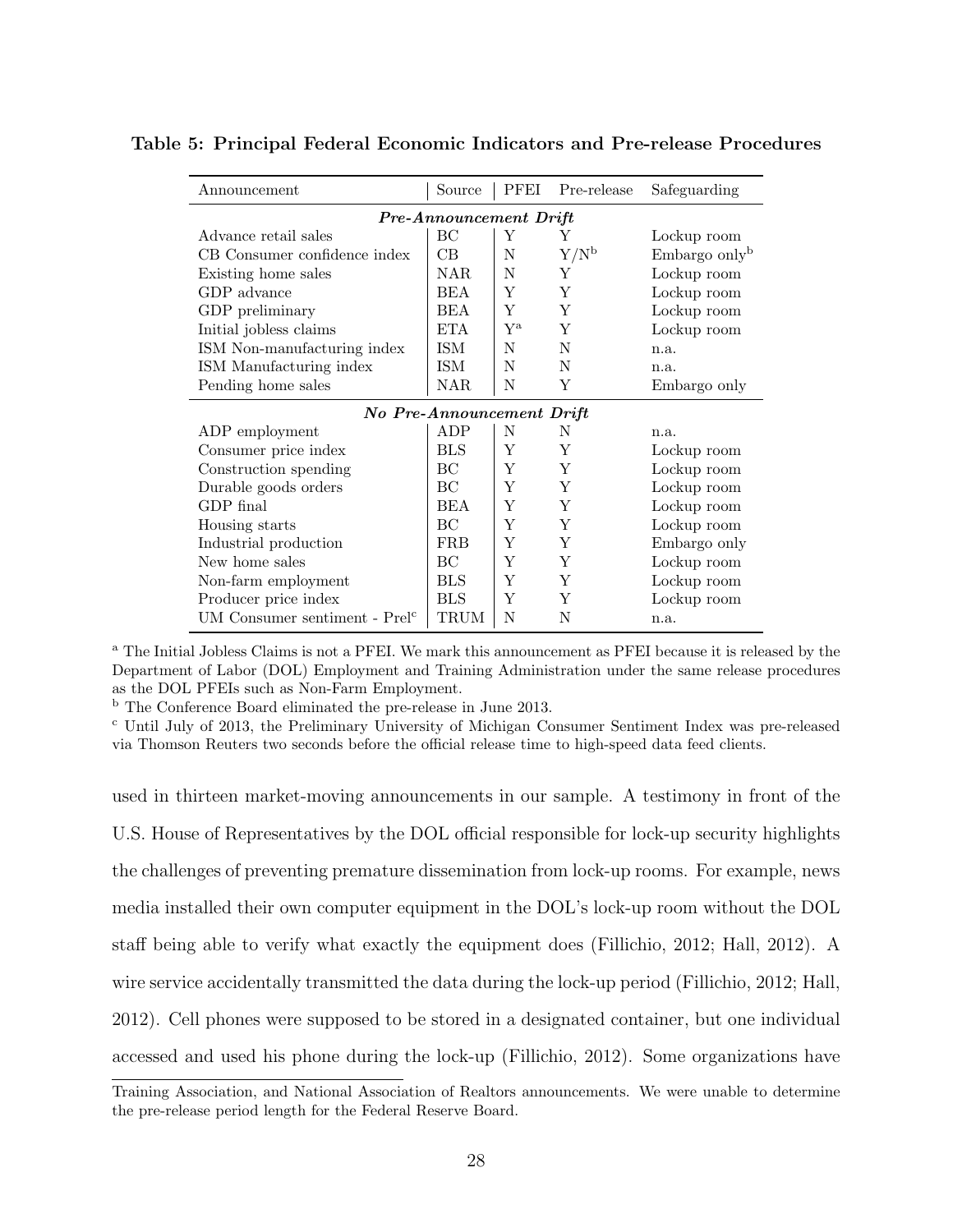exploited the loose definition of what constitutes a media outlet and obtained access to the lock-up rooms designed for journalists. Mullins and Patterson (2013) write about the "Need to Know News" outlet. After the DOL realized that this entity was in the business of transmitting data via high-speed connections to financial firms, the DOL revoked its access to the lock-up room. Recognizing that securing pre-release is a formidable task, the DOL has been reported to consider eliminating the lock-up room (Mullins, 2014).

In addition, our survey uncovers a third type of release procedures that has not been documented in academic literature. Three announcements are pre-released to journalists electronically. The Pending Home Sales announcement is transmitted by the National Association of Realtors to journalists who are asked not to share the information with individuals other than those working on the news story. The Industrial Production announcement is prereleased by the Federal Reserve Board through an electronic system to selected reporters at credentialed news organizations that have written agreements governing this access (Federal Reserve Board, 2014). The Conference Board (CB) used to pre-release the CB Consumer Confidence Index to a group of media outlets that had signed an agreement not to distribute the information prior to the release time; this pre-release was eliminated in June of 2013, and the information is now posted directly on the CB website.

We examine the possibility that the release procedures play a role in our findings. A cursory look at Tables 4 and 5 reveals that two of the three announcements with the least secure release procedure (CB Consumer Confidence Index and Pending Home Sales) are among our nine drift announcements.

To test this more formally, we introduce three indicator variables  $X_{m,t}^i$ ,  $i \in \{1,2,3\}$ that capture the organization type and release procedures. The "PFEI" indicator  $X_{m,t}^1$ takes on the value of unity if the announcement is released by an organization required to follow PFEI procedures, the "pre-release" indicator  $X_{m,t}^2$  equals unity if the announcement is pre-released,<sup>29</sup> and the "embargo-only" indicator  $X_{m,t}^3$  is unity if the announcement is

<sup>&</sup>lt;sup>29</sup>The pre-release variable does not capture leakage outside of the lock-up, for example, via staff that prepares and disseminates the information or the government officials that receive the information ahead of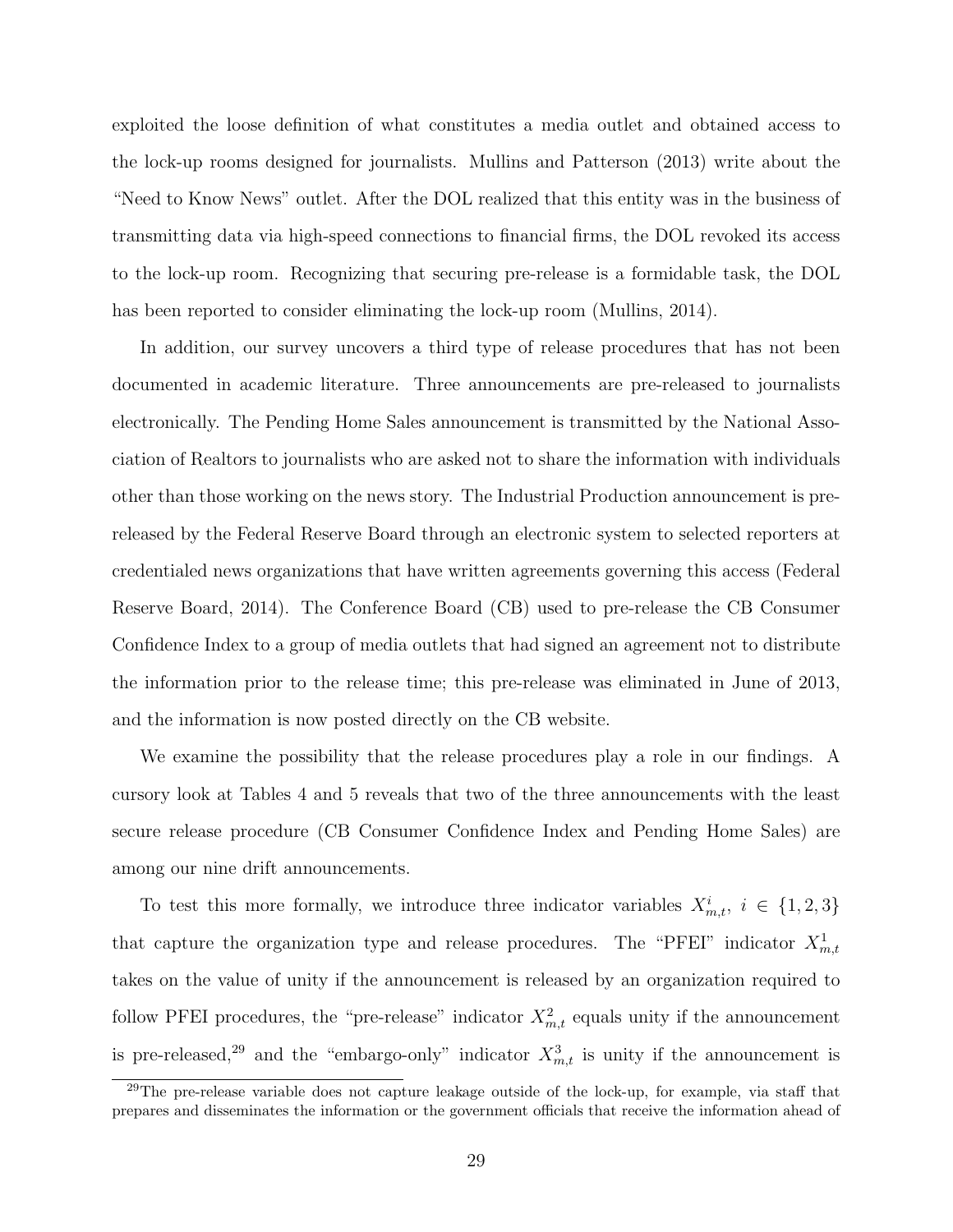pre-released under a simple embargo. In all other cases, the indicator variables are zero.

Only for the CB Consumer Confidence Index the release procedure changed during our sample period. Otherwise, the indicator variables for a given announcement are constant over time. The identification of the effect of release procedures must, therefore, rely on cross-sectional variation. To allow the pooling of announcements, we adjust the sign of the surprises such that a positive surprise increases stock and lowers bond prices based on the sign of the sum of  $\tilde{\gamma}_m$  coefficients in Table 3.<sup>30</sup>

Let us denote the sign-adjusted surprise by  $\tilde{S}_{m,t}$ . We define  $\bar{S}_t$  as the cross-sectional average of all non-zero surprises at time t:

$$
\bar{S}_t = \sum_{m=1}^{M} \tilde{S}_{m,t} / \sum_{m=1}^{M} \mathbb{1}(|\tilde{S}_{m,t}| > 0).
$$

Further, we define  $\bar{X}_{i,t}$  which interacts the release procedure dummies  $X_{m,t}^i$  with the surprise. Here the cross-sectional average at time  $t$  is conditional on the release procedure:

$$
\bar{X}_{i,t} = \sum_{m=1}^{M} \left[ \tilde{S}_{m,t} \mathbb{1}(X_{m,t}^{i} = 1) \right] / \sum_{m=1}^{M} \mathbb{1}(|\tilde{S}_{m,t}| > 0).
$$

By including these averages in equation (2) we obtain:

$$
R_t = \beta_0 + \sum_{j=1}^2 \beta_j R_{j,t-1} + \sum_{k=-1}^5 \left[ \gamma_k \bar{S}_{t+k} + \sum_{i=1}^3 \delta_{ik} \bar{X}_{i,t+k} \right] + \epsilon_t.
$$
 (3)

Table 6 reports the sum of the contemporaneous and leading coefficients in equation (3).

This sum of coefficients captures the pre-announcement drift.<sup>31</sup> The first row gives the 30-

time (Javers, 2012) or leakage via information technology systems accessed by hackers (SEC, 2015). Other factors that might affect the likelihood of leakage include the number of individuals involved in the release process and the length of time from data collection to release. However, this information is not publicly available, and we were unable to obtain it from all organizations.

<sup>&</sup>lt;sup>30</sup>For the E-mini S&P 500 market, the surprises are multiplied by the sign of the sum of  $\tilde{\gamma}_m$  coefficients (on one lagged, one contemporaneous and five lead terms as explained in Section 4.1). For the 10-year Treasury note, the surprises are multiplied by minus one times the sign of the sum of the  $\tilde{\gamma}_m$  coefficients. This ensures that surprises are signed to have the same impact as in equation (2).

 $31$ Similarly to Tables 2 and 3, we test as well whether the sums of coefficients in the S&P 500 and Treasury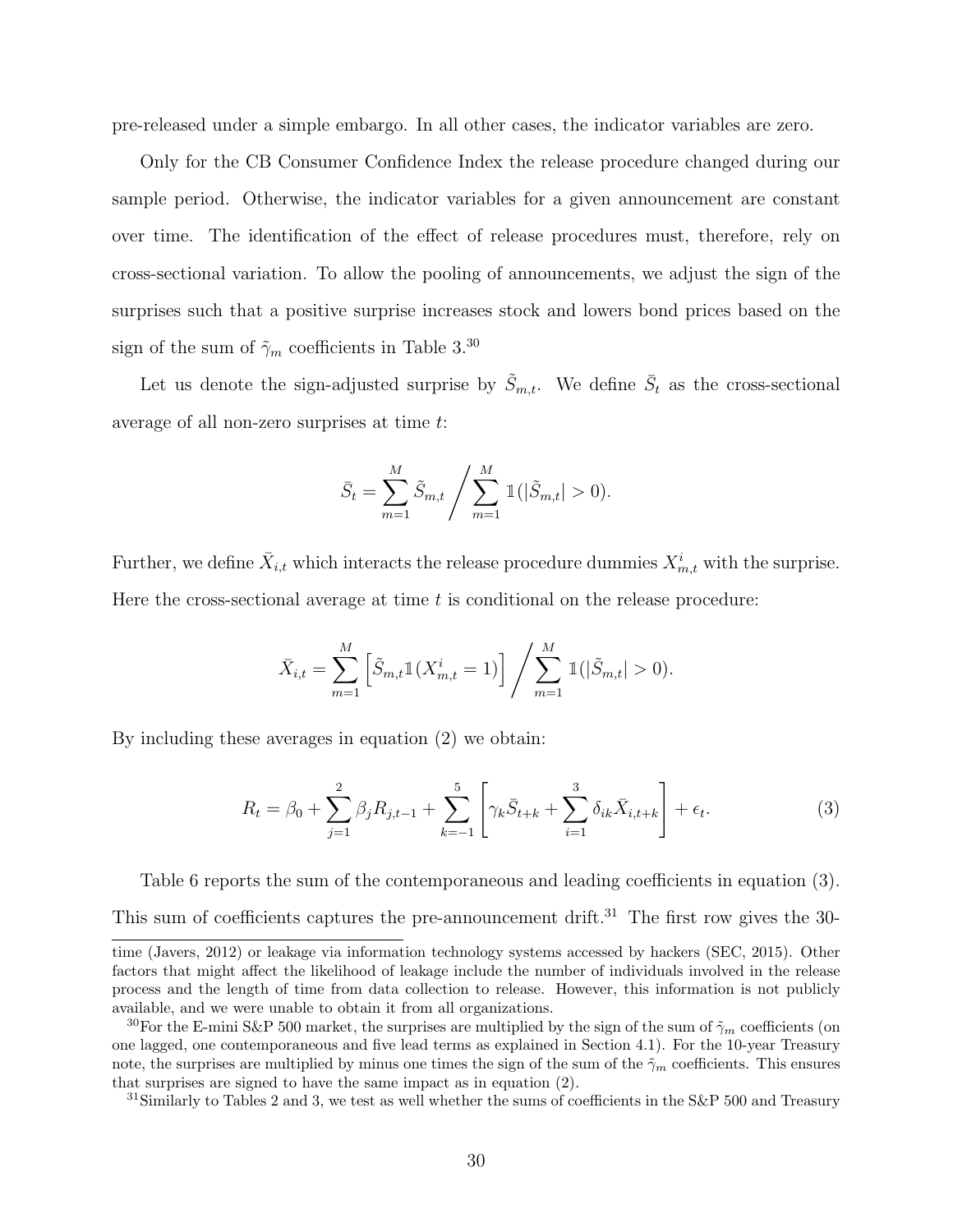|              |                        | E-mini $S\&P$ 500      |                      | 10-year Treasury Note |
|--------------|------------------------|------------------------|----------------------|-----------------------|
|              | $\left(1\right)$       | $\left 2\right\rangle$ | (3)                  | 4)                    |
| Surprise     | $0.028~(0.007)$ ***    | $0.032(0.006)$ ***     | $-0.014~(0.003)$ *** | $-0.015(0.003)$ ***   |
| <b>PFEI</b>  | $-0.057$ $(0.013)$ *** | $-0.025(0.008)$ ***    | $0.017(0.005)$ ***   | $0.008$ $(0.004)$ **  |
| Pre-release  | $0.040~(0.014)$ ***    | n.a.                   | $-0.011(0.006)$ **   | n.a.                  |
| Embargo-only | n.a.                   | $0.034~(0.012)$ ***    | n.a.                 | $-0.012(0.006)$ **    |

Table 6: Effect of Organization Type and Release Procedures

The sample period is from January 1, 2008 through March 31, 2014. The results show weighted least squares estimates of equation (3) for each market as described in Section 3. Reported coefficients in the first row are the sum  $\sum_{k=0}^{5} \gamma_k$  and in the bottom three rows the sum  $\sum_{k=0}^{5} \delta_{ik}$ . Standard errors are shown in parentheses. \*, \*\*, and \*\*\* indicate statistical significance at 10%, 5% and 1% levels, respectively.

minute pre-announcement drift of an average non-PFEI announcement, which is either not prereleased or released in a lockup room, i.e.,  $\sum_{k=0}^{5} \gamma_k$ . The bottom three rows show how release procedures affect the pre-announcement price drift, reflected in the respective sums of the interaction variables,  $\sum_{k=0}^{5} \delta_{ik}$ . We present two regression specifications: The first specification in columns (1) and (3) includes the Surprise, PFEI and Pre-release variables. The second specification in columns (2) and (4) includes the Surprise, PFEI and Embargoonly variables.

The first row in Table 6 confirms that the benchmark announcements display significant pre-announcement drift, with the correct sign in both markets. This drift varies systematically with the release procedure. In particular, the coefficients on the PFEI indicator in row 2 are all significant and have the opposite sign of the benchmark announcements in row 1.<sup>32</sup> This indicates that announcements subject to the PFEI guidelines are less affected by pre-announcement drift.

The coefficients on the Pre-release indicator in the third row and on the Embargo-only indicator in the fourth row share the sign of the coefficient on the surprise itself, i.e., they are positive and statistically significant in the stock market and negative and statistically signif-

note markets are different from zero. The  $\chi^2$ -statistic of this joint test is significant at 1% level for all variables for both markets.

<sup>&</sup>lt;sup>32</sup>All PFEI announcements in our sample are pre-released, as shown in Table 5. The average effect of subjecting an announcement to PFEI standards is, therefore, the sum of the PFEI and the Pre-Release coefficients, which implies a dampening but no reversal of the pre-announcement drift.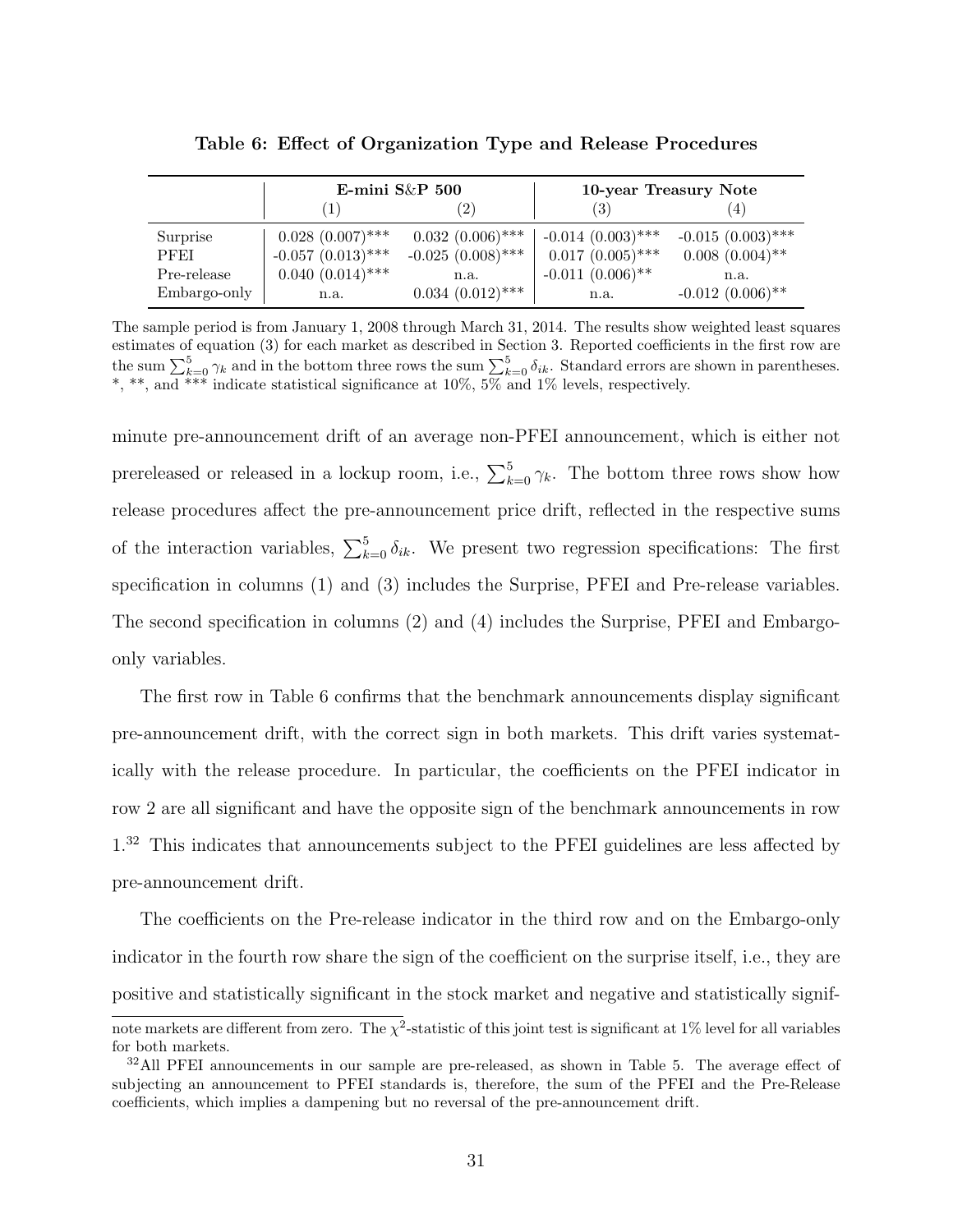icant in the bond market. This shows that pre-releasing announcements is associated with a stronger drift. This applies in particular to the least secure release procedure, "Embargoonly". However, caution needs to be exercised in interpreting these results. Fully examining the leakage explanation would require a thorough analysis of individual trader data that is available only to the futures exchanges and the Commodity Futures and Trading Commission (CFTC) that oversees the U.S. futures markets.

#### 5.1.2 Proprietary Information

In addition to information leakage, private information can be created by market participants generating their own proprietary information by collecting data related to macroeconomic announcements. In the context of company earnings announcements, Kim and Verrecchia (1997) interpret this pre-announcement information as "private information gathered in anticipation of a public disclosure." If the private data acquisition merely attempts to anticipate the official announcement but does not generate any new information beyond it, then its effect on the informativeness of prices parallels the effect of leakage in Brunnermeier (2005).

Typically this proprietary information is never published and remains a noisy private signal of the official announcement. The nature of proprietary information usually makes it impossible for researchers to verify its existence.<sup>33</sup> However, proprietary data that is released to researchers or the public later provides an opportunity to explore the role of proprietary information in the pre-announcement price drift.

We were able to obtain three examples of such proprietary data collection: The State Street "PriceStats" automatically scrapes online prices to compute daily estimates of the U.S. inflation, the State Street Investor Confidence Index measures investor confidence based on buying and selling activity of institutional investors on a monthly basis, and the Case-Shiller Home Price Index by S&P Dow Jones provides monthly data on home prices. We test

<sup>33</sup>Examples of proprietary data collection could be exclusive subscriptions (for example, credit-card "SpendingPulse" data of MasterCard), tailor-made data from surveillance helicopters monitoring activity around industrial complexes (see, for example, Rothfeld and Patterson (2013)), or even the proprietary insights that trading platforms may gain from monitoring order flow.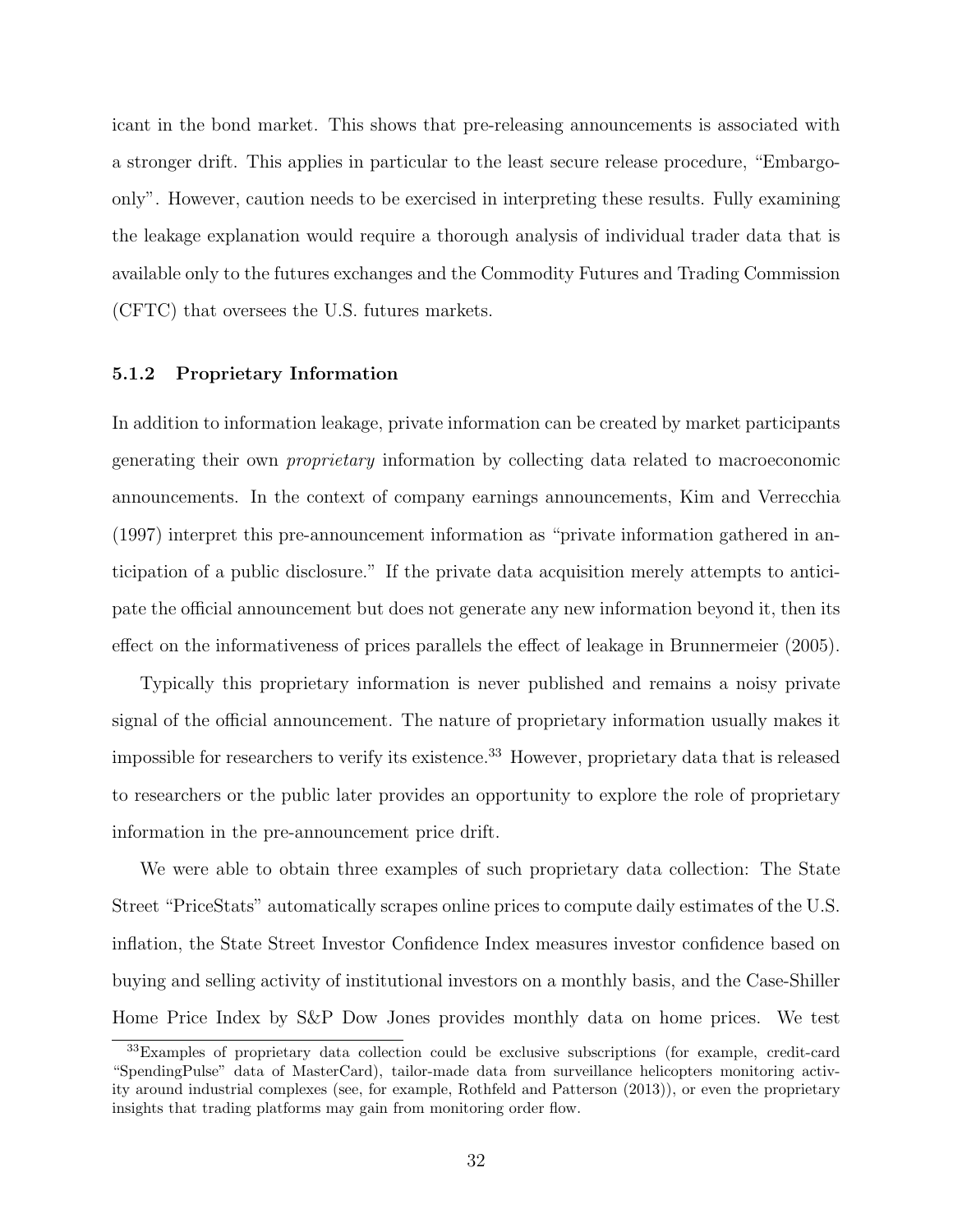whether information at its collection time (when it was still proprietary) is useful for forecasting macroeconomic announcement surprises by regressing the announcement surprise,  $S_{mt}$ , on the proprietary data. We pick the macroeconomic announcement most closely related to the proprietary data: CPI for the State Street PriceStats inflation indicator, CB Consumer Confidence Index for the State Street Investor Confidence Index, and housing sector announcements for the Case-Shiller Home Price Index. We find predictive power in the PriceStats inflation indicator but no predictive power in the State Street Investor Confidence Index and the Case-Shiller Home Price Index. This result may be due to the PriceStats data collection occurring daily which would allow traders with access to this information to trade more in real-time than monthly indicators. Although a comprehensive test of the effect of proprietary information is not feasible by construction, the results (in the Internet Appendix) for these three proprietary data sets raise the possibility that early access to proprietary information permits forecasting announcement surprises.

### 5.2 Public Information

In this section, we discuss the possibility that published market expectations are mismeasured and explore the possibility of a "bandwagon effect." We show that neither of these two explanations can convincingly explain the pre-announcement drift.

#### 5.2.1 Individual Analyst Forecasts

The definition of a surprise in equation (1) involves market expectations,  $E_{t-\tau}[A_{m,t}]$ . Section 4 uses the Bloomberg consensus forecast. However, Bloomberg's way of calculating a consensus forecast as the median of individual forecasts is not innocuous. Individual forecasters might differ in their forecasting abilities and loss functions. $34$  The forecasts of individual

 $34$ In such a situation, the median of individual forecasts may not be optimal. Nevertheless, such parameterfree approaches perform well in many situations due to the elimination of the estimation error on combination weights (Elliott & Timmermann, 2005).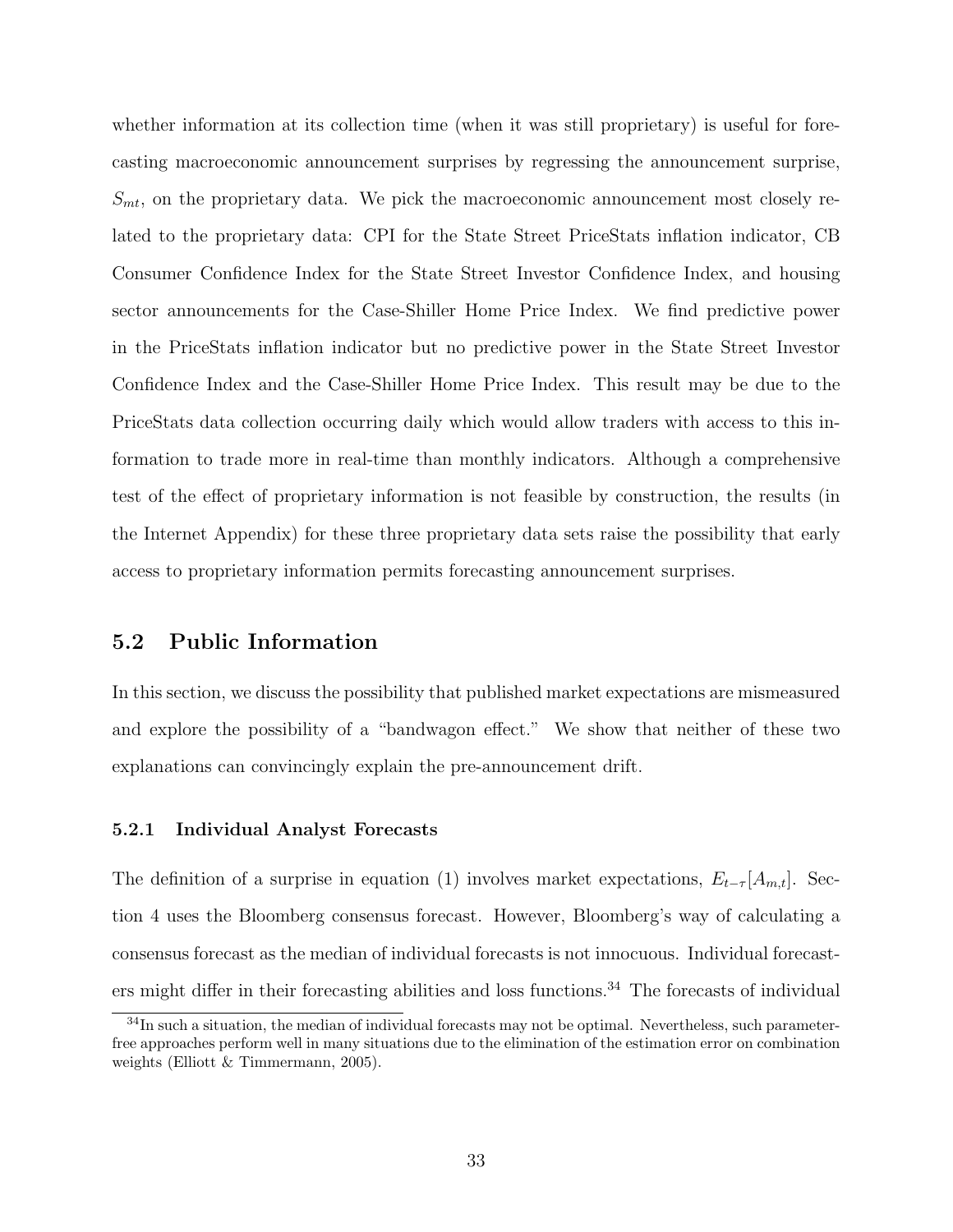analysts are available to Bloomberg subscribers.<sup>35</sup> If the announcement surprises are predictable with individual forecasts, but most traders rely on the consensus forecast, then traders with deeper insight obtained from individual forecasts could trade on this insight before the announcement, which would explain the drift.<sup>36</sup>

Bloomberg provides a rank for a subset of up to ten active professional forecasters who have issued accurate forecasts in previous months. We compute the median consensus for the ranked forecaster subset,  $E_{t-\Delta}^{Ranked}[A_{mt}]$ , using forecasts submitted no more than seven days before the release date to avoid stale forecasts.<sup>37</sup> We use this variable as a predictor of the actual announcement,  $A_{mt}$ . Our forecast of the surprise is the difference between the median values of the professional forecasters ranked by Bloomberg and all forecasters in the Bloomberg survey:

$$
P_{mt} = E_{t-\tau}^{Ranked} [A_{mt}] - E_{t-\tau} [A_{mt}]. \tag{4}
$$

To determine whether  $P_{mt}$  is a reasonable forecast of the unstandardized surprise,  $\hat{S}_{mt}$ ,<sup>38</sup> we regress the unstandardized surprise,  $\hat{S}_{mt}$ , on a constant and the prediction,  $P_{mt}$ . Nine announcements out of the 20 market-moving announcements show significance of the slope coefficient at 10% level.<sup>39</sup>

<sup>35</sup>We build on previous research that uses individual forecasts. Energy markets react more to inventory forecasts by professional forecasters with a track record of higher forecasting accuracy (Chang, Daouk, & Wang, 2009; Gay, Simkins, & Turac, 2009). In forecasts of macroeconomic announcements, Brown, Gay, and Turac (2008) use individual forecasts to construct a forecast that improves on the Bloomberg consensus forecasts for 26 U.S. macro announcements. In contrast, Genre, Kenny, Meyler, and Timmermann (2013) caution that picking the best combination of forecasts in real time using the European Central Bank's Survey of Professional Forecasters data for GDP growth, inflation and unemployment is difficult because the results vary over time, across forecasting horizons and between target variables.

<sup>&</sup>lt;sup>36</sup>Forecasting a nonlinear data generating process under an asymmetric loss function can give an optimal forecast with non-zero mean (Patton & Timmermann, 2007). Insights into the data generating process and the loss functions of individual analysts might allow predicting this bias. Some investment institutions indeed place considerable resources in building models of announcement surprises.

<sup>&</sup>lt;sup>37</sup>Since some individual forecasters submit their forecasts days before the releases as described in Section 2 and Bloomberg equal-weights the forecasts, we also test whether more up-to-date forecasts are better predictors of the surprise and find that removing stale forecasts does not improve forecasts of the surprise.

<sup>&</sup>lt;sup>38</sup>We use a forecast of the *unstandardized* surprise  $\hat{S}_{mt} = A_{mt} - E_{t-\tau}[A_{mt}] = \sigma_m S_{mt}$  to avoid the estimation of additional parameters.

<sup>39</sup>These announcements are Advance Retail Sales, CB Consumer Confidence Index, CPI, Durable Goods Orders, Existing Home Sales, GDP Advance, Industrial Production, Pending Home Sales and PPI. Detailed results are reported in the Internet Appendix.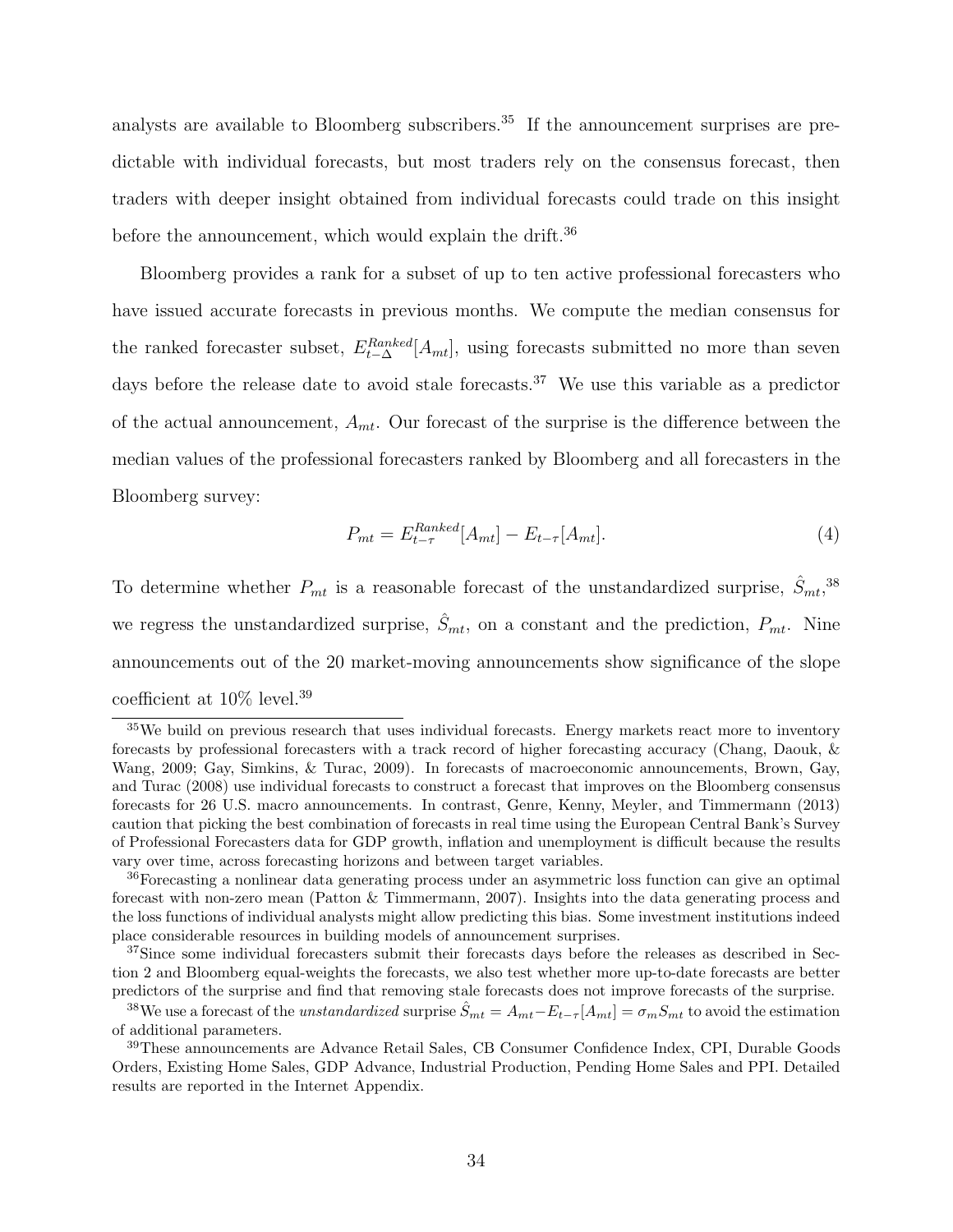We compare the predictive accuracy of this surprise forecast with a white noise forecast under quadratic loss (Diebold & Mariano, 1995; Diebold, 2015). The forecast error in predicting the next surprise is  $\hat{S}_{mt} - P_{mt}$  under (4), and  $\hat{S}_{mt}$  under white noise. The test of the null hypothesis  $H_0: E(\hat{S}_{mt} - P_{mt})^2 = E(\hat{S}_{mt})^2$  against the one-sided alternative hypothesis  $H_1: E(\hat{S}_{mt} - P_{mt})^2 < E(\hat{S}_{mt})^2$  reveals that the improvement over the white noise forecast for five of the 20 market-moving announcements is significant at the 10% level. Only one of these announcements (Existing Home Sales) shows a drift in Table 2, whereas the other four (CPI, Durable Goods Orders, Industrial Production, and PPI) do not.<sup>40</sup>

Thus, while there is some limited forecastability of announcement surprises, it is unlikely that the weighting of individual analyst forecasts in the Bloomberg consensus and trading on refined forecasts generates the pre-announcement effect. $41$ 

#### 5.2.2 Bandwagon Effect

A possibility arises that uninformed speculators manage to "jump on the bandwagon" with informed traders by observing the trading activity and returns before the announcement releases.<sup>42</sup> However, the markets that we examine are very liquid. The order imbalances before these announcements are sizable, but they represent only a small fraction of the overall trading activity. For example, the average trading volume in the 30-minute window before drift announcements is about 247,000 and 89,000 contracts in the E-mini S&P 500 and 10year Treasury note futures, respectively. As discussed at the end of Section 4.1, such high trading activity likely allows informed traders to camouflage their information and trade profitably before announcement releases.

To replicate this strategy, we consider uninformed traders observing price movements at the beginning of the drift period and trading accordingly. For example, we analyze correlations of returns in the  $[t-30min, t-15min]$  window with returns in the  $[t-15min, t-5sec]$ 

<sup>40</sup>Appendix Table A1 shows the results.

<sup>41</sup>Recently, Zhou (2016) describes traders predicting announcements by other public information.

 $^{42}$ For example, Brunnermeier (2005) shows that leakage makes prices before the news announcement more informative.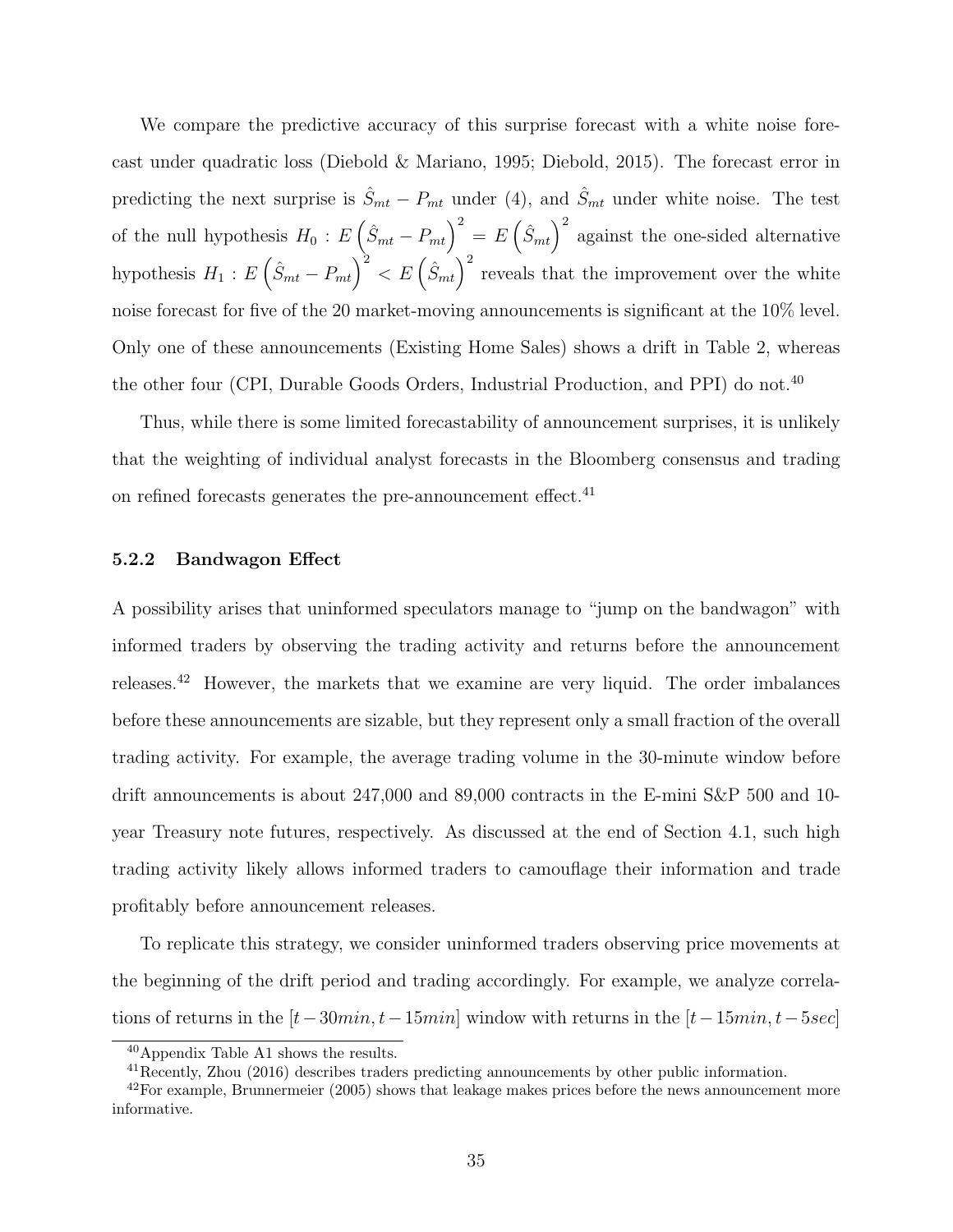window. Such correlations are not significant, however, suggesting that simply observing price movements cannot be easily used for profitable trading ahead of announcement releases.

# 6 Conclusion

There is evidence of substantial pre-announcement informed trading in equity index and Treasury futures markets for nine out of 20 market-moving U.S. macroeconomic announcements during 2008–2014. About 30 minutes before the release time, prices begin to drift in the direction of the market's subsequent reaction to the news. This drift accounts for 49 percent and 36 percent of the overall price adjustments in the E-mini S&P 500 and 10-year Treasury note futures markets, respectively, and the estimated magnitude of profits of informed traders underscores the economic significance of these price moves. Therefore, failing to account for the pre-announcement effect substantially underestimates the total impact that these macroeconomic announcements have on financial markets.

We examine possible sources of informed trading. We focus on two features of the release process that may affect information leakage: organization type and release procedures. The results suggest that announcements from organizations that are not subject to the Principal Federal Economic Indicator guidelines and announcements released under less secure release procedures are associated with a stronger drift. Resource-intensive legwork creating original proprietary datasets that proxy the data underlying public announcements might also permit anticipating their values before their release. It is also possible that a combination of various factors causes the drift.

The definite source of the drift remains an open question. In view of the public interest in the safeguarding of macroeconomic data and considering the public and regulatory attention that leakage has received, for example, in the recent hacking scandal (SEC, 2015), the source of informed trading merits more research. Of particular interest is the effect of proprietary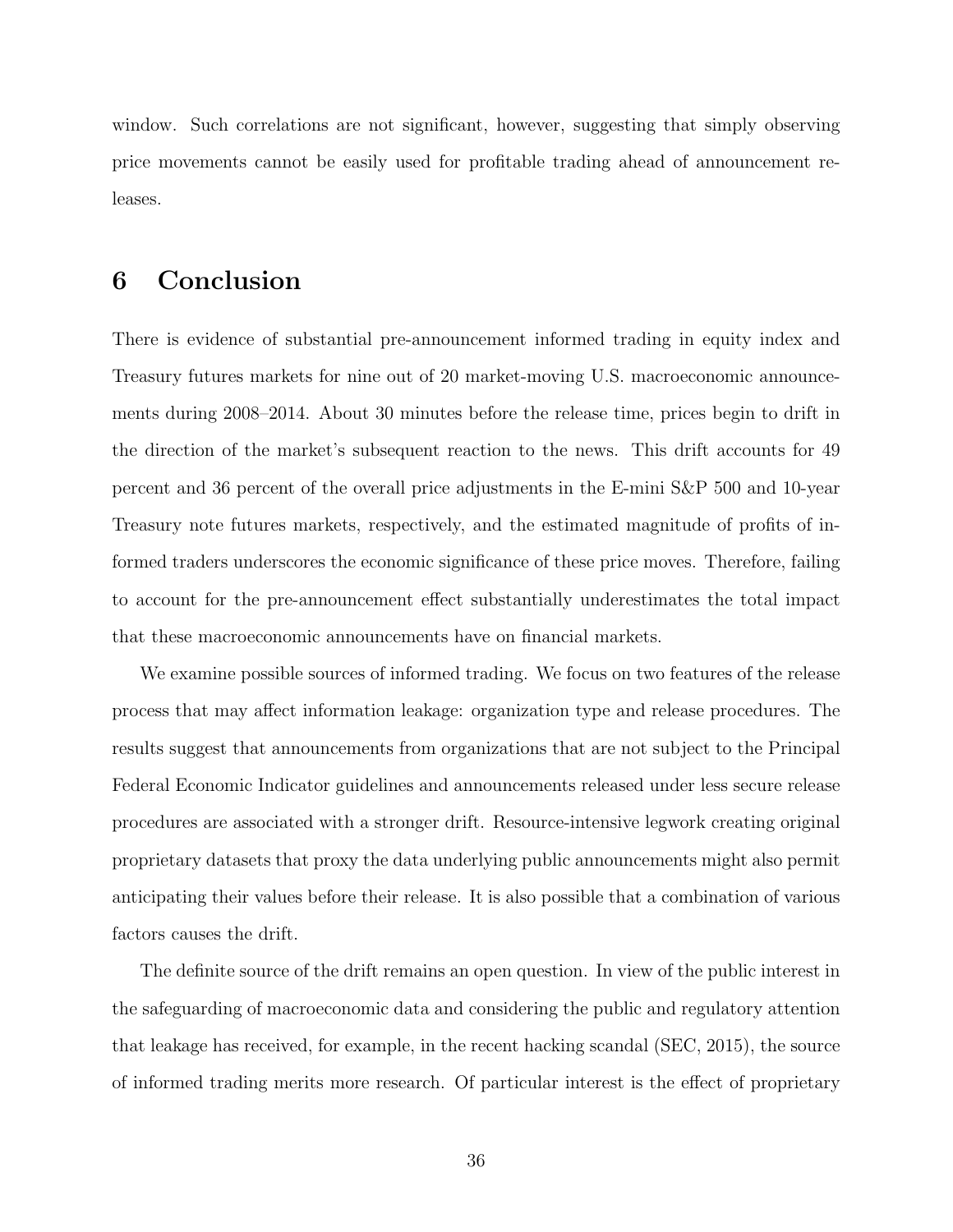real-time data collection on announcement surprises and prices, and a comparison of preannouncement effects across countries with different regulations and supervisory structures.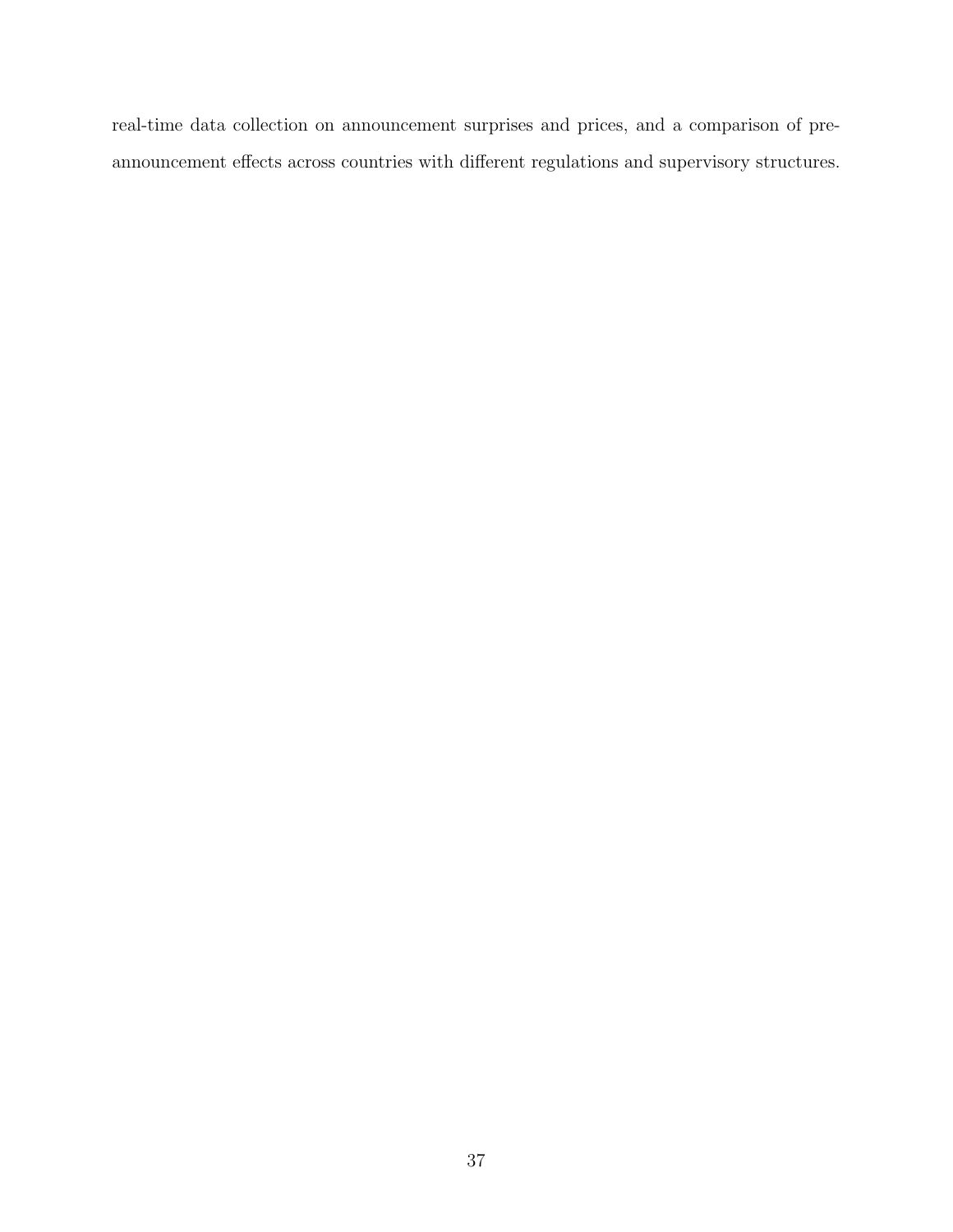# References

- Admati, A. R., & Pfleiderer, P. (1988). A theory of intraday patterns: Volume and price variability. Review of Financial Studies, 1 , 3–40.
- Agapova, A., & Madura, J. (2011). Information leakage prior to company issued guidance. Financial Management,  $40, 623-646$ .
- Andersen, T. G., Bollerslev, T., Diebold, F. X., & Vega, C. (2003). Micro effects of macro announcements: Real-time price discovery in foreign exchange. American Economic Review, 93 , 38–62.
- Andersen, T. G., Bollerslev, T., Diebold, F. X., & Vega, C. (2007). Real-time price discovery in global stock, bond and foreign exchange markets. Journal of International Economics, 73 , 251–277.
- Andersson, M., Overby, L. J., & Sebestyén, S.  $(2009)$ . Which news moves the euro area bond market? *German Economic Review*, 10, 1–31.
- Balduzzi, P., Elton, E. J., & Green, T. C. (2001). Economic news and bond prices: Evidence from the U.S. Treasury market. Journal of Financial and Quantitative Analysis, 36 , 523–543.
- Bernile, G., Hu, J., & Tang, Y. (2016). Can information be locked-up? Informed trading ahead of macro-news announcements. Journal of Financial Economics, 121 , 496–520.
- Boyd, J. H., Hu, J., & Jagannathan, R. (2005). The stock market's reaction to unemployment news: Why bad news is usually good for stocks. Journal of Finance,  $60(2)$ , 649–672.
- Brown, L. D., Gay, G. D., & Turac, M. (2008). Creating a "smart" conditional consensus forecast. Financial Analysts Journal, 64 , 74–86.
- Brunnermeier, M. K. (2005). Information leakage and market efficiency. Review of Financial Studies, 18 , 417–457.
- Caminschi, A., & Heaney, R. (2013). Fixing a leaky fixing: Short-term market reactions to the London PM gold price fixing. Journal of Futures Markets, 34 , 1003–1039.

Campbell, J. Y., Ramadorai, T., & Schwartz, A. (2009). Caught on tape: Institutional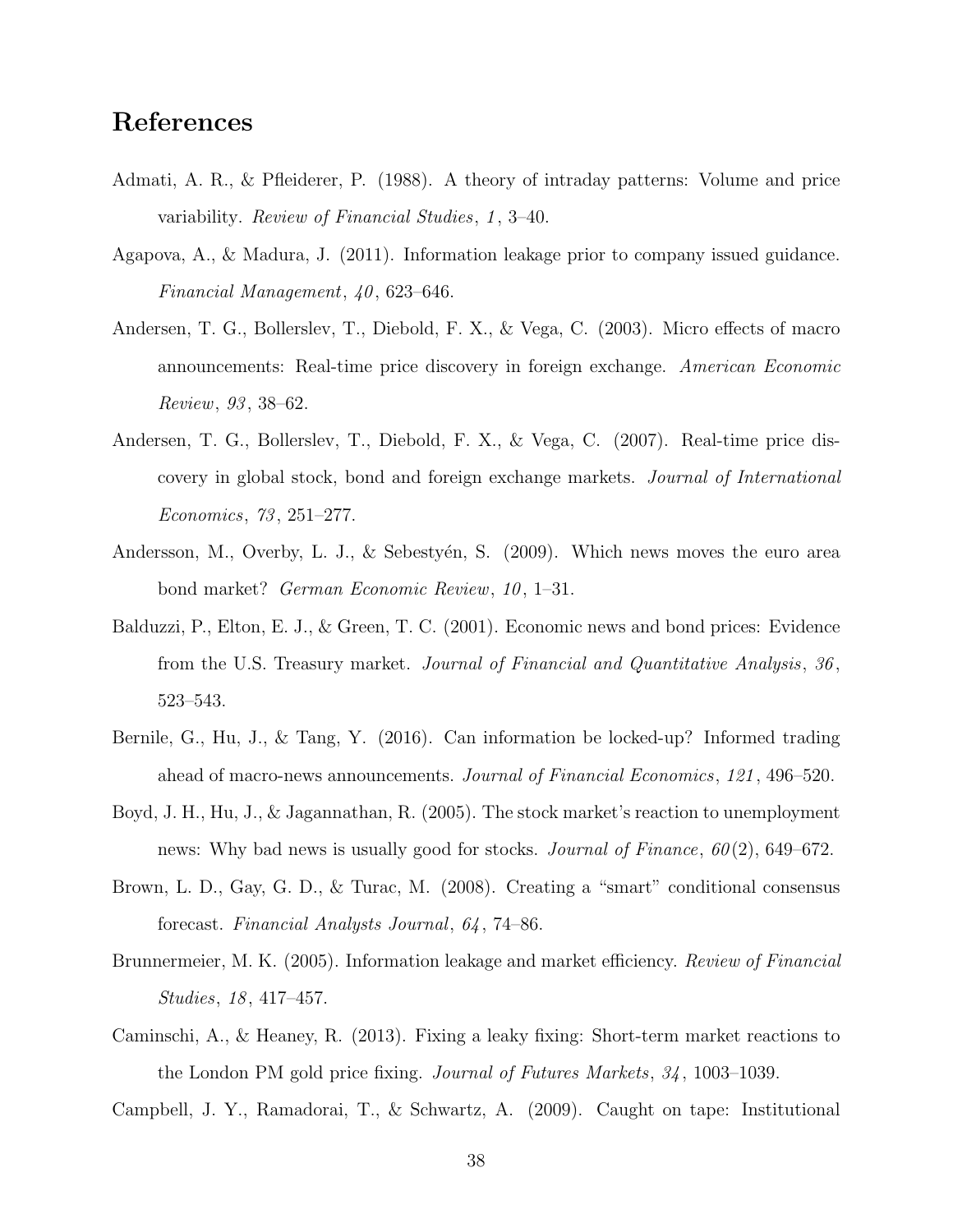trading, stock returns, and earnings announcements. Journal of Financial Economics,  $92,66-91.$ 

- Chang, C., Daouk, H., & Wang, A. (2009). Do investors learn about analyst accuracy? A study of the oil futures market. Journal of Futures Markets, 29 , 414–429.
- Diebold, F. X. (2015). Comparing predictive accuracy, twenty years later: A personal perspective on the use and abuse of Diebold-Mariano tests. Journal of Business  $\mathcal{B}$ Economic Statistics, 33 , 1–9.
- Diebold, F. X., & Mariano, R. S. (1995). Comparing predictive accuracy. Journal of Business & Economic Statistics, 13 , 253–263.
- Easley, D., Lopez de Prado, M., & O'Hara, M. (2016). Discerning information from trade data. Journal of Financial Economics,  $120(2)$ ,  $269-285$ .
- Ederington, L. H., & Lee, J. H. (1995). The short-run dynamics of the price adjustment to new information. Journal of Financial and Quantitative Analysis, 30 , 117–134.
- Elliott, G., & Timmermann, A. (2005). Optimal forecast combination under regime switching. International Economic Review, 46 (4), 1081–1102.
- Federal Reserve Board. (2014, June). Performance evaluation of the Federal Reserve G.17 (419) statistical release.
- Fillichio, C. (2012, June). Statement of Carl Fillichio, Testimony before the Committee on Oversight and Government Reform, United States House of Representatives. U.S. Department of Labor.
- French, K. R., & Roll, R. (1986). Stock return variances: The arrival of information and the reaction of traders. Journal of Financial Economics, 17 , 5–26.
- Gay, G. D., Simkins, B. J., & Turac, M. (2009). Analyst forecasts and price discovery in futures markets: The case of natural gas storage. Journal of Futures Markets, 29 , 451–477.
- Genre, V., Kenny, G., Meyler, A., & Timmermann, A. (2013). Combining expert forecasts: Can anything beat the simple average? International Journal of Forecasting, 29,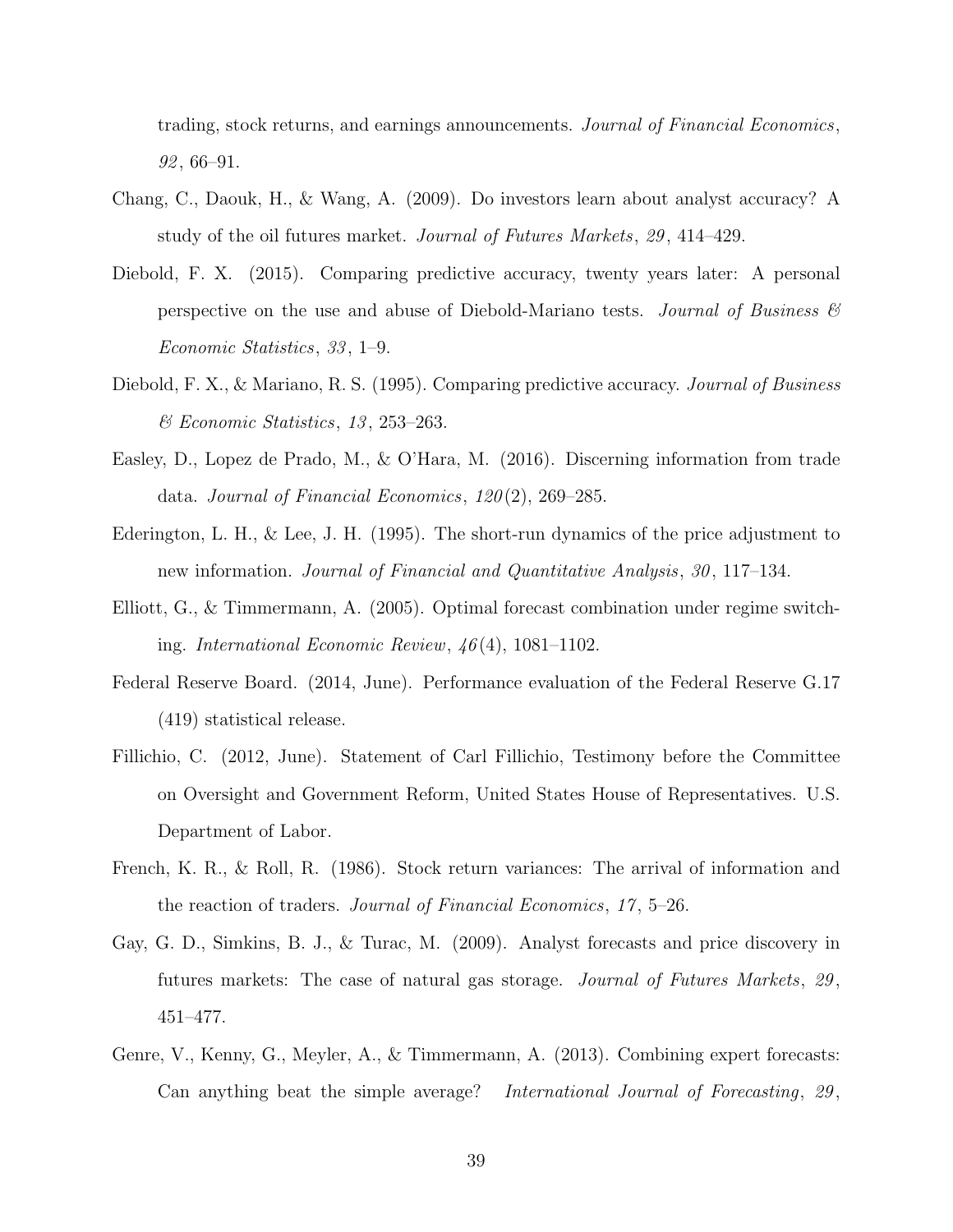108–121.

- Gilbert, T., Scotti, C., Strasser, G., & Vega, C. (2017). Is the intrinsic value of a macroeconomic news announcement related to its asset price impact? Journal of Monetary Economics, 92 , 78–95.
- Hall, K. (2012, June). Addressing concerns about the integrity of the U.S. Department of Labor's jobs reporting, Testimony before the Committee on Oversight and Government Reform, United States House of Representatives. U.S. Department of Labor.
- Hautsch, N., Hess, D., & Veredas, D. (2011). The impact of macroeconomic news on quote adjustments, noise, and informational volatility. Journal of Banking  $\mathcal C$  Finance, 35, 2733–2746.
- Hirshleifer, D., Subrahmanyam, A., & Titman, S. (1994). Security analysis and trading patterns when some investors receive information before others. Journal of Finance,  $49(5)$ , 1665–1698.
- Hu, G. X., Pan, J., & Wang, J. (2017). Early peek advantage? Efficient price discovery with tiered information disclosure. Journal of Financial Economics. (forthcoming)
- Javers, E. (2012). Labor dept. asks nuclear guardians for help keeping jobs data secret. Retrieved on March 7, 2012, from www.cnbc.com.
- Javers, E. (2013a). NY AG's early data probe goes beyond Reuters. Retrieved on July 8, 2013, from www.cnbc.com.
- Javers, E. (2013b). Thomson Reuters gives elite traders early advantage. Retrieved on June 12, 2013, from www.cnbc.com.
- Kaniel, R., Liu, S., Saar, G., & Titman, S. (2012). Individual investor trading and return patterns around earnings announcements. Journal of Finance,  $67(2)$ , 639–680.
- Kim, O., & Verrecchia, R. E. (1997). Pre-announcement and event-period private information. Journal of Accounting and Economics,  $24(3)$ , 395–419.
- Kurov, A. (2008). Tick size reduction, execution costs, and informational efficiency in the regular and E-mini Nasdaq-100 index futures markets. Journal of Futures Markets,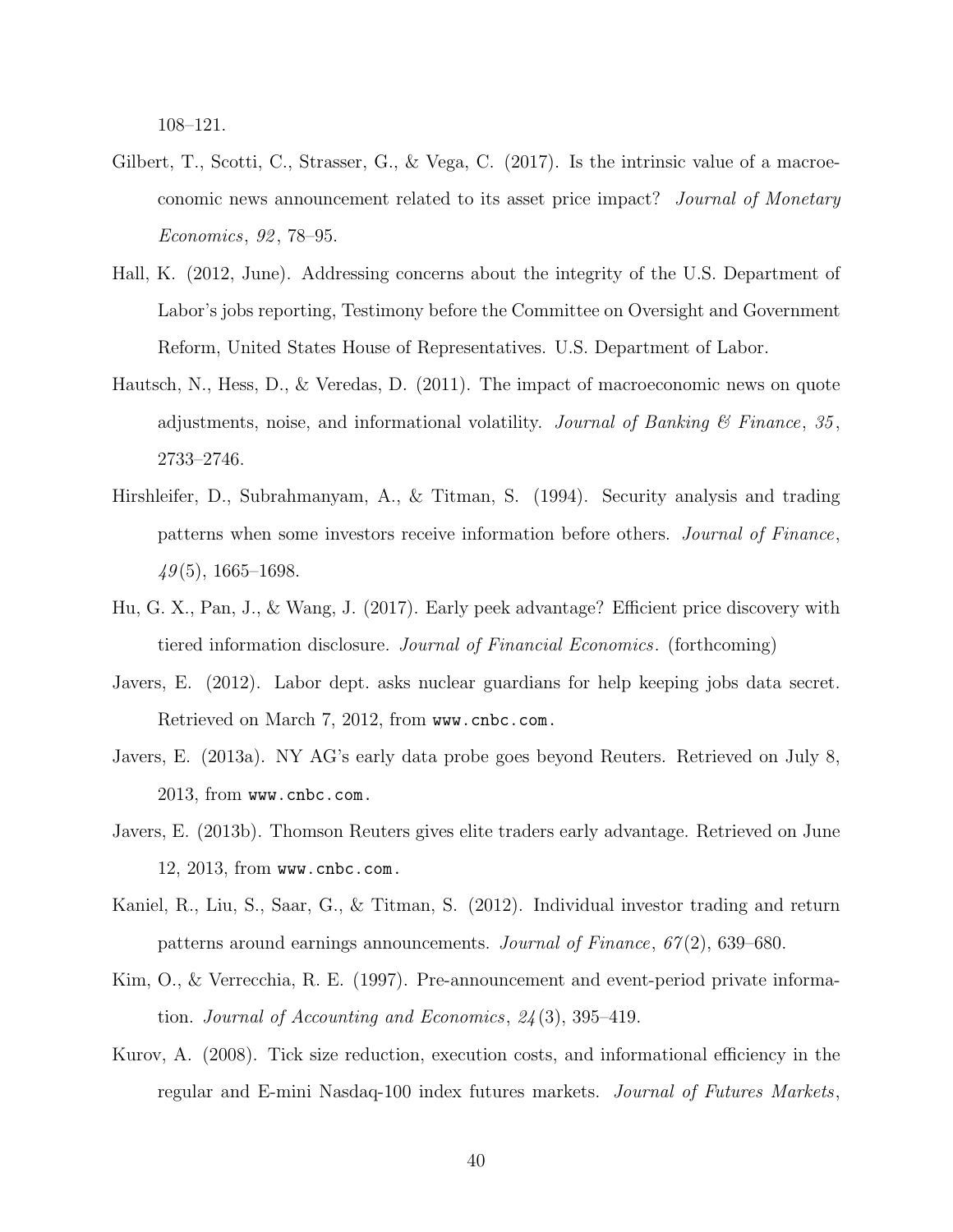28 , 871-888.

- Kurov, A., & Stan, R. (2018). Monetary policy uncertainty and the market reaction to macroeconomic news. Journal of Banking and Finance, 86, 127-142.
- Kyle, A. S. (1985). Continuous auctions and insider trading. *Econometrica*, 53(6), 1315– 1335.
- Lucca, D. O., & Moench, E. (2015). The pre-FOMC announcement drift. Journal of Finance,  $70(1), 329-371.$
- Mullins, B. (2014). Labor Department panel calls for ending lockup for jobs data. Wall Street Journal. Retrieved on January 2, 2014, from www.wsj.com.
- Mullins, B., & Patterson, S.  $(2013)$ . Deutsche Börse's news service for traders draws scrutiny of investigators. Wall Street Journal. Retrieved on August 12, 2013, from www.wsj .com.
- Office of Management and Budget. (1985). Statistical policy directive on compilation, release, and evaluation of principal federal economic indicators. Federal Register , 50 (186).
- Patton, A. J., & Timmermann, A. (2007). Properties of optimal forecasts under asymmetric loss and nonlinearity. Journal of Econometrics,  $140(2)$ , 884–918.
- Pearce, D. K., & Roley, V. V. (1985). Stock prices and economic news. *Journal of Business*, 58 , 49-67.
- Rothfeld, M., & Patterson, S. (2013). Traders seek an edge with high-tech snooping. Wall Street Journal, December 18, 2013.
- Savor, P., & Wilson, M. (2013). How much do investors care about macroeconomic risk? Evidence from scheduled economic announcements. Journal of Financial and Quantitative Analysis, 48 , 343–375.
- Scholtus, M., van Dijk, D., & Frijns, B. (2014). Speed, algorithmic trading, and market quality around macroeconomic news announcements. Journal of Banking  $\mathcal{C}$  Finance, 38 , 89–105.
- SEC. (2015). SEC charges 32 defendants in scheme to trade on hacked news releases. SEC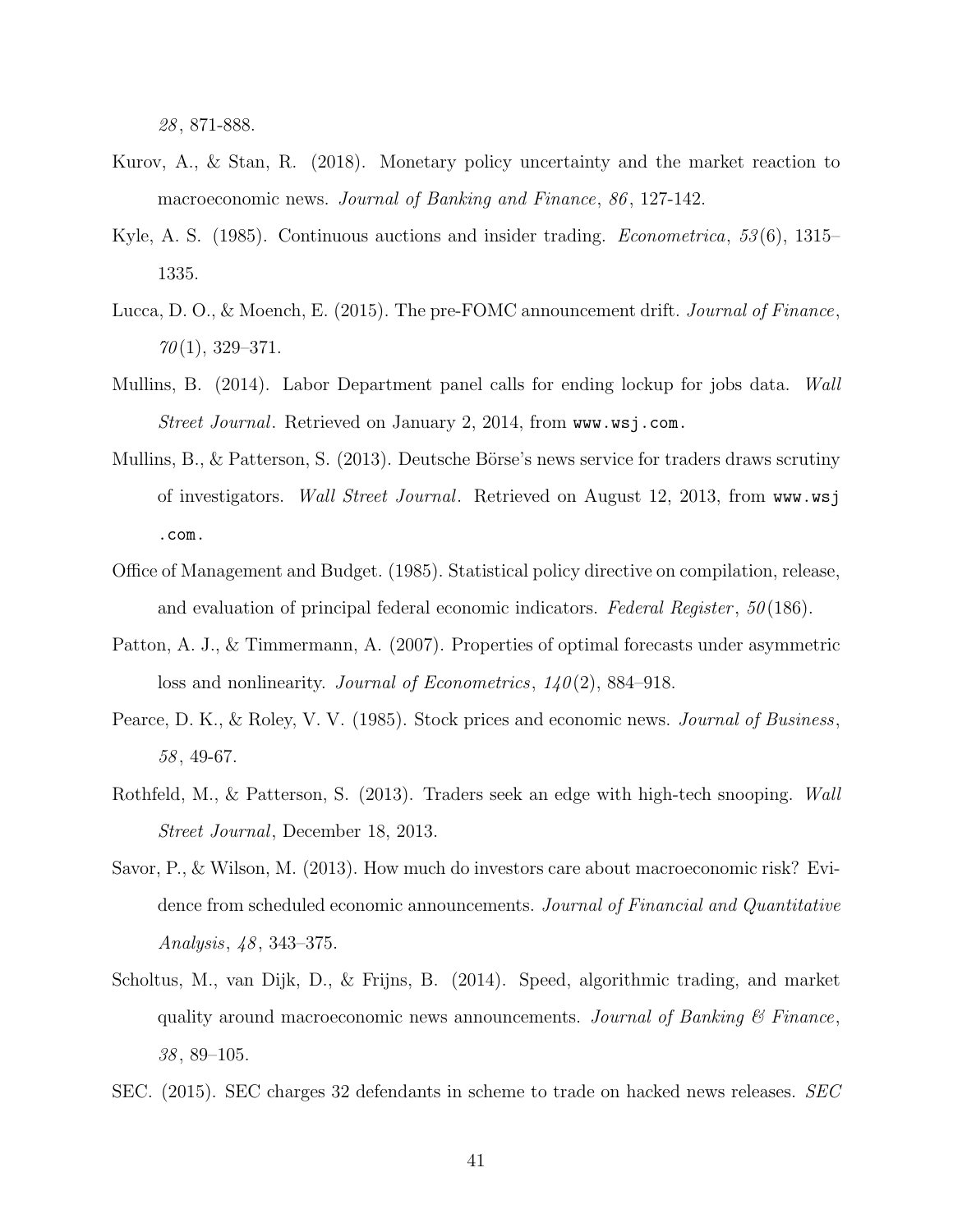Press Release. Retrieved on August 11, 2015, from www.sec.org.

- Sinha, P., & Gadarowski, C. (2010). The efficacy of regulation fair disclosure. Financial Review, 45 , 331–354.
- Wall Street Journal. (1986). U.S. agency fires employee accused of leaking data. Wall Street Journal, August 22, 1986.
- Wang, G. H. K., & Yau, J. (2000). Trading volume, bid-ask spread, and price volatility in futures markets. Journal of Futures Markets, 20 , 943-970.
- Zhou, K. J. (2016). Sophisticated trading and market efficiency: Evidence from macroeconomic news announcements. Working Paper.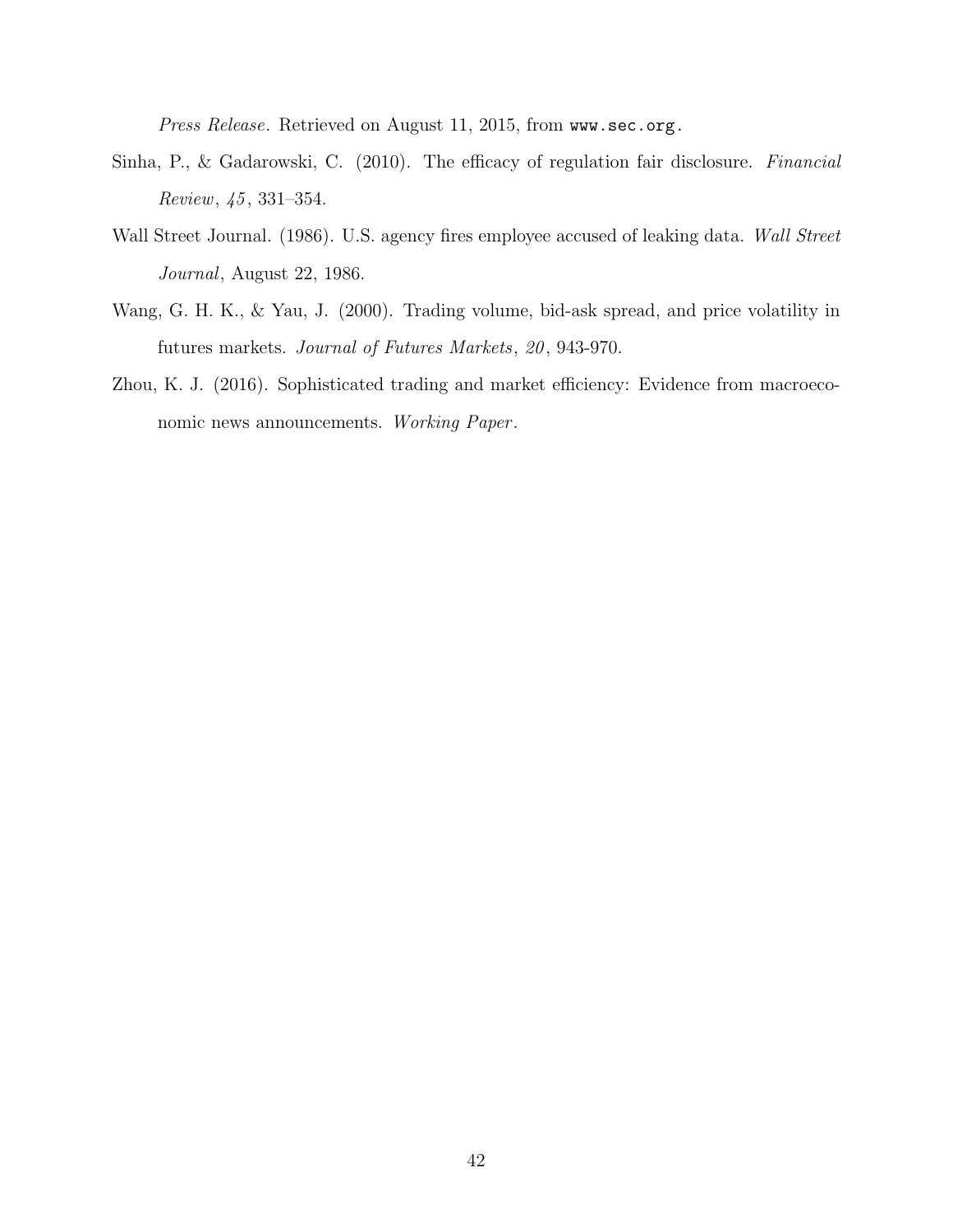# A Appendix

### A.1 Impact of Early Signals

A pre-announcement price drift of 50% of the total announcement impact shown for some macroeconomic announcements in Table 4 appears large at first sight. This appendix illustrates in a model of Bayesian learning that very little information is needed to generate a pre-announcement drift of such a large magnitude. The earlier information gets more attention than the later information and thus has a larger price impact even if the later information is "official" and more precise.

We consider an economy with one risky asset with payoff  $X$ , which could also be seen as the state of the economy. Traders have access to two sources of information. First, (select) traders observe a private signal  $A_1$  about the state of the economy via leakage or own information collection at  $t < 2$ :

$$
A_1 = X + \varepsilon_1.
$$

The official announcement, which is released to the public at time  $t = 2$ , is

$$
A_2 = X + \varepsilon_2.
$$

Both private signal and official announcement are subject to normally distributed noise  $\varepsilon_i \sim N\left(0, \frac{1}{\rho_{Ai}}\right)$  for  $i = 1, 2$  where  $\rho_{Ai}$  denotes the precision of signal i. Investors form homogeneous expectations about X at each point in time. We denote by  $\mu_{X0}$  the normally distributed prior market expectation of the state of the economy X at time  $t = 0$  with precision  $\rho_{X0}$ .

Traders update their conditional expectations by Bayesian learning. Their first update before the official release time, immediately after observing the leaked or proprietary infor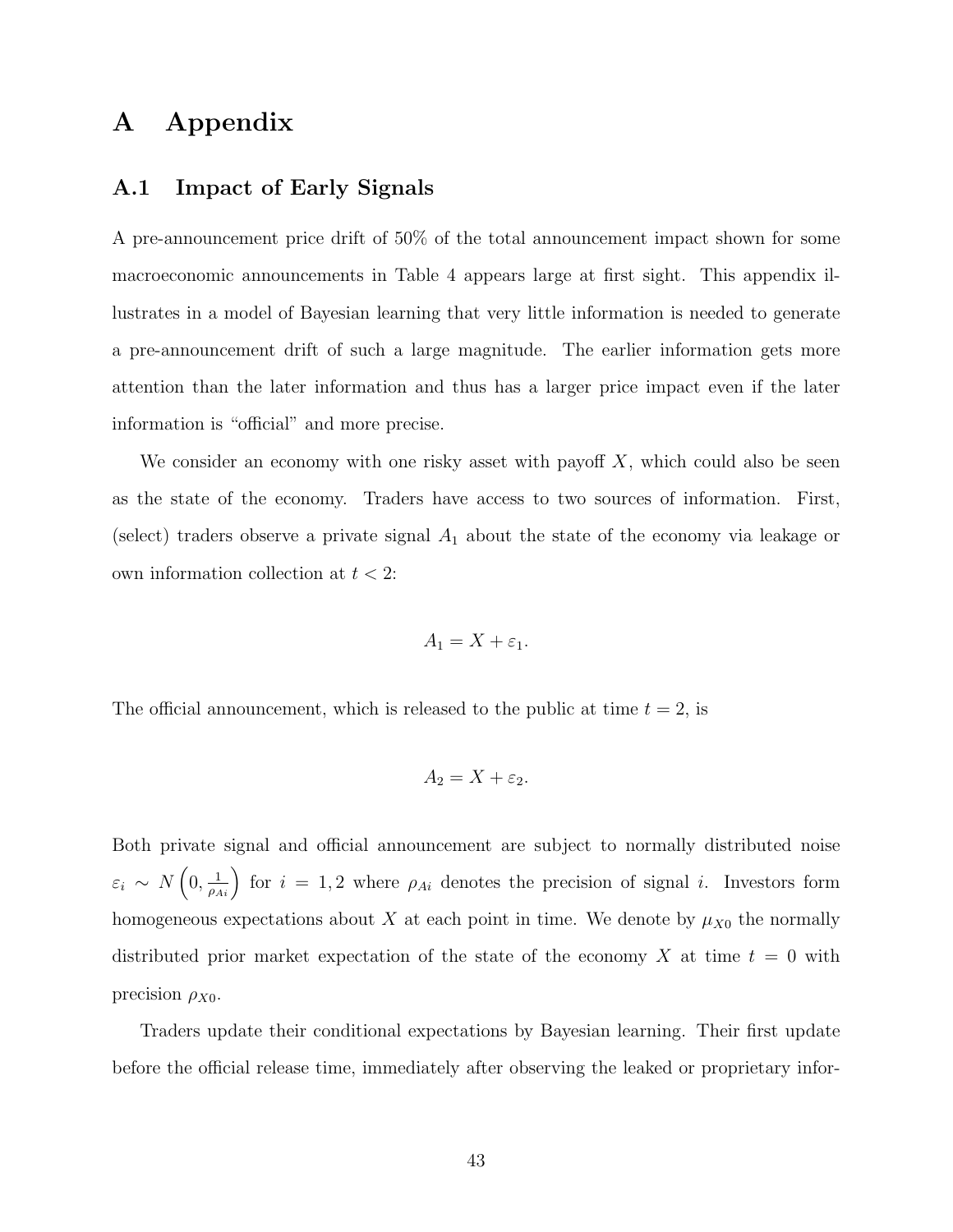mation, changes their expectation of  $X$  to

$$
E[X|A_1] \equiv \mu_{X1} = \rho_{X1}^{-1}(\rho_{X0}\mu_{X0} + \rho_{A1}A_1)
$$
\n(5)

with precision  $\rho_{X1} = \rho_{A1} + \rho_{X0}$ . After the official announcement release, they update their expectation again, now to

$$
E[X|A_1, A_2] \equiv \mu_{X2} = \rho_{X2}^{-1}(\rho_{X1}\mu_{X1} + \rho_{A2}A_2)
$$
\n(6)

with precision  $\rho_{X2} = \rho_{A2} + \rho_{X1}$ .

We assume that traders choose their asset holdings  $D$  to maximize their expected CARA utility of next period's wealth

$$
E[U(W)] = E[-exp(-DX)],
$$

which generates a linear demand function. Under an exogenous, zero mean, and normally distributed supply of the risky asset, using the conditional expectations (5) and (6), market clearing implies that the price change equals the conditional expected net payoff in the respective period. In the pre-announcement period, the price changes by

$$
p_1 - p_0 = \frac{\rho_{A1}}{\rho_{X1}} (A_1 - \mu_{X0}).
$$

At the official release time, the price changes again, now by

$$
p_2 - p_1 = \frac{\rho_{A2}}{\rho_{X2}} (A_2 - \mu_{X1}).
$$

For concise notation, we write for each surprise  $S_i \equiv A_i - \mu_{Xi-1}$ . The following proposition provides a condition for the price change in the pre-release period exceeding the price change at the official release time.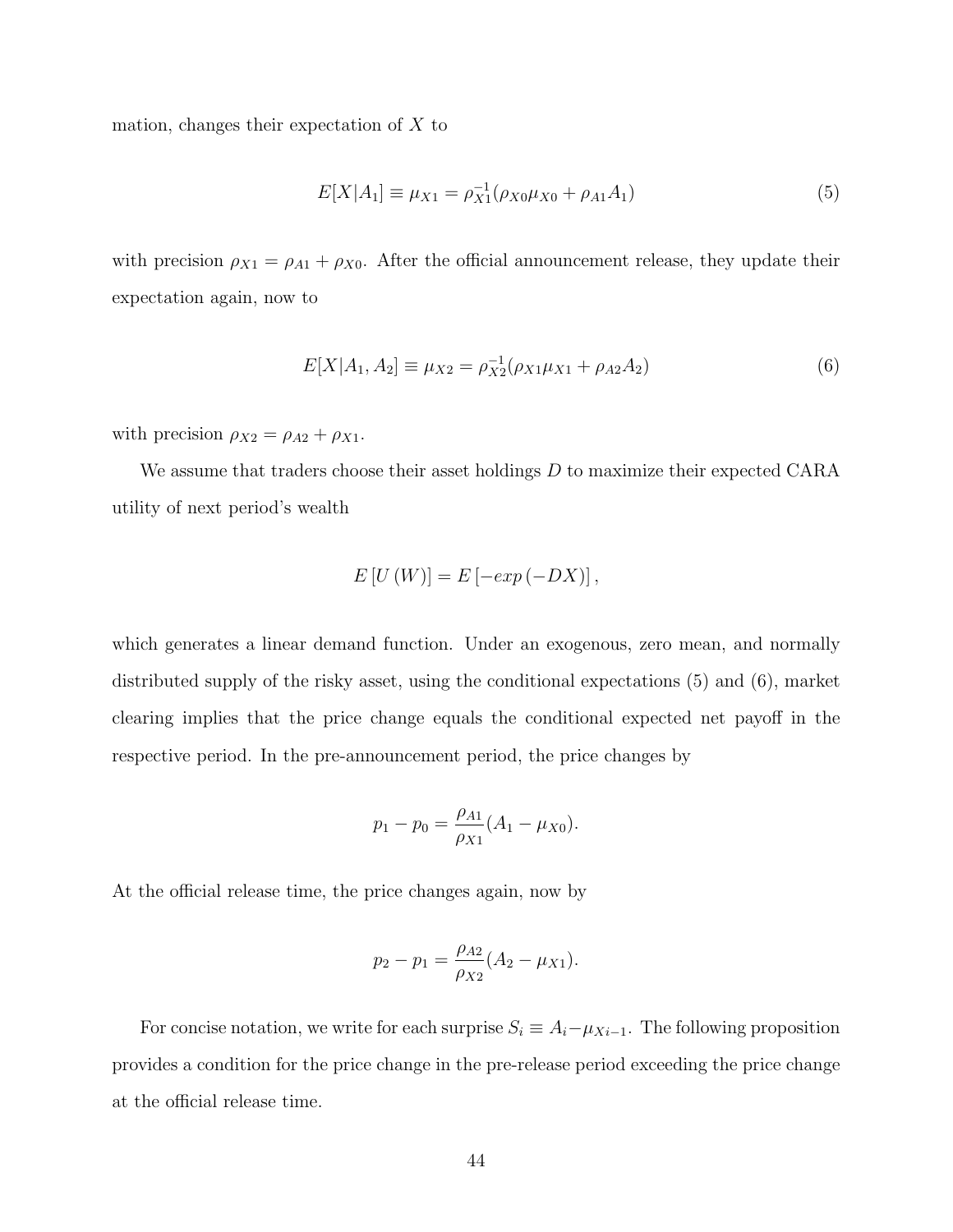Proposition (Impact of Early News)

$$
p_1 - p_0 > p_2 - p_1 \iff \frac{\rho_{A1}}{\rho_{A2}} + \frac{\rho_{A1}}{\rho_{X0} + \rho_{A1}} > \frac{S_2}{S_1}
$$
 (7)

Proof:  
\n
$$
p_{1} - p_{0} > p_{2} - p_{1}
$$
\n
$$
\Leftrightarrow \frac{\rho_{A1}}{\rho_{X1}} S_{1} > \frac{\rho_{A2}}{\rho_{X2}} S_{2}
$$
\n
$$
\Leftrightarrow \frac{(\rho_{A2} + \rho_{A1} + \rho_{X0})\rho_{A1}}{(\rho_{A1} + \rho_{X0})\rho_{A2}} > \frac{S_{2}}{S_{1}}
$$
\n
$$
\Leftrightarrow \frac{\rho_{A1}}{\rho_{A2}} + \frac{\rho_{A1}}{\rho_{A1} + \rho_{X0}} > \frac{S_{2}}{S_{1}}
$$

q.e.d.

The proposition shows that even vague proprietary information can have a large price impact. To see this in a specific example, suppose that there is no prior public information  $(\rho_{X0} \rightarrow 0)$ , and that the pre-release information is less precise and less surprising than the official release later on  $(\rho_{A2} = 2\rho_{A1}, S_2 = 1.5S_1)$ . Substituting into condition (7), we find that the pre-release price change is equal to the price impact at the official release time. Therefore, even a modest amount of private information suffices to explain a price drift amounting to 50% of the total price adjustment. In our example, pre-release information with only one half of the precision and with only two thirds of the surprise suffices. The reason for the amplified impact of the private information is its early availability.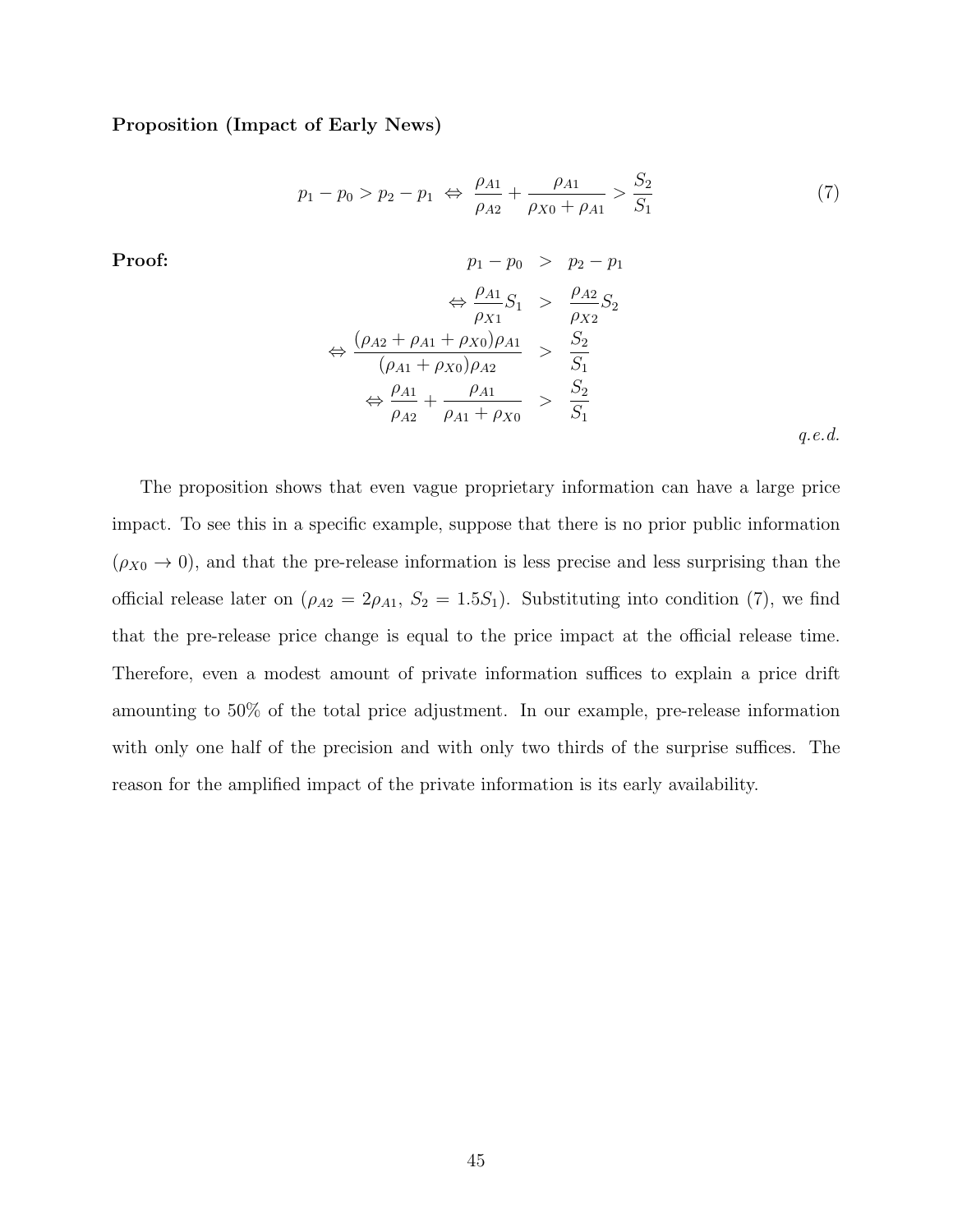# A.2 Additional Figures and Tables



#### Figure A1: Trading Volumes

E-mini S&P 500 10-year Treasury Note

The sample period is from January 1, 2008 through March 31, 2014. The figure shows the average trading volume in the number of contracts per minute. The top panel shows the average trading volume in calendar time. The bottom panel shows the average trading volume in event time for each of the "drift" and "no drift" categories based on Tables 2 and 3.